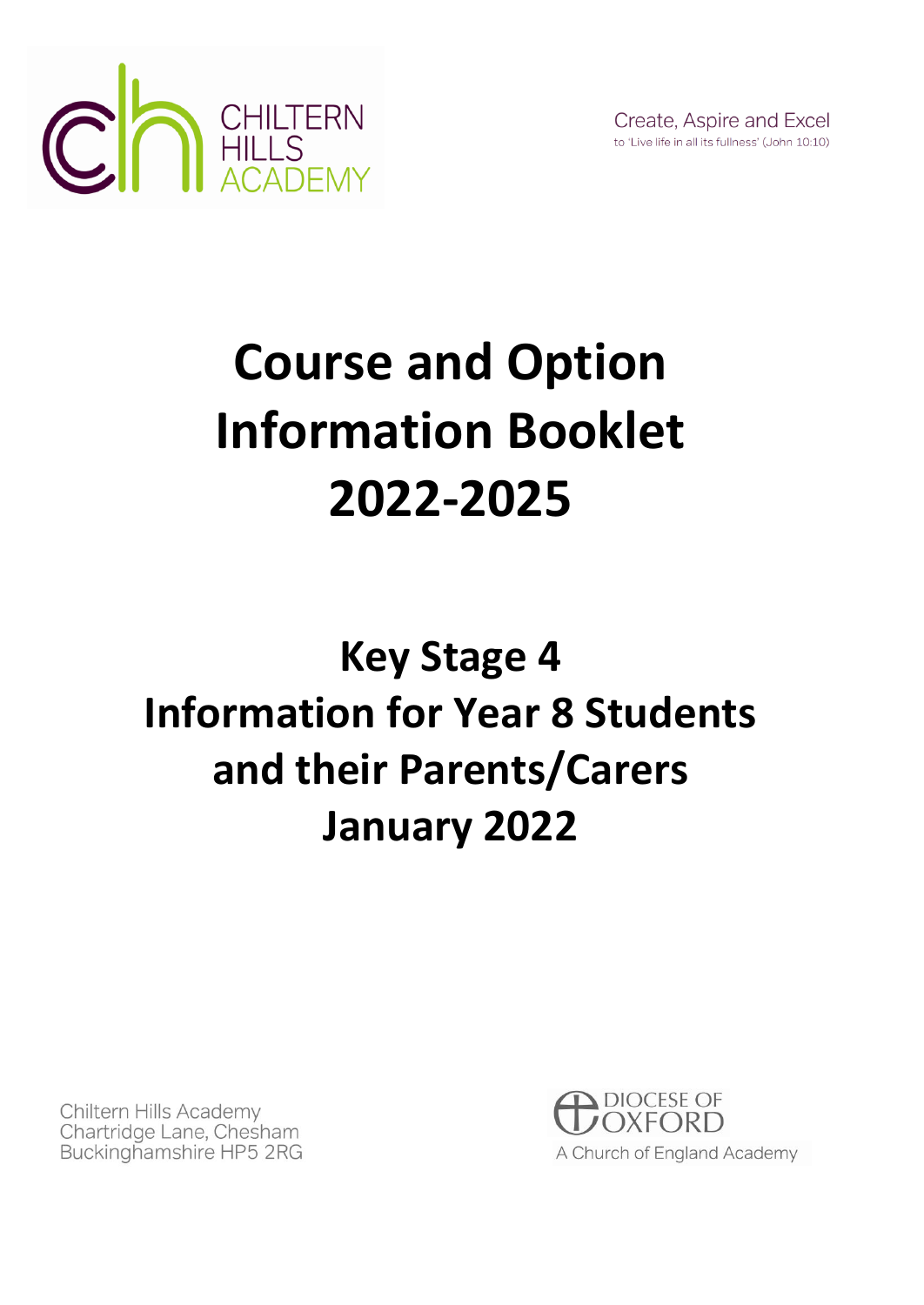#### **Contents Page**

| Letter from Mr Griffiths, Vice Principal                                     | 2              |
|------------------------------------------------------------------------------|----------------|
| <b>Option Choices and General Information</b>                                | 3              |
| Our Three Educational Pathways                                               | 4              |
| Example Options selection form for the Aspire pathway                        | 5              |
| Example Options selection form for the EBacc pathway                         | 6              |
| Example Options selection form for the Vocational pathway                    | $\overline{7}$ |
| Timeline of the Year 8 Options                                               | 8              |
|                                                                              |                |
| Core Subjects, to be examined                                                | 9              |
| <b>GCSE English Language and Literature</b>                                  | 10             |
| <b>GCSE Mathematics</b>                                                      | 11             |
| <b>GCSE Combined Science (Double Award)</b>                                  | 12             |
|                                                                              | 13             |
| GCSE Separate Sciences (Biology, Chemistry and Physics)                      |                |
| GCSE Philosophy, Religion and Ethics (for the majority of students)          | 14             |
| <b>GCSE and BTEC Subjects</b>                                                | 15             |
| <b>GCSE Art and Design</b>                                                   | 16             |
|                                                                              | 17             |
| <b>GCSE Art and Design (Photography)</b>                                     |                |
| National Award Level 1/2 in Child Development                                | 18             |
| <b>GCSE Computer Science</b>                                                 | 19             |
| BTEC Level 1 / Level 2 First Award in Construction and the Built Environment | 20             |
| <b>GCSE Dance</b>                                                            | 21             |
| <b>GCSE Design and Technology</b>                                            | 22             |
| <b>BTEC / GCSE Drama</b>                                                     | 23             |
| BTEC Level 2 Tech Award in Enterprise (Business)                             | 24             |
| <b>GCSE Food Preparation and Nutrition</b>                                   | 25             |
| <b>GCSE French</b>                                                           | 26             |
| <b>GCSE Geography</b>                                                        | 27             |
| <b>GCSE History</b>                                                          | 28             |
| <b>GCSE Media Studies</b>                                                    | 29             |
| <b>GCSE Music</b>                                                            | 30             |
| BTEC Level 1 Entry Pre-Vocational Study Qualification                        | 31             |
| <b>GCSE Spanish</b>                                                          | 32             |
| BTEC Level 1/2 Tech Award in Sport, Activity and Fitness                     | 33             |
|                                                                              |                |
| Core Elements of the Curriculum, Non-examined Subjects                       | 34             |
| <b>Physical Education</b>                                                    | 35             |
| Careers                                                                      | 35             |
| Life Skills                                                                  | 37             |
| <b>Frequently Asked Questions</b>                                            | 38             |
| Glossary of Terms and Further Information                                    | 39             |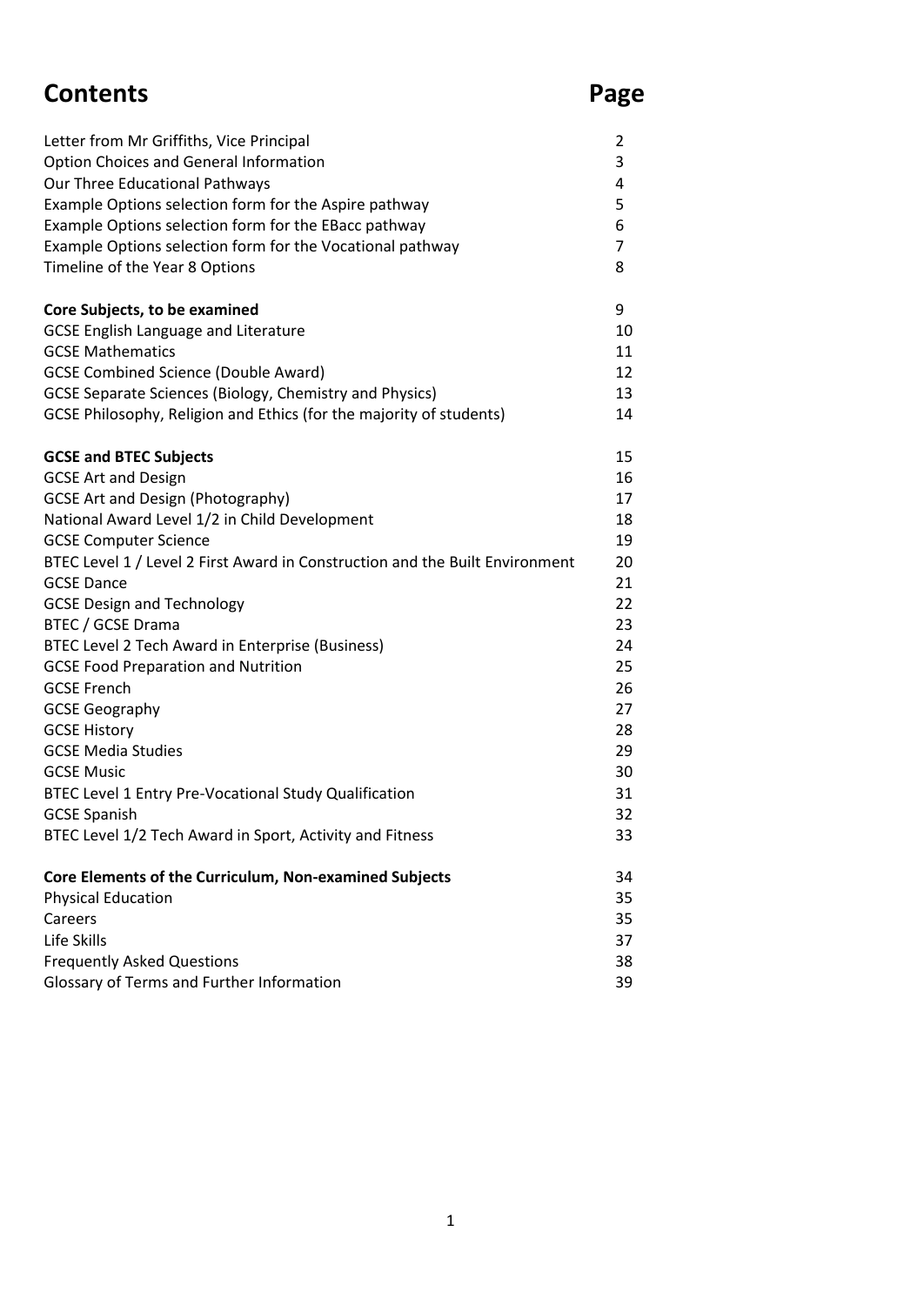

Create, Aspire and Excel to 'Live life in all its fullness' (John 10:10)

January 2022

Dear Students, Parents and Carers

In an ever changing educational landscape, here at Chiltern Hills Academy we continue to strive for excellence in our provision of a broad, balanced and relevant curriculum. We have been especially mindful to ensure that the curriculum provided is not only based on student ability but that it is also carefully crafted to meet the challenges of the  $21<sup>st</sup>$  century and future employers and further education requirements.

We feel confident that, as a consequence of consultation with governors, staff and students, all our students will be in a position to play to their strengths, set themselves up for the next stage of their school journey and be in a good place to tackle the rigours of an increasingly competitive workplace.

We are proud to offer a broad and balanced curriculum. We offer subjects that are not offered elsewhere in the locality. Students are able to build their own subject pathway to enable them to reach their full potential.

Yours sincerely

MR A GRIFFITHS Vice Principal

Principal: Mr K Patrick MEd

Chiltern Hills Academy Chartridge Lane, Chesham Buckinghamshire HP5 2RG Telephone 01494 782066 office@chacademy.co.uk www.chilternhillsacademy.co.uk

Registered in England & Wales No 07718351

Registered Office Diocesan Church House Oxford, Langford Locks, Kidlington, Oxfordshire. OX5 1GF

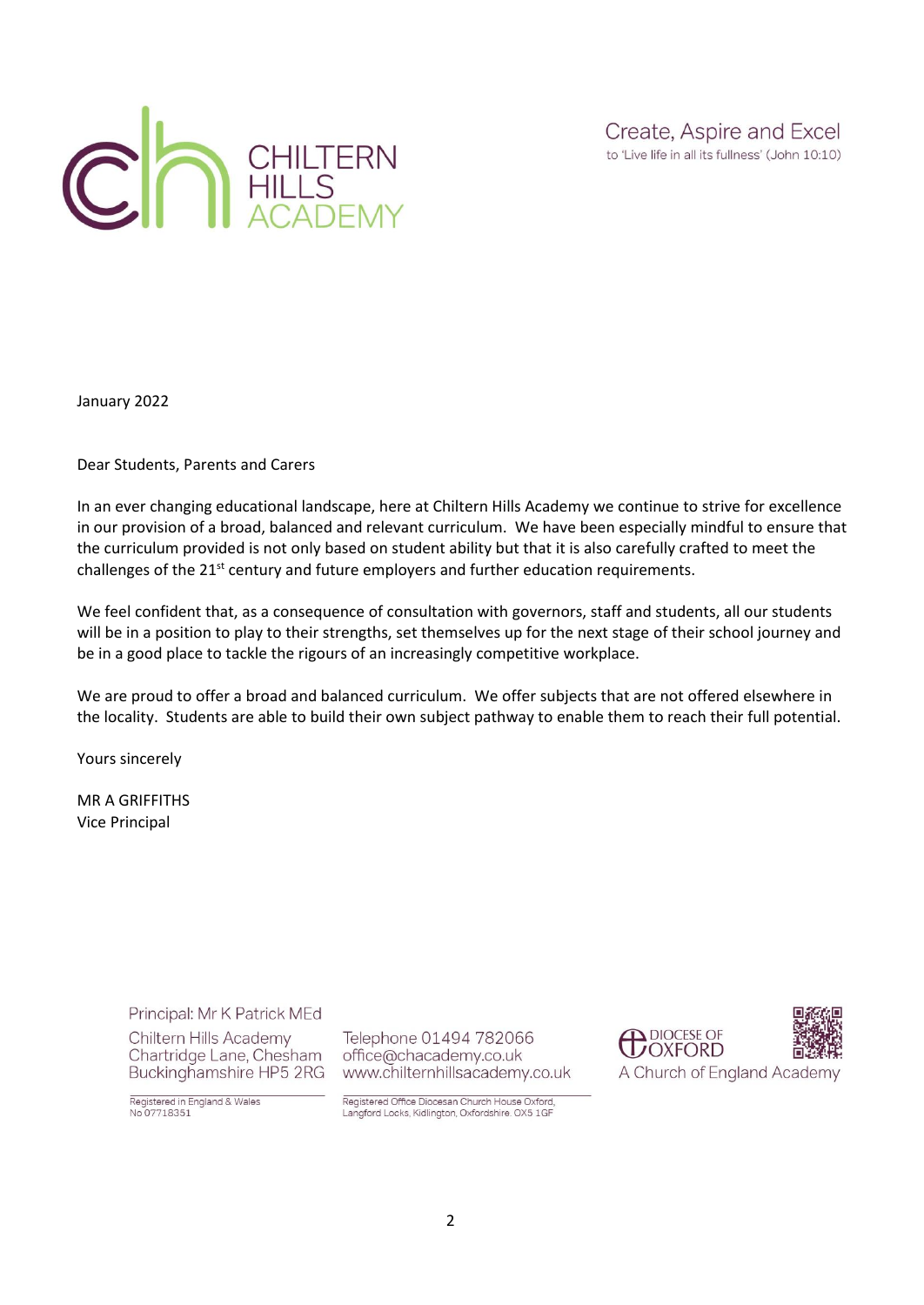#### **Option Choices and General Information**

#### **The National Curriculum at Key Stage 4**

All students in Key Stage 4 (KS4) (Year 9 - Year 11) at the Academy follow a core programme of Mathematics, Philosophy, Religion & Ethics, Science, English Language and English Literature, Physical Education, Careers and Life Skills. In addition, all students can choose up to four Option subjects from a range of choices.

#### **Range of Courses**

We are proud of the broad range of courses available to our students at KS4. This enables each student to access a personalised approach to their course selection. To help you, here is a brief description of the types of courses we offer:

**GCSE courses**: students can select from a wide range of courses. These qualifications are suited for all abilities.

**BTEC /Tech Award courses**: each course comprises coursework and external assessment. The focus is project work, research and completion of assignments. Good presentation skills are important requirements for these subjects. Students selecting a BTEC/Tech Award subject will be studying a course which is equivalent to one GCSE grade.

We will do our best to accommodate the first choice selections from all our students. We will ask students to complete a 'straw poll' early in the Options process; this information is used to place the various courses into Option blocks. We will then circulate this to all Year 8 students and their parents to make their final course selections.

#### **Assessment and Attendance**

All students will be formerly assessed during Years 9, 10 and 11 through examinations and coursework. These examinations are designed to assess what individual students know and understand. This makes good attendance a priority for every young person as they work towards their GCSEs or equivalent qualifications in KS4.

#### **English Baccalaureate (EBacc)**

Schools are assessed by the Government on their performance at KS4. Prior to 2012, these measures have focused on the percentage of students achieving at least five GCSEs at grades 9 - 5 and the percentage of students achieving at least five GCSEs at grades 9 - 5 including English and Mathematics.

The English Baccalaureate is a new measure of a school's performance at GCSE. It records the percentage of students who achieve at least a grade 5 in a core of academic subjects; English, Mathematics, sciences, a modern foreign language and History or Geography. It is important to note that the English Baccalaureate is not a qualification. However, we do not know what the future will hold, nor indeed whether universities and other institutions will want to take notice of this measure.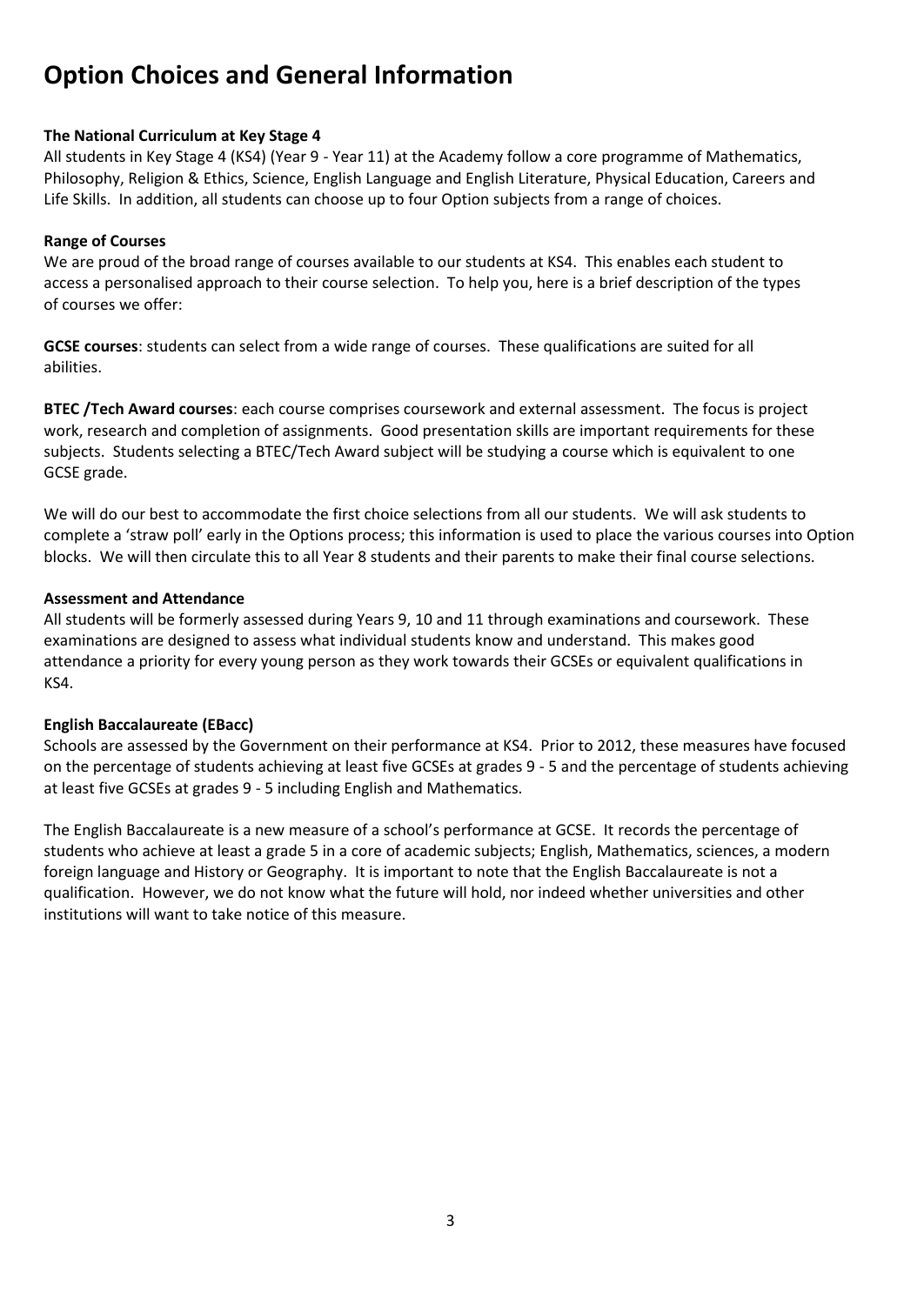#### **Our Three Educational Pathways**

In KS4 we ensure that the curriculum will:

- Provide inclusivity, challenge, quality and choice
- Promote, recognise and differentiate achievement
- Provide breadth of knowledge, skills and experience
- Offer clear structures, choices and flexible progression routes towards A Levels, vocational courses, employment or further education.

Below are the three main pathways of choice; it is important to note that not all students will follow the same pathway. The pathways are designed to consider the individual student's educational capacity and ability levels. Not all students will be able to access the EBacc pathway but would excel on either the Aspire or Vocational pathways, while others will flourish choosing the EBacc pathway. This is why students need to think very carefully about their choices, asking their parents/carers, teachers and the careers staff for advice. They also need to think about their strengths and weaknesses and choose subjects that they will enjoy and in which they will excel. It is important that they do not choose a subject because of a teacher or their friends - they may be in a different group and that, ultimately, may affect their performance.

#### **Aspire Pathway**

This is aimed at students who want to explore a more creative/practical pathway - it allows them to study a mix of practical subjects and a balance of academic subjects. On this pathway students will have the full range of four Option subjects available to them.

#### **EBacc Pathway (Double or Triple Science)**

This route allows students the opportunity to study for the English Baccalaureate and involves studying a language, humanities and double or triple award science, this will leave students with up to two further Option choices (Double Science) or one further Option choice (Triple Science).

#### **EMS+ Pathway (Previously Vocational pathway)**

Students are likely to be emerging or developing in most subjects and will be expecting to achieve GCSE grades at 3 or below. They will be most suited to choosing subjects in the specialist subjects, including practical and vocational courses, (two choices). This pathway will enable students to succeed and progress to further education or vocational training after their GCSEs. This pathway is designed to support students who will benefit from a more vocational programme with additional emphasis and time on numeracy and literacy skills to support core subjects and chosen options. Students in Y9/10 sit the Pearson BTEC Entry Level 1 to Vocational Study Qualification (details of this can be found on page 31). Students will study either Geography or History and will then choose two further Option subjects.

Students will be identified in due course by the Academic Year Leader in consultation with the SENDCo, Curriculum Leaders and parents/carers.

#### **The Options Information Evening is on Thursday 27 January 2022. More information will follow about this event.**

Should students have any questions at all about the process or pathways, they should speak to their Academic Form Tutor or Subject Teachers. Please note, as in every year, we will do our best to accommodate students' choices; however, we are only able to offer a subject if sufficient numbers opt for it. We do our best to inform parents and students at the earliest opportunity should a course not be economical to run.

*On the next three pages are examples of the initial straw poll form used in previous years for you to become familiar with – please do not use these forms as they are for illustration purposes only.*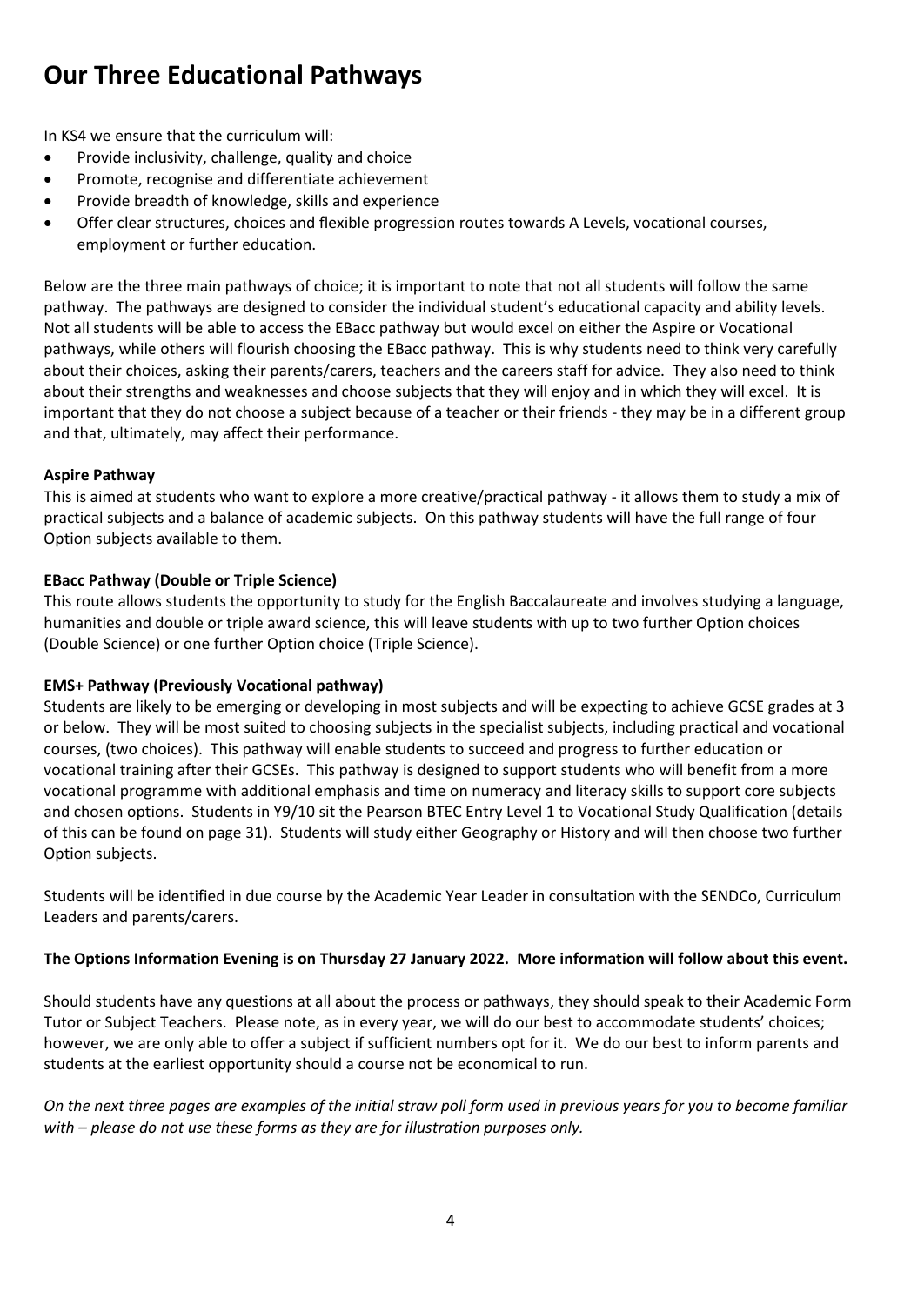

#### **Y8 Initial Options Selection for KS4 Aspire Pathway**

| Surname | <b>First Name</b> | Form |
|---------|-------------------|------|
|         |                   |      |

All students will study the following core subjects in KS4: GCSE English Language and Literature, GCSE Mathematics, GCSE Science (double), GCSE Philosophy, Religion & Ethics, Core PE and Life Skills.

The purpose of this form is to determine the combination of subjects each individual is most likely to choose. We can then find a 'best fit' model for all the students in the year group. **We cannot guarantee that subjects selected on this straw poll sheet will be placed in separate blocks.**

1. From the list below select **one** course (indicate with a tick):

| Geography |  |
|-----------|--|
| History   |  |
| French    |  |
| Spanish   |  |
|           |  |

2. From the list below now select three courses (indicate with a tick). Place **three** more courses as reserves, indicate with a letter **R**:

| GCSE / BTEC Courses at Level 2 | Please $\checkmark$ three main choices and<br>select three reserve choices 'R' |
|--------------------------------|--------------------------------------------------------------------------------|
| Art and Design                 |                                                                                |
| Art and Design (Photography)   | $\checkmark$                                                                   |
| Child Development              |                                                                                |
| Construction                   |                                                                                |
| Dance                          | R                                                                              |
| Design and Technology          |                                                                                |
| Drama                          |                                                                                |
| Enterprise (Business)          | $\checkmark$                                                                   |
| Food Preparation & Nutrition   |                                                                                |
| French                         | R                                                                              |
| Geography                      |                                                                                |
| History                        |                                                                                |
| <b>Computer Science</b>        |                                                                                |
| <b>Media Studies</b>           |                                                                                |
| Music                          | ✓                                                                              |
| Spanish                        |                                                                                |
| Sport                          | R                                                                              |

Thank you. We will use this information to set up the four Option blocks. This will lead to your final choices being made. Please return this by **Friday 4 February 2022.**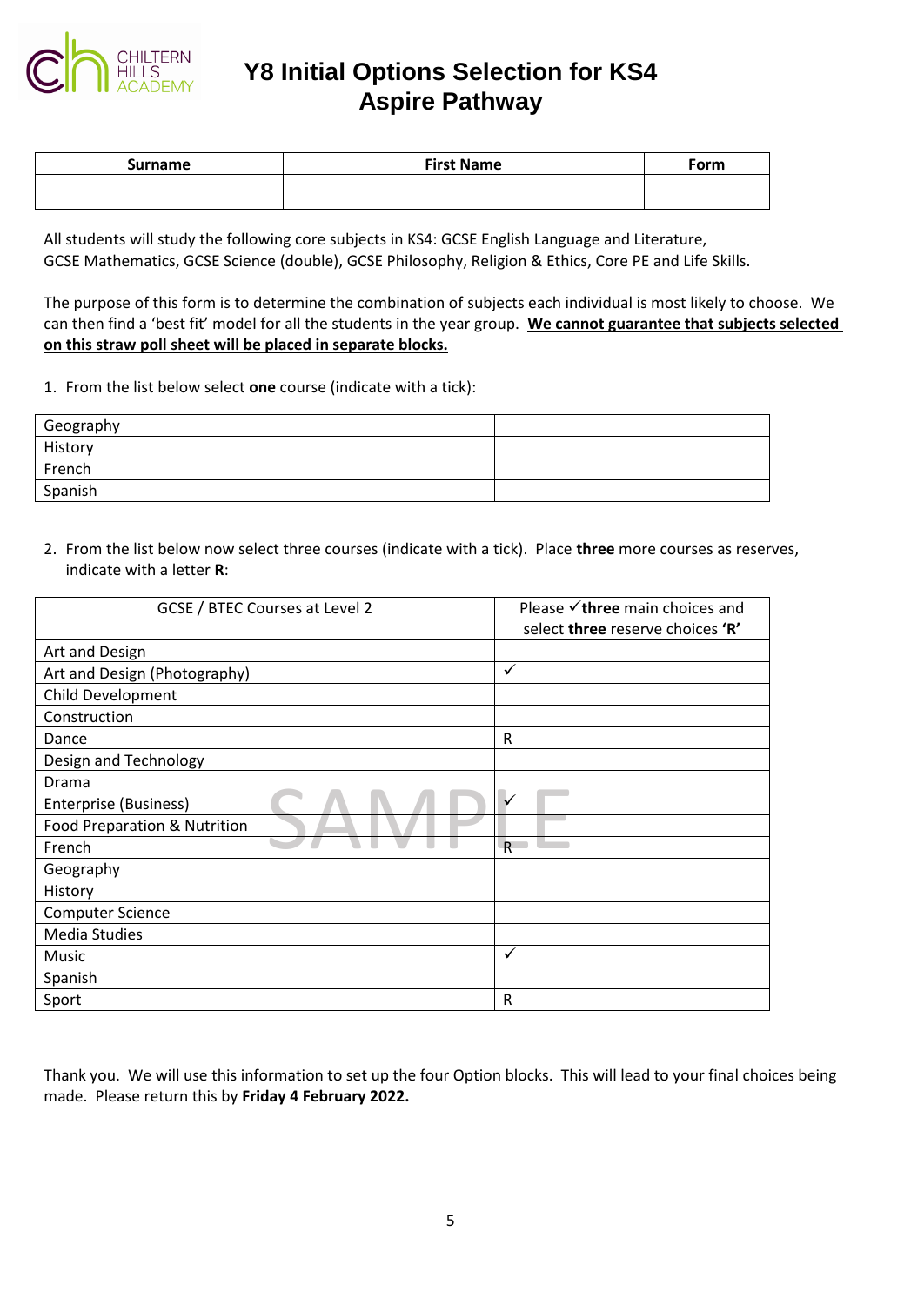

#### **Y8 Initial Options Selection for KS4 EBacc (Double or Triple Science) route**

| <b>First Name</b> | Form |
|-------------------|------|
|                   |      |
|                   |      |

All students will study the following core subjects in KS4:

GCSE English Language and Literature, GCSE Mathematics, GCSE Science (double or triple), GCSE Philosophy, Religion & Ethics, Core PE and Life Skills.

The purpose of this form is to determine the combination of subjects each individual is most likely to choose. We can then find a 'best fit' model for all the students in the year group. **We cannot guarantee that subjects selected on this straw poll sheet will be placed in separate blocks.**

1. From the list below select **one** humanities course (indicate with a tick):

| Geography<br><u>peraminy</u><br>ocos, |  |
|---------------------------------------|--|
| History                               |  |

#### 2. From the list below select **one** language course (indicate with a tick):

| ∽<br>.             |  |
|--------------------|--|
| From a<br>.<br>וטו |  |

3. From the list below now select two more courses (double science)/one course (triple science):

| <b>GCSE /BTEC Courses at Level 2</b> | Please tick two and include two<br>reserve choices (R) |
|--------------------------------------|--------------------------------------------------------|
| Art and Design                       | $\checkmark$                                           |
| Art and Design (Photography)         |                                                        |
| Child Development                    |                                                        |
| Construction                         | R                                                      |
| Dance                                |                                                        |
| Design and Technology                |                                                        |
| Drama                                | $\checkmark$                                           |
| Enterprise (Business)                |                                                        |
| Food Preparation & Nutrition         |                                                        |
| French                               |                                                        |
| Geography                            |                                                        |
| History                              |                                                        |
| Computer science                     | $\mathsf R$                                            |
| <b>Media Studies</b>                 |                                                        |
| Music                                |                                                        |
| Spanish                              |                                                        |
| Sport                                |                                                        |
| <b>Triple Science</b>                |                                                        |

Thank you. We will use this information to set up the four Option blocks. This will lead to your final choices being made. Please return this by **Friday 4 February 2022.**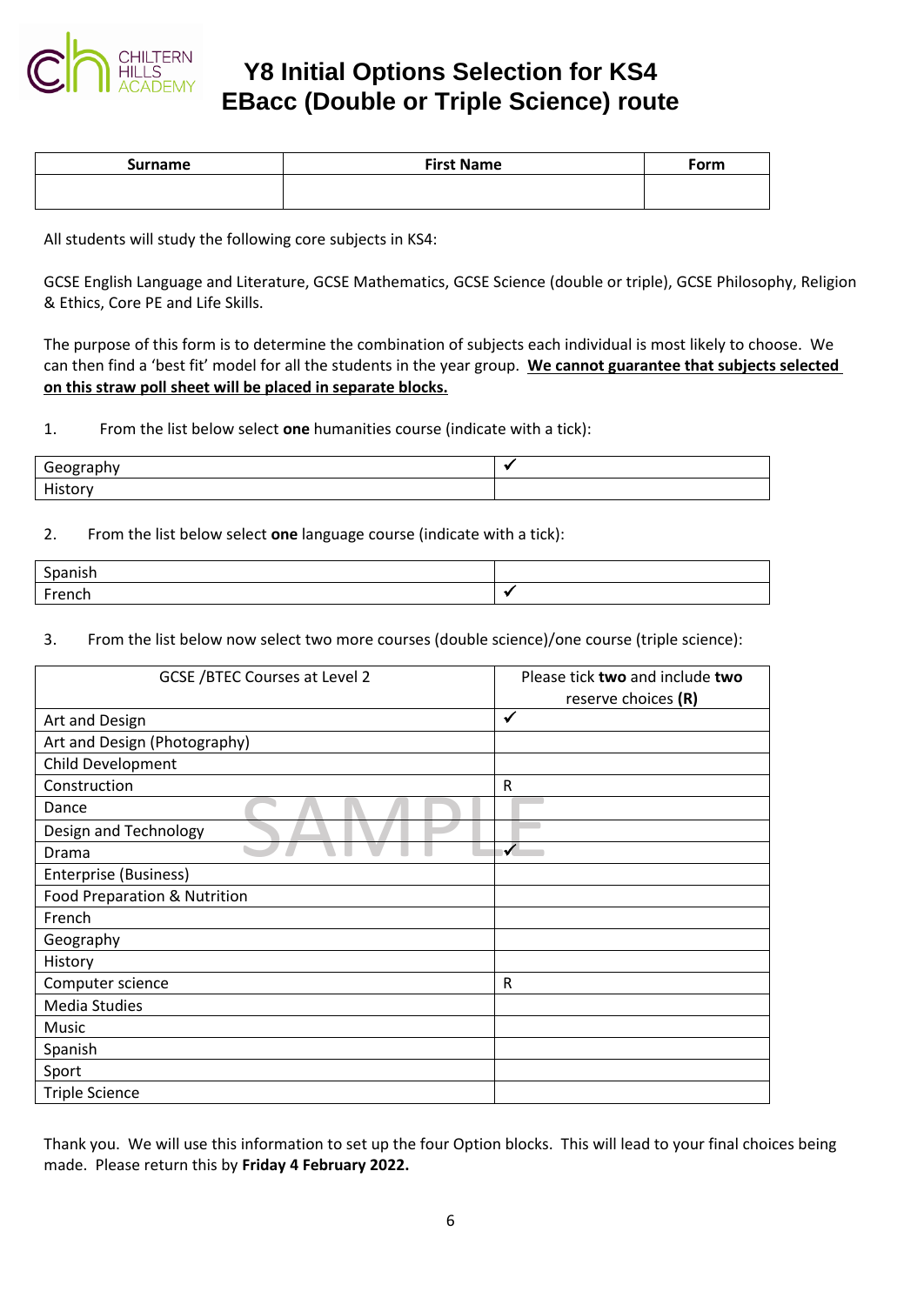

**Y8 Initial Options Selection for KS4 EMS+ Vocational route**

| Surname | <b>Sirct Nomo</b><br><b>Name</b> | <sup>ະ</sup> orm |
|---------|----------------------------------|------------------|
|         |                                  |                  |

All students will study the following core subjects in KS4: GCSE English Language and Literature, GCSE Mathematics, GCSE Science (double), GCSE Philosophy, Religion & Ethics, Core PE and Life Skills.

The purpose of this form is to determine the combination of subjects each individual is most likely to choose. We can then find a 'best fit' model for all the students in the year group. **We cannot guarantee that subjects selected on this straw poll sheet will be placed in separate blocks.**

1. Students on the Vocational route will have more time allocated to the following subjects:

| English                                         |  |
|-------------------------------------------------|--|
| <b>Mathematics</b>                              |  |
| Science                                         |  |
| BTEC Level 1 Pre-Vocational Study Qualification |  |

2. From the list below select **one** humanities course (indicate with a tick):

| Geography<br>$\sim$ $\sim$ $\sim$ $\sim$ $\sim$ |  |
|-------------------------------------------------|--|
| Histor<br>.                                     |  |

3. From the list below now select **two** more courses (indicate with a tick). Please select **two** more courses as reserves, indicate with a letter **R**:

| GCSE / BTEC Courses at Level 2 | Please $\checkmark$ two main choices and<br>select two reserve choices 'R' |
|--------------------------------|----------------------------------------------------------------------------|
| Art and Design                 | R                                                                          |
| Art and Design (Photography)   |                                                                            |
| <b>Child Development</b>       | ✓                                                                          |
| Construction                   |                                                                            |
| Dance                          |                                                                            |
| Drama                          | v                                                                          |
| Enterprise (Business)          |                                                                            |
| Food Preparation & Nutrition   | R                                                                          |
| <b>Media Studies</b>           |                                                                            |
| Music                          |                                                                            |
| Sport                          |                                                                            |

Thank you. We will use this information to set up the four Option blocks. This will lead to your final choices being made. Please return this by **Friday 4 February 2022.**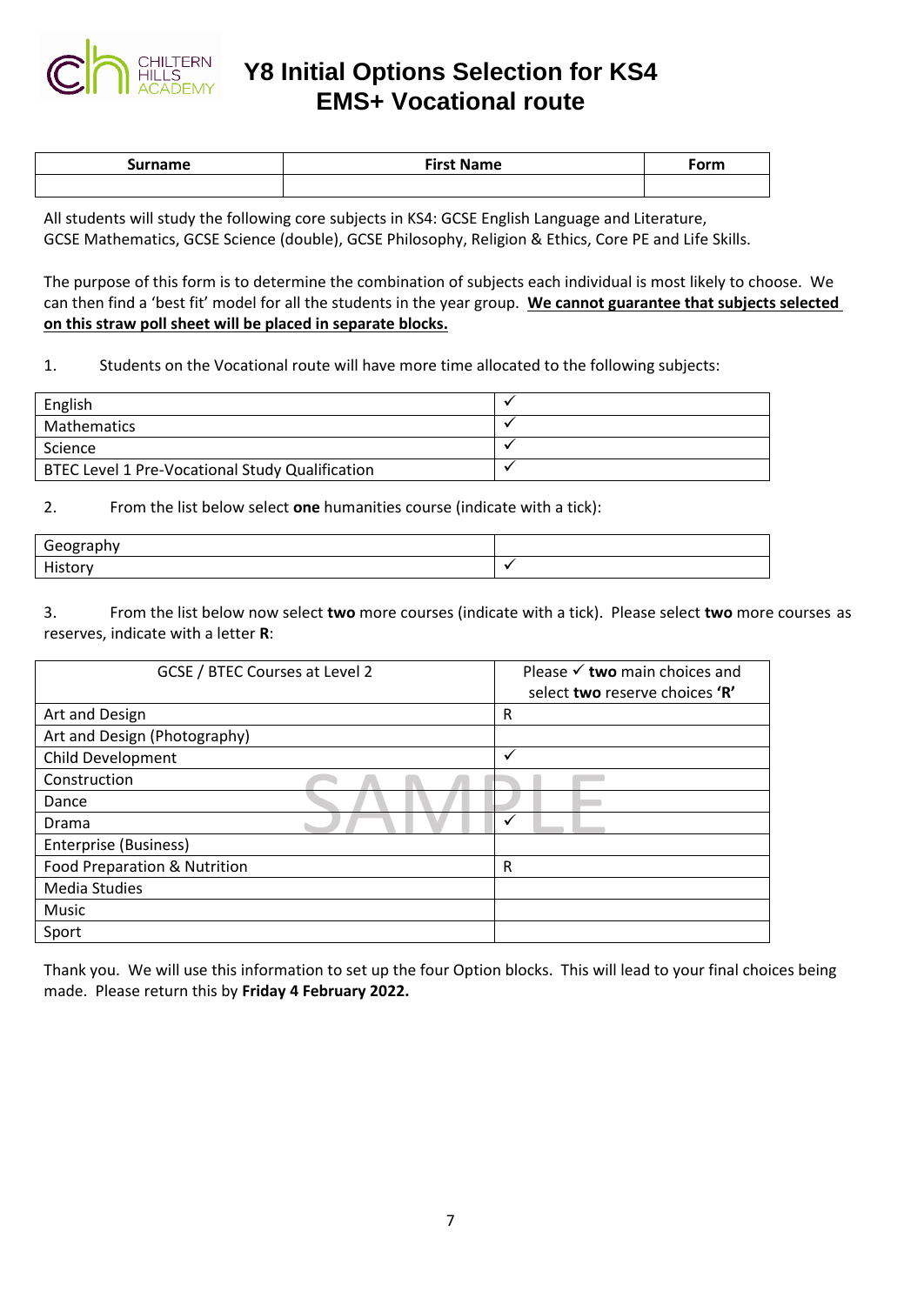#### **Timeline for the Year 8 Options**

*Due to the current situation, this timeline is subject to change. We will notify you of any changes to this timeline by email.*

#### **W/C Monday 10 January 2022**

The Options process is introduced to Year 8 students through a virtual year group assembly and the Year Course & Option Information Booklet with details of all courses will be placed on the Academy's website.

#### **Monday 10 to Friday 21 January 2022**

During this time, all subject areas will provide information on the KS4 courses that they offer. Students will have the opportunity to speak with their Academic Form Tutors and Subject Teachers regarding the possible courses they may wish to study.

Mr Griffiths and BTEC leaders will present information on BTEC courses on Thursday 20 January. These subjects are Construction, Media Studies, Business Studies, Computer Science and Sport.

#### **Thursday 27 January 2022**

#### **Year 8 Options Information Evening**

More information will follow regarding this event.This is an opportunity for parents/carers and students to discover more about the subjects available.

#### **W/C Monday 31 January 2022**

A 'straw poll' will be taken where students will be asked to indicate their preferred Option choices for KS4. The data collected will be used to formulate the Option blocks from which students will make their final choices. This will be conducted using a Microsoft form sent to all Year 8 students.

#### **Friday 4 February 2022**

This is the final date for all straw poll forms to be returned.

#### **W/C Monday 14 February 2022**

Following the straw poll, the final Option blocks will be issued to students.

#### **Friday 18 February 2022**

This is the final date for all Option forms to be returned.

#### **W/C Monday 7 March 2022**

Mr Falcon will conduct interviews with all students who have not been successful with their allocation of Option choices.

#### **Monday 21 March 2022**

Option confirmation to students and parents will be made via a letter.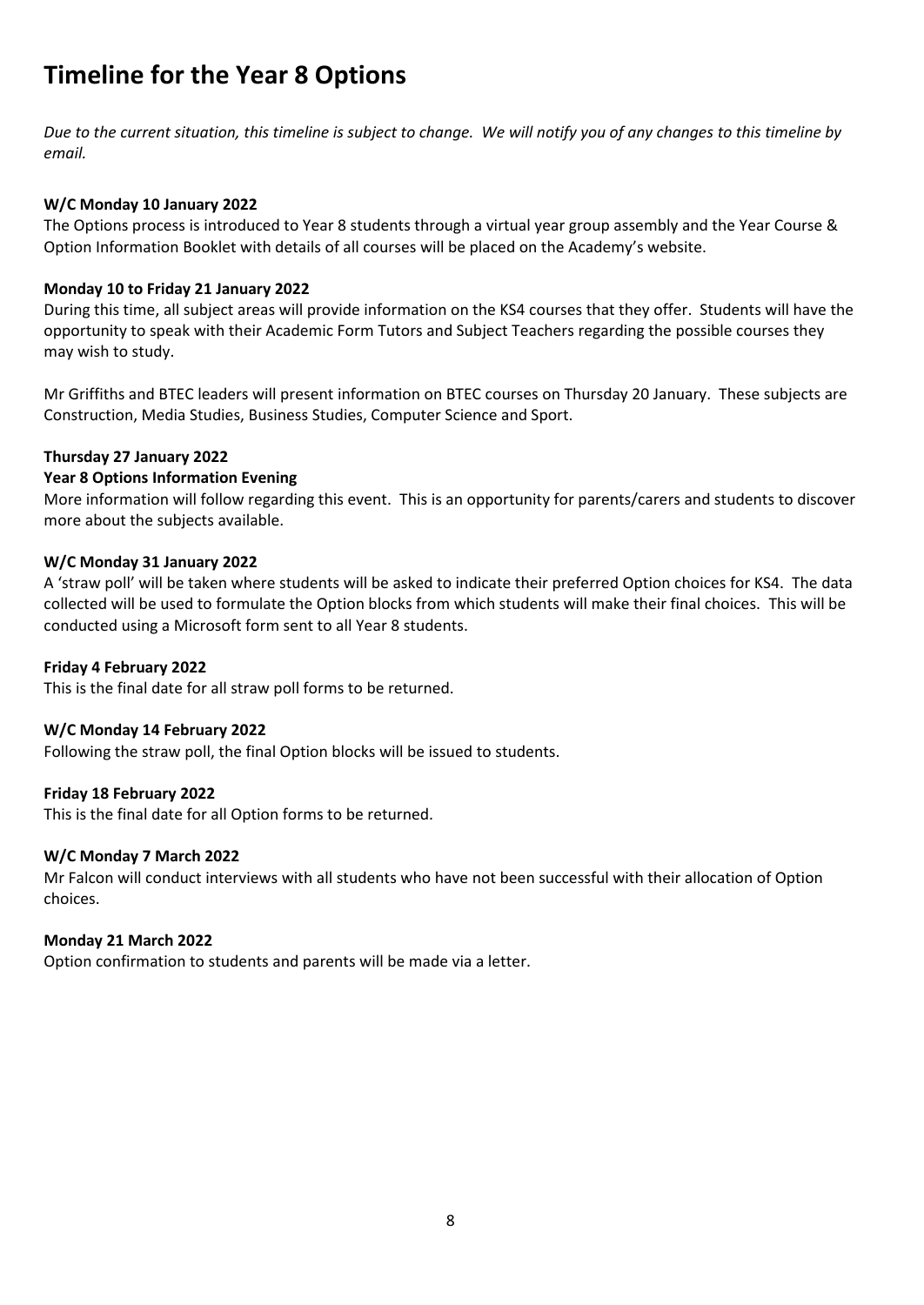# **Core Subjects**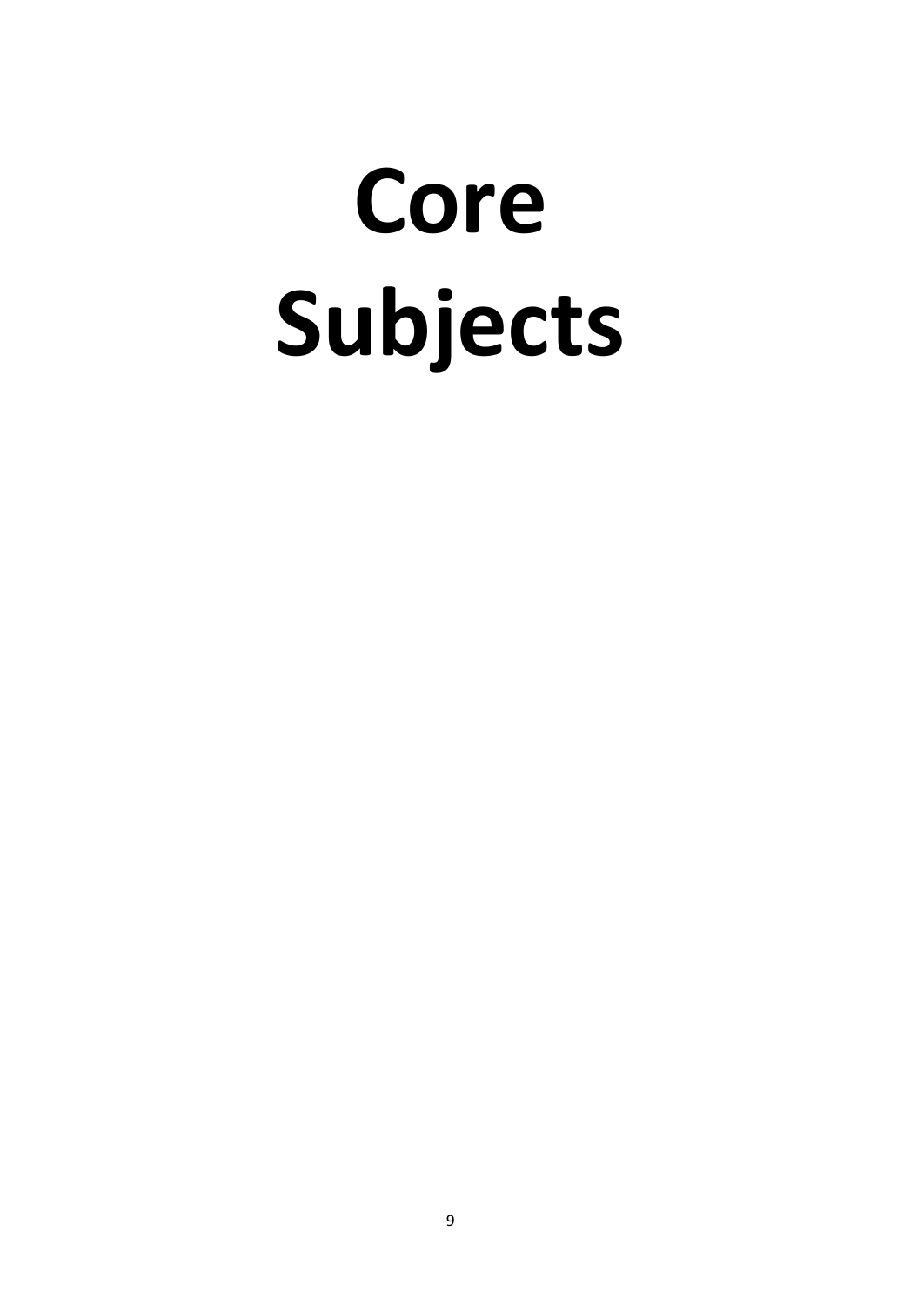## **GCSE English Language and English Literature**

| <b>General Information</b> | There are two GCSE options (two qualifications):                                              |
|----------------------------|-----------------------------------------------------------------------------------------------|
| and Course                 | <b>GCSE English Language</b>                                                                  |
| requirements               | <b>GCSE English Literature</b>                                                                |
|                            |                                                                                               |
|                            | Examination board: AQA                                                                        |
| <b>Aims of the Course</b>  | English is an essential subject which, through its use and study, will ensure all students    |
|                            | develop the skills that they can apply to their wider studies and real-life situations.       |
|                            | We believe that this subject contributes a great deal to the development of responsible       |
|                            | citizens who can make wise decisions for themselves and for others. Above all, English        |
|                            | offers opportunities for creativity, imagination and pleasure.                                |
| <b>Course Content</b>      | The GCSE course includes:                                                                     |
|                            | A range of reading - novels, plays (including Shakespeare), poetry, travel writing,           |
|                            | biography, writing from other cultures and traditions, as well as a variety of media          |
|                            | texts                                                                                         |
|                            | A range of writing - essays, reports, letters, response to reading, expression of own         |
|                            | thoughts and feelings, persuasive, argumentative and analytical writing.                      |
| <b>Assessment</b>          | English Literature:                                                                           |
|                            | Paper 1 Shakespeare and the 19 <sup>th</sup> Century Novel - written examination lasting 1.45 |
|                            | hours, 40% of marks                                                                           |
|                            | Paper 2 Modern Texts and Poetry - written examination lasting 2.15 hours, 60% of              |
|                            | marks.                                                                                        |
|                            |                                                                                               |
|                            | English Language:<br>Paper 1 - written examination lasting 1.45 hours, 50% of marks           |
|                            | Section A Reading: one literature fiction text<br>$\bullet$                                   |
|                            | Section B Writing: descriptive or narrative writing.                                          |
|                            |                                                                                               |
|                            | Paper 2 - written examination lasting 1.45 hours, 50% of marks                                |
|                            | Section A Reading: one non-fiction text and one literary non-fiction text                     |
|                            | Section B Writing: writing to present a viewpoint.                                            |
| For further advice         | Please speak to Mrs Putman, Director of English                                               |
|                            | http://www.aqa.org.uk/subjects/english/gcse                                                   |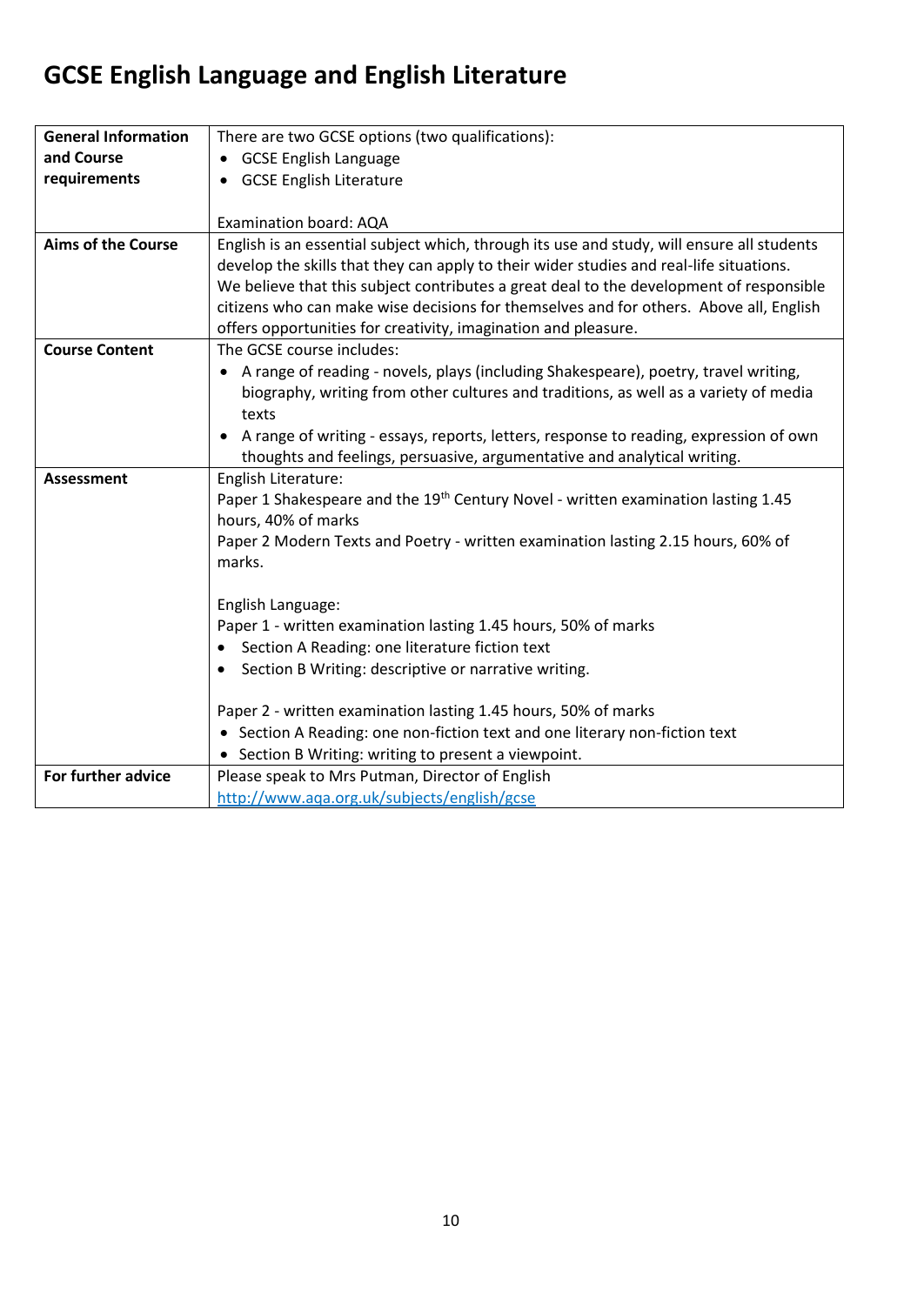#### **GCSE Mathematics**

| <b>General Information</b> | This is a compulsory course for every student in Years 9, 10 & 11 because mathematical                                                                                                                                                                                                              |
|----------------------------|-----------------------------------------------------------------------------------------------------------------------------------------------------------------------------------------------------------------------------------------------------------------------------------------------------|
| and Course                 | thinking is important for all members of society. Mathematics equips students with                                                                                                                                                                                                                  |
| requirements               | uniquely powerful ways to describe, analyse and change the world and it provides tools                                                                                                                                                                                                              |
|                            | for understanding science, engineering, technology and economics.                                                                                                                                                                                                                                   |
| <b>Aims of the Course</b>  | GCSE Mathematics has changed and there is now much more emphasis on thinking for<br>yourself. This means that, as well as learning some new techniques, you will also be                                                                                                                            |
|                            | taught how to choose and use appropriate mathematical skills to solve a given problem.<br>Some of the ideas will be familiar to students from work in Year 8, but they will need to<br>be able to select and use several of these ideas together to tackle unfamiliar problems.                     |
| <b>Course Content</b>      | GCSE Mathematics will continue to be tiered. In the new tiered GCSE the Higher tier will<br>include questions that will stretch the most able and the Foundation tier will focus on<br>core mathematical understanding and skills that all students should aim to master.                           |
|                            | <b>GCSE Mathematics will enable students to:</b><br>Develop fluent knowledge, skills and understanding of mathematical methods and<br>concepts                                                                                                                                                      |
|                            | Acquire, select and apply mathematical techniques to solve problems<br>$\bullet$                                                                                                                                                                                                                    |
|                            | Reason mathematically, make deductions and inferences and draw conclusions<br>$\bullet$                                                                                                                                                                                                             |
|                            | Comprehend, interpret and communicate mathematical information in a variety of<br>forms appropriate to the information and context.                                                                                                                                                                 |
| <b>Assessment</b>          | There is no coursework, the final grade is determined only by performance in written<br>exams. All of the final assessment for this course will be at the end of Year 11.                                                                                                                           |
|                            | However, it is important to realise that the GCSE course begins at the beginning of<br>Year 9 and there will be regular tests/exams to check on progress throughout Years 9,<br>10 and 11.                                                                                                          |
| For further advice         | Students will be expected to work hard in every lesson and take an active part in<br>discussions and activities. It is also vital that they complete each homework task to a<br>high standard and that they always ask for help if any of the concepts are challenging<br>and they need assistance. |
|                            | Thorough and well planned revision is the key to success in the exams. Students should<br>make sure they take advantage of any extra revision lessons and resources that the<br>mathematics department will offer during the GCSE course.                                                           |
|                            | Please speak to Mr Vaddiraju, Subject Leader                                                                                                                                                                                                                                                        |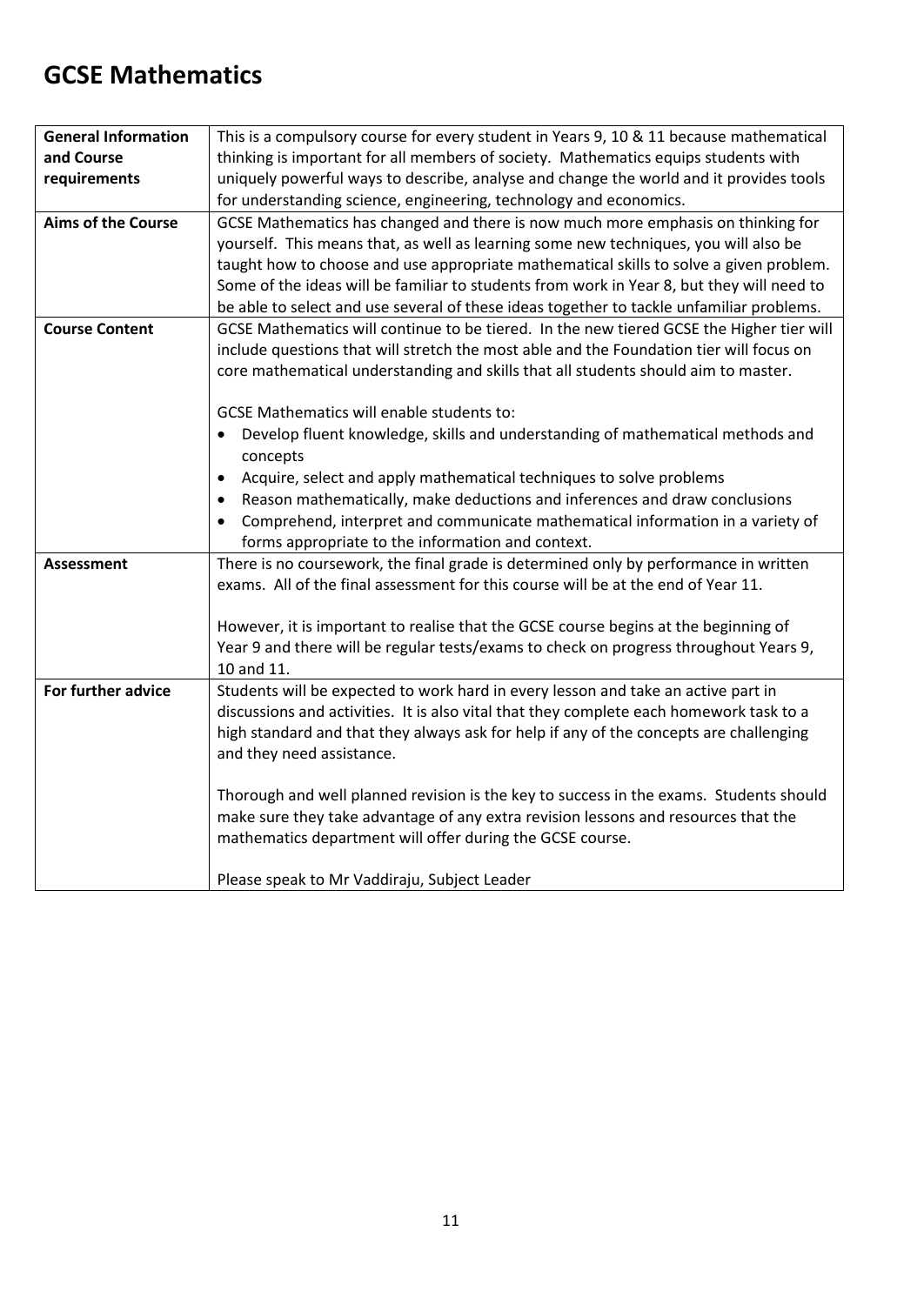## **GCSE Combined Science (Double Award)**

| <b>General Information</b><br>and Course | In Year 9 all students will start their GCSE studies with covering a transition unit on                                                                                                      |
|------------------------------------------|----------------------------------------------------------------------------------------------------------------------------------------------------------------------------------------------|
|                                          | Biomimicry. This will allow students a little time to adjust to studying at a GCSE level before<br>starting the course proper. Following this unit, students study AQA GCSE Combined Science |
| requirements                             |                                                                                                                                                                                              |
|                                          | - Trilogy (8464). The Combined Science route combines Biology, Chemistry and Physics                                                                                                         |
|                                          | components. There is no longer a practical assessment component, however there are 21                                                                                                        |
|                                          | required practicals that will be covered throughout the course and examined through                                                                                                          |
|                                          | questions in the terminal examination papers. Students completing Combined Science will                                                                                                      |
|                                          | be awarded two GCSEs.                                                                                                                                                                        |
| <b>Aims of the Course</b>                | <b>GCSE Combined Science enables students to:</b>                                                                                                                                            |
|                                          | Understand how scientific methods and theories develop over time                                                                                                                             |
|                                          | Use models to solve problems, make predictions and develop scientific explanations<br>$\bullet$                                                                                              |
|                                          | Make predictions or calculate quantities<br>$\bullet$                                                                                                                                        |
|                                          | Appreciate the power and limitations of science and consider any ethical issues                                                                                                              |
|                                          | which may arise                                                                                                                                                                              |
|                                          | Explain every day and technological applications of science<br>$\bullet$                                                                                                                     |
|                                          | Evaluate risks both in practical science and the wider societal context<br>$\bullet$                                                                                                         |
|                                          | Use scientific theories and explanations to develop hypotheses<br>$\bullet$                                                                                                                  |
|                                          | Plan experiments or devise procedures to make observations                                                                                                                                   |
|                                          | Make and record observations and measurements using a range of apparatus and<br>$\bullet$<br>methods                                                                                         |
|                                          | Evaluate methods and suggest possible improvements and further investigations                                                                                                                |
|                                          | Present observations and other data using appropriate methods<br>$\bullet$                                                                                                                   |
|                                          | Carry out and represent mathematical and statistical analysis<br>$\bullet$                                                                                                                   |
|                                          | Interpret observations and other data<br>$\bullet$                                                                                                                                           |
|                                          | Present reasoned explanations                                                                                                                                                                |
|                                          | $\bullet$                                                                                                                                                                                    |
|                                          | Evaluate data in terms of accuracy, precision, repeatability and reproducibility and<br>$\bullet$                                                                                            |
|                                          | identify potential sources of random and systematic error                                                                                                                                    |
| <b>Course Content</b>                    | Use scientific vocabulary, terminology and definitions.<br>Students are required to complete three examination components covering the following                                             |
|                                          | topics:                                                                                                                                                                                      |
|                                          | Biology: Cell Biology, Organisation, Infection and Response, Bioenergetics, Homeostasis and                                                                                                  |
|                                          | Response, Inheritance, Variation and Evolution and Ecology.                                                                                                                                  |
|                                          | Chemistry: Atomic Structure and the Periodic Table, Bonding, Structure and the Properties of                                                                                                 |
|                                          | Matter, Quantitative Chemistry, Chemical Changes, Energy Changes, The Rate and Extent of                                                                                                     |
|                                          | Chemical Change, Organic Chemistry, Chemical Analysis, Chemistry of the Atmosphere and                                                                                                       |
|                                          | Using Resources.                                                                                                                                                                             |
|                                          | Physics: Forces, Energy, Waves, Electricity, Magnetism and Electromagnetism, Particle Model                                                                                                  |
|                                          | of Matter and Atomic Structure.                                                                                                                                                              |
| <b>Assessment</b>                        | Assessment is by linear examinations taken in the summer exam series of Year 11. Each                                                                                                        |
|                                          | examination lasts 1 hour 15 minutes (70 marks, 16.7% of GCSE) Foundation and Higher Tier.                                                                                                    |
|                                          | Questions will take the form of multiple choice, structured, closed short answers and open                                                                                                   |
|                                          | responses.                                                                                                                                                                                   |
|                                          | Biology Paper 1: Cell Biology, Organisation, Infection and Response and Bioenergetics                                                                                                        |
|                                          | Biology Paper 2: Homeostasis and Response, Inheritance, Variation and Evolution and                                                                                                          |
|                                          | Ecology                                                                                                                                                                                      |
|                                          | Chemistry Paper 1: Atomic Structure and the Periodic Table; Bonding, Structure and The                                                                                                       |
|                                          | Properties of Matter, Quantitative Chemistry, Chemical Changes and Energy Changes                                                                                                            |
|                                          | Chemistry Paper 2: The rate and Extent of Chemical Change, Organic Chemistry, Chemical                                                                                                       |
|                                          | Analysis, Chemistry of the Atmosphere and Using Resources<br>Physics Paper 1: Energy, Electricity; Particle Model of Matter, Atomic Structure                                                |
|                                          | Physics Paper 2: Forces, Waves, Magnetism and Electromagnetism.                                                                                                                              |
| For further advice                       | Please speak with your Subject Teacher or Mr Toovey, Director of Science                                                                                                                     |
|                                          | http://www.aqa.org.uk/subjects/science/gcse                                                                                                                                                  |
|                                          |                                                                                                                                                                                              |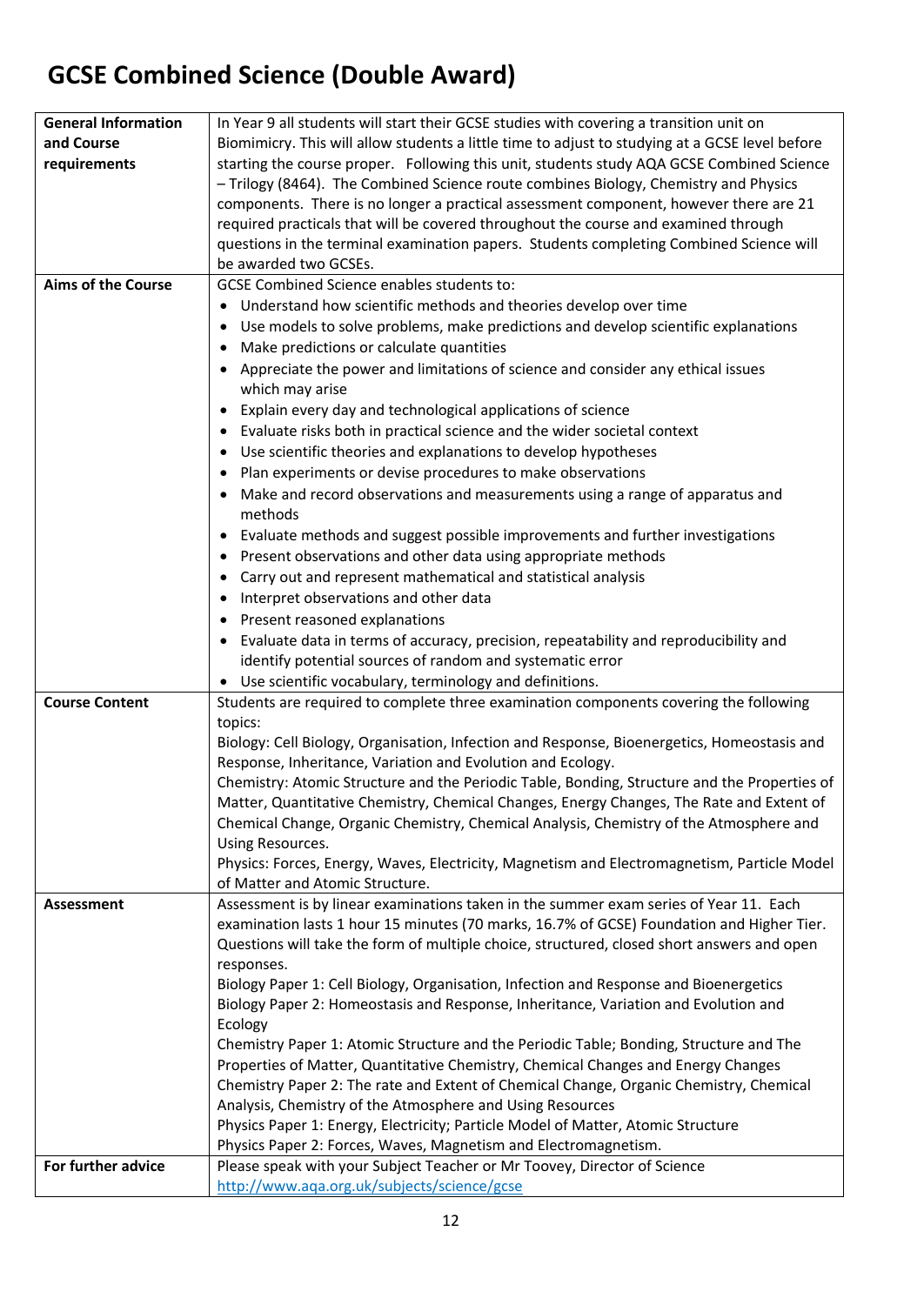## **GCSE Separate Sciences: Biology, Chemistry, Physics**

| <b>General Information</b> | In Year 9 all students will start their GCSE studies with covering a transition unit on            |
|----------------------------|----------------------------------------------------------------------------------------------------|
| and Course                 | Biomimicry. This will allow students a little time to adjust to studying at a GCSE level before    |
| requirements               | starting the course proper.                                                                        |
|                            | Students that select to take the separate science route study AQA GCSE Separate Sciences.          |
|                            | The separate sciences route offers Biology (8461), Chemistry (8462) and Physics (8463) as          |
|                            | individual GCSEs. There is no longer a practical assessment component however, there are           |
|                            | 28 required practical's (Biology - 10, Chemistry - 8, Physics - 10) that will be covered           |
|                            | throughout the course and examined through questions in the terminal examination papers.           |
|                            | Students completing separate sciences will be awarded three GCSEs, one each in Biology,            |
|                            | Chemistry and Physics.                                                                             |
| <b>Aims of the Course</b>  | Each of the three separate science GCSEs enables students to:                                      |
|                            | Understand how scientific methods and theories develop over time<br>$\bullet$                      |
|                            | Use models to solve problems, make predictions and develop scientific explanations<br>$\bullet$    |
|                            | Make predictions or calculate quantities<br>$\bullet$                                              |
|                            | Appreciate the power and limitations of science and consider any ethical issues which              |
|                            | may arise                                                                                          |
|                            | Explain every day and technological applications of science<br>$\bullet$                           |
|                            | Evaluate risks both in practical science and the wider societal context<br>$\bullet$               |
|                            | Use scientific theories and explanations to develop hypotheses<br>$\bullet$                        |
|                            | Plan experiments or devise procedures to make observations<br>$\bullet$                            |
|                            | Make and record observations and measurements using a range of apparatus and<br>$\bullet$          |
|                            | methods                                                                                            |
|                            | Evaluate methods and suggest possible improvements and further investigations<br>$\bullet$         |
|                            | Present observations and other data using appropriate methods<br>$\bullet$                         |
|                            | Carry out and represent mathematical and statistical analysis<br>$\bullet$                         |
|                            | Interpret observations and other data<br>$\bullet$                                                 |
|                            | Present reasoned explanations                                                                      |
|                            | Evaluate data in terms of accuracy, precision, repeatability and reproducibility and<br>$\bullet$  |
|                            | identify potential sources of random and systematic error                                          |
|                            | Use scientific vocabulary, terminology and definitions.<br>$\bullet$                               |
| <b>Course Content</b>      | Students are required to complete three examination components covering the following              |
|                            | topics:                                                                                            |
|                            | Biology: Cell Biology, Organisation, Infection and Response, Bioenergetics, Homeostasis            |
|                            | and Response, Inheritance, Variation and Evolution and Ecology.                                    |
|                            | Chemistry: Atomic Structure and the Periodic Table, Bonding, Structure, and The<br>$\bullet$       |
|                            | Properties of Matter, Quantitative Chemistry, Chemical Changes, Energy Changes,                    |
|                            | The Rate and Extent of Chemical Change, Organic Chemistry, Chemical Analysis,                      |
|                            | Chemistry of the Atmosphere and Using Resources.                                                   |
|                            | Physics: Forces, Energy, Waves, Electricity, Magnetism and Electromagnetism, Particle<br>$\bullet$ |
|                            | Model of Matter, Atomic Structure and Space Physics.                                               |
| Assessment                 | Assessment is by linear examinations taken in the Summer term of Year 11. Each written             |
|                            | examination lasts 1 hour 45 minutes (Foundation and Higher Tier) 100 marks, 50% of GCSE.           |
|                            | Biology Paper 1: Cell Biology, Organisation, Infection and Response and Bioenergetics              |
|                            | Biology Paper 2: Homeostasis and Response, Inheritance, Variation and Evolution and                |
|                            | Ecology                                                                                            |
|                            | Chemistry Paper 1: Atomic Structure and the Periodic Table, Bonding, Structure and The             |
|                            | Properties of Matter, Quantitative Chemistry, Chemical Changes and Energy Changes                  |
|                            | Chemistry Paper 2: The rate and Extent of Chemical Change, Organic Chemistry, Chemical             |
|                            | Analysis, Chemistry of the Atmosphere and Using Resources                                          |
|                            | Physics Paper 1: Energy; Electricity; Particle Model of Matter; Atomic Structure                   |
|                            | Physics, Paper 2: Forces, Waves, Magnetism and Electromagnetism, Space Physics.                    |
| For further advice         | Please speak with your Subject Teacher or to Mr Toovey, Director of Science                        |
|                            | http://www.aqa.org.uk/subjects/science/gcse                                                        |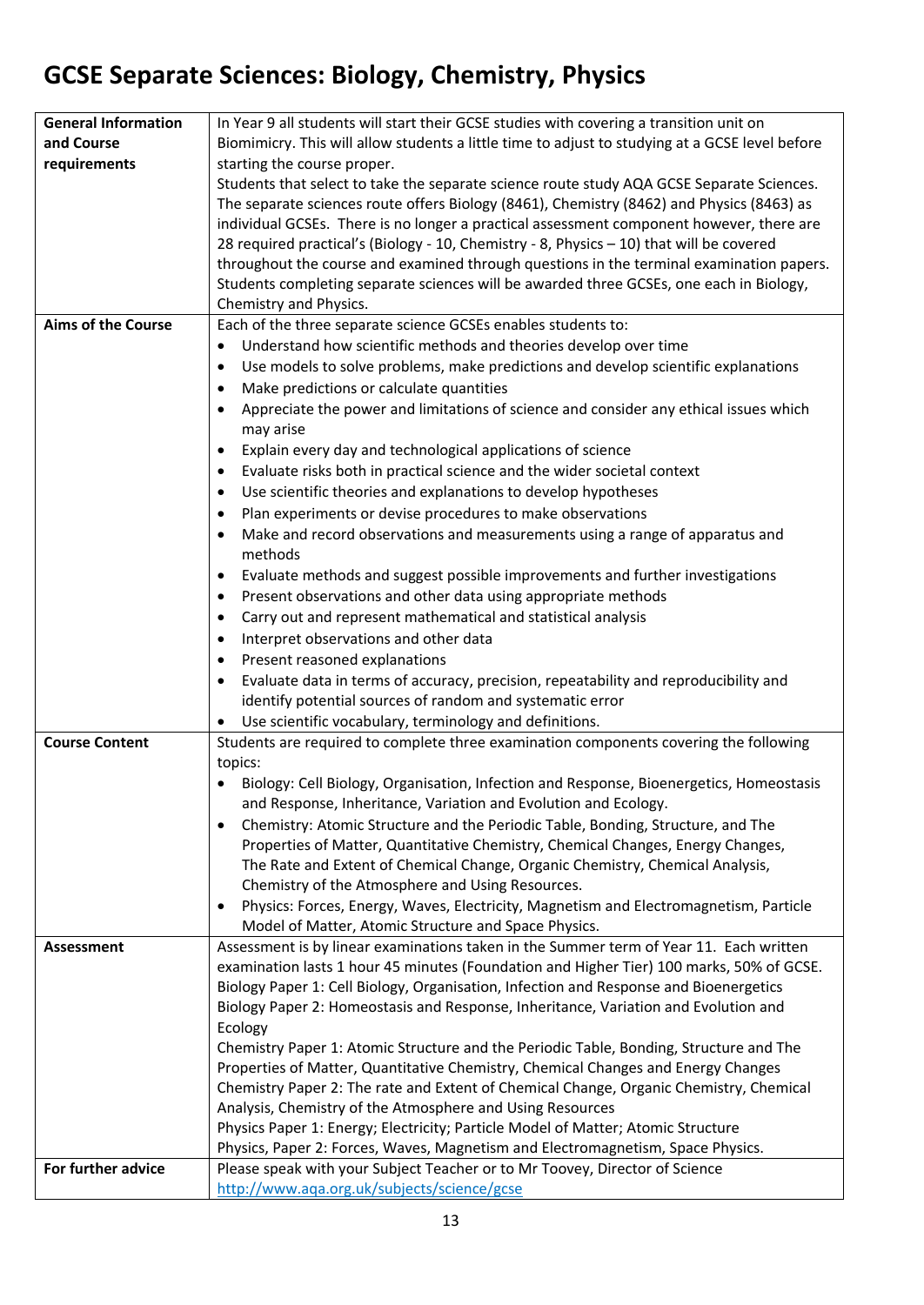## **GCSE Philosophy, Religion & Ethics**

| <b>General Information</b> | Students study Philosophy, Religion & Ethics from Year 9 and will sit GCSE full course         |
|----------------------------|------------------------------------------------------------------------------------------------|
| and Course                 | examinations in Year 11. Students are required to have open minds and a willingness to         |
| requirements               | listen to the opinions of others. They will be required to do regular homework and to          |
|                            | work hard on their written skills during lessons.                                              |
| <b>Aims of the Course</b>  | This course seeks to inform young people about various ethical and social issues of            |
|                            | interest to them and to develop them into reflective, well informed and critical young         |
|                            | people. Through studying the beliefs of different cultures, students become more               |
|                            | tolerant and understanding of different viewpoints, whilst also developing their own           |
|                            | beliefs. They will develop literacy both through use of complex key words and literary         |
|                            | ideas which will help in their study of English. Students develop thinking skills when         |
|                            | being presented with complex philosophical ideas about how we should live, what                |
|                            | happens when we die, how we should treat each other and the planet and how humans              |
|                            | celebrate life events in diverse ways. Students develop discussion and listening skills        |
|                            | and learn tolerance and respect for difference which are essential skills for modern           |
|                            | adults in a multicultural society.                                                             |
|                            |                                                                                                |
|                            | <b>Examination board: Eduqas</b>                                                               |
| <b>Course Content</b>      | Half of the course involves studying ethical issues through the lens of Christianity and       |
|                            | Islam as well as humanist/atheist approaches.                                                  |
|                            |                                                                                                |
|                            | The ethical issues are:                                                                        |
|                            | Relationships - What makes a healthy relationship? What is the purpose of marriage?            |
|                            | How do different cultures celebrate marriage? When should divorce be permitted                 |
|                            | and how easy should it be?                                                                     |
|                            | Life and Death - How do different cultures bury their dead and why? What do<br>٠               |
|                            | people believe about the afterlife and the persistence of consciousness?                       |
|                            | Good and Evil - Can we ever say anything is wholly good or wholly bad? What moral<br>$\bullet$ |
|                            | principles do all humans share, if any?                                                        |
|                            | Human Rights - Why do we have rights? Where do they come from? Do rights lead<br>٠             |
|                            | to responsibilities? What happens when people ignore these responsibilities?                   |
|                            |                                                                                                |
|                            | The other half of the course involves studying the beliefs, practices and teachings of         |
|                            | major world faiths. The compulsory faith is Christianity; we will also study Islam.            |
| <b>Assessment</b>          | The qualification is all examination based.                                                    |
|                            |                                                                                                |
|                            | Exam 1 will focus on the beliefs, teachings and practices of Christianity                      |
|                            | Exam 2 will focus on beliefs, teaching and practices of a world faith (Islam)                  |
|                            | Exam 3 will focus on ethical issues. The third exam (Ethics) is worth half the GCSE marks.     |
| For further advice         | For further information please speak to Mrs Rayner, Curriculum Leader                          |
|                            | Please note that the majority of students will take GCSE PRE in Year 10 and some in            |
|                            | <b>Year 11.</b>                                                                                |
|                            | <b>GCSE Religious Studies (edugas.co.uk)</b>                                                   |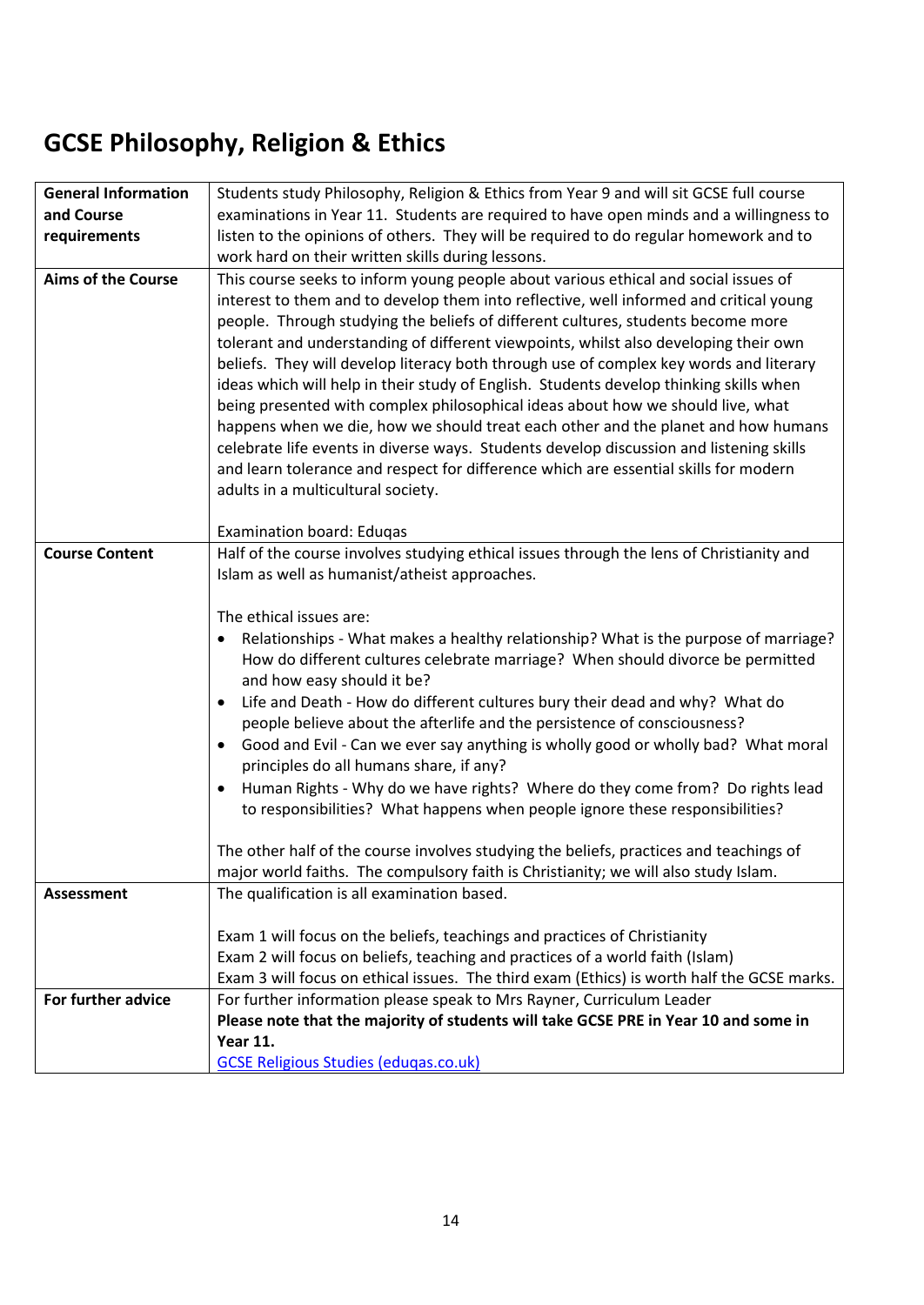# **GCSE and BTEC Subjects**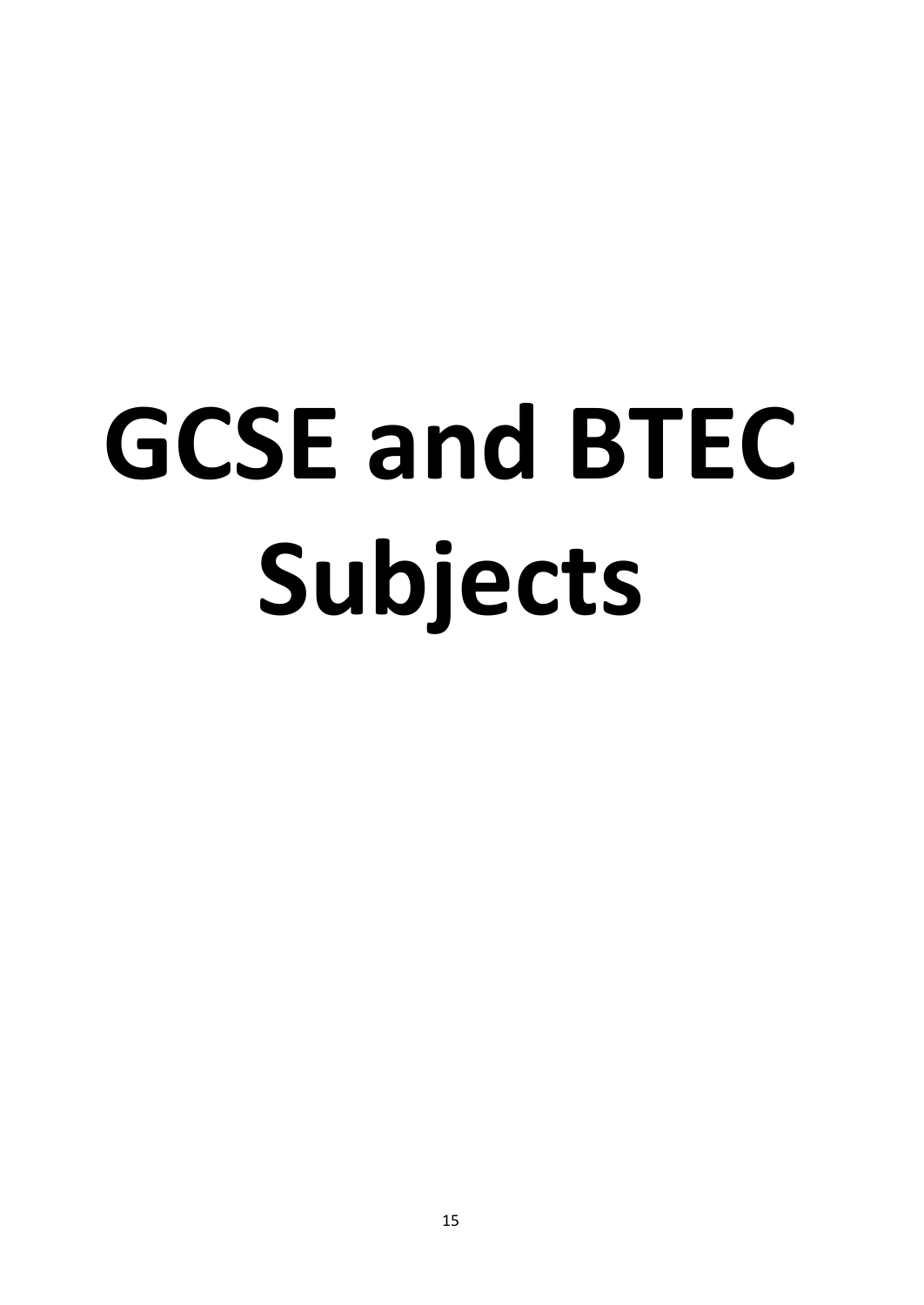## **GCSE Art and Design**

| General                   | This course should enable students to make a personal response based on their own                                               |
|---------------------------|---------------------------------------------------------------------------------------------------------------------------------|
| <b>Information</b>        | experiences to the environment, selected culture or artists' work. It will not only reflect                                     |
| and Course                | our multicultural society but also embraces an awareness of the past and present.                                               |
| requirements              |                                                                                                                                 |
|                           | Central to the course is the development of observation and the ability to interpret what                                       |
|                           | is seen.                                                                                                                        |
|                           |                                                                                                                                 |
|                           | Examination board: AQA                                                                                                          |
| <b>Aims of the Course</b> | Students will undertake projects and design briefs. These briefs are intended to stretch                                        |
|                           | the individual's techniques and skills. Students widen their understanding of the nature                                        |
|                           | of art and design through historical and contextual studies, as well as practical work and                                      |
|                           | may vary from being open-ended to quite specific. Students will look at distortion in                                           |
|                           | portraiture and will analyse the work of various artists including Francis Bacon. They will                                     |
|                           | also look in-depth at natural forms, producing preparatory work concluding in a                                                 |
|                           | sculpture of a bird, mixed media piece and large acrylic painting inspired by Georgia                                           |
|                           | O'Keeffe. Students will also complete a mock examination which will be a personal                                               |
|                           | response based on natural forms, portraiture or the London Underground, focusing on                                             |
|                           | the sights of London.                                                                                                           |
| <b>Course Content</b>     | All students will have the opportunity to explore and develop their ideas through a wide<br>variety of media which may include: |
|                           | Print making                                                                                                                    |
|                           | Collage                                                                                                                         |
|                           | Drawing in pencil, pastels, charcoal etc.<br>٠                                                                                  |
|                           | Illustration                                                                                                                    |
|                           | Graphic design                                                                                                                  |
|                           | Textiles - dyed, stitched, printed and constructed<br>٠                                                                         |
|                           | Ceramics                                                                                                                        |
|                           | 3D design                                                                                                                       |
|                           | Painting<br>٠                                                                                                                   |
|                           | Computer graphics                                                                                                               |
|                           | Photography                                                                                                                     |
|                           | Stage design and make-up.                                                                                                       |
| Assessment                | Assessment consists of:                                                                                                         |
|                           | Component 1: portfolio (60% of the total marks)                                                                                 |
|                           | Component 2: externally set assignment (40% of the total marks). A project is set by the                                        |
|                           | examination board in the Spring term of Year 11 and has to be produced, without help                                            |
|                           | from staff, under examination conditions.                                                                                       |
| For further advice        | Please speak with Mr Kravec, Curriculum Leader                                                                                  |
|                           | http://www.aqa.org.uk/subjects/art/gcse                                                                                         |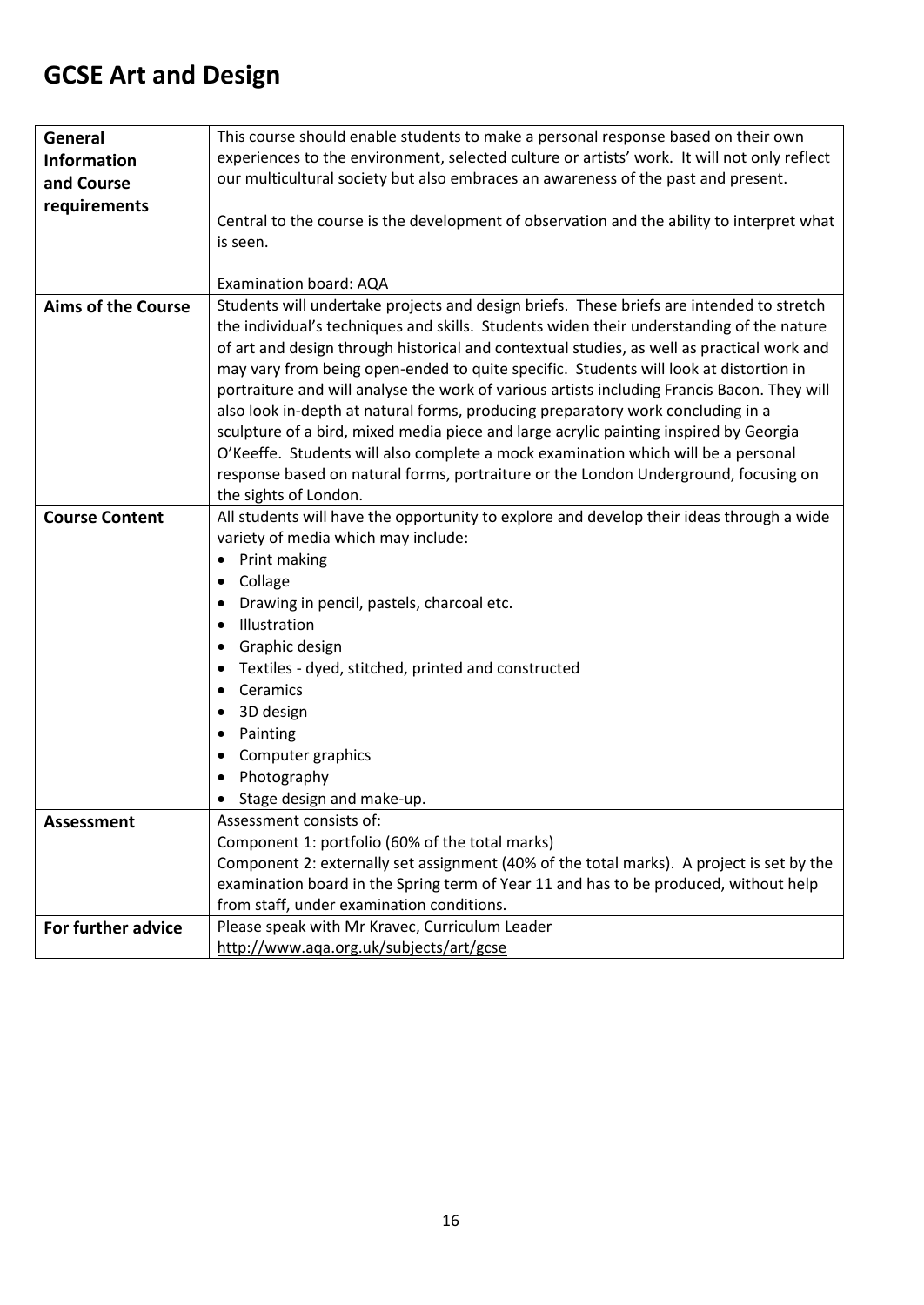## **GCSE Art and Design (Photography)**

| General                   | Students and parents are advised that photography can be an expensive activity and          |
|---------------------------|---------------------------------------------------------------------------------------------|
| <b>Information</b>        | whilst the basic costs will be covered, students may find they want to expand their         |
| and Course                | creativity at home.                                                                         |
| requirements              |                                                                                             |
|                           | We have equipment available but students ought to have access to either a digital or        |
|                           | film camera. Access to computer technology will also be an asset.                           |
|                           |                                                                                             |
|                           | Examination board: AQA                                                                      |
| <b>Aims of the Course</b> | The aim of the course is to enable students to express and explore their creative ideas     |
|                           | through the use of the lens. Students will be able to experiment with manipulations by      |
|                           | hand, as well as by digital means to create interesting and experimental work. The          |
|                           | course involves a lot of independent work, where students will be exploring and             |
|                           | developing their ideas to a given theme. Maturity and willingness to learn are essential    |
|                           | in such a course.                                                                           |
| <b>Course Content</b>     | Students will have the opportunity to study various aspects of practical photography        |
|                           | including portrait, documentary, advertising and creative experimental work. They will      |
|                           | be taught to use both traditional and digital cameras, learn how to process black and       |
|                           |                                                                                             |
|                           | white film and use digital technology. There is some written work where students will       |
|                           | be encouraged to analyse their own work, as well as the work of other photographers         |
|                           | and learn to be creative and discriminating. They will have to build up a coursework        |
|                           | portfolio comprising various projects, as well as taking a practical test at the end of the |
|                           | course.                                                                                     |
| Assessment                | Assessment will be as follows:                                                              |
|                           | Component 1: portfolio (60% of the total marks)                                             |
|                           | Component 2: externally set assignment (40% of the total marks). A project is set by the    |
|                           | examination board in the Spring term of Year 11 and has to be produced, without help        |
|                           | from staff, under examination conditions.                                                   |
| For further advice        | Please speak with Mr Kravec, Curriculum Leader                                              |
|                           | http://www.aqa.org.uk/subjects/photography/gcse                                             |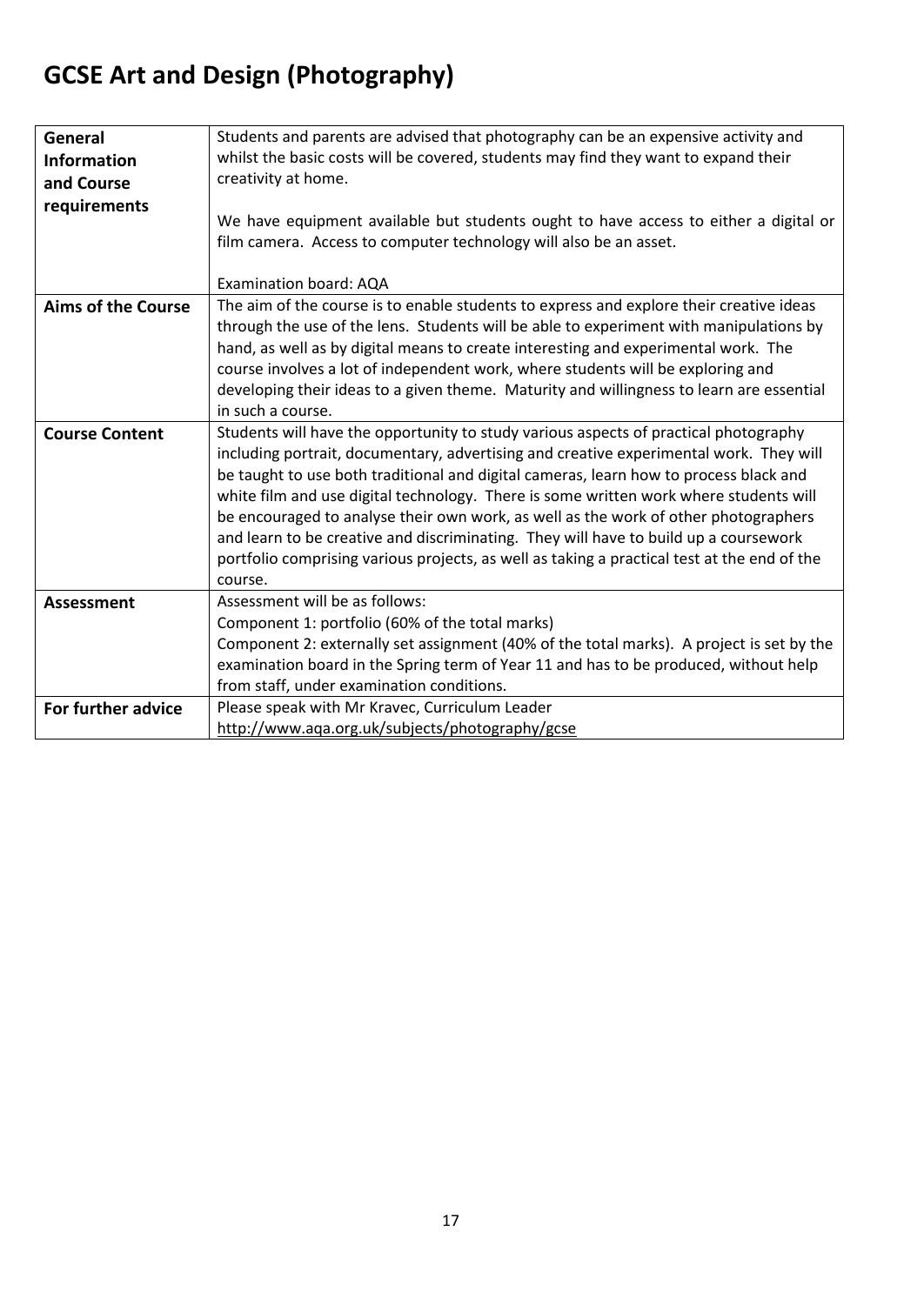## **National Award Level 1/2 Child Development**

| <b>General Information</b> | This qualification is designed for students who have a keen interest in developing their                                                                                                                                                                                                                                                                                                                                                                                                                       |
|----------------------------|----------------------------------------------------------------------------------------------------------------------------------------------------------------------------------------------------------------------------------------------------------------------------------------------------------------------------------------------------------------------------------------------------------------------------------------------------------------------------------------------------------------|
| and Course                 | knowledge and practical skills in child development. It is designed with both practical                                                                                                                                                                                                                                                                                                                                                                                                                        |
| requirements               | and theoretical elements, which will prepare students for further qualifications in                                                                                                                                                                                                                                                                                                                                                                                                                            |
|                            | childcare, health and social care, psychology, sociology and biology.                                                                                                                                                                                                                                                                                                                                                                                                                                          |
| <b>Aims of the Course</b>  | It is increasingly becoming clear that high quality early years education can make a real                                                                                                                                                                                                                                                                                                                                                                                                                      |
|                            | difference in the lives of children and their families. This course can therefore help                                                                                                                                                                                                                                                                                                                                                                                                                         |
|                            | students with their own future life or be a gateway to explore related careers in                                                                                                                                                                                                                                                                                                                                                                                                                              |
|                            | childcare.                                                                                                                                                                                                                                                                                                                                                                                                                                                                                                     |
| <b>Course Content</b>      | The first topic of study underpins all of the other learning in this qualification. Students<br>will develop the essential knowledge and understanding in child development, covering<br>reproduction, parental responsibility, antenatal care, birth, postnatal checks, postnatal<br>provision, and conditions for development, childhood illnesses and child safety.<br>Knowledge gained would be of use for further studies in PSHE, Biology and other child                                                |
|                            | development qualifications.<br>In the second topic of study, students will gain knowledge of the equipment needs of<br>babies and young children and an understanding of the factors to be considered when<br>choosing appropriate equipment to meet all of these needs. This topic will also cover<br>nutrition and hygiene practices and students will be given the opportunity to investigate<br>feeding solutions, comparing these to nutritional requirements and evaluating the                          |
|                            | outcomes. Evaluation skills are developed, which would be of use in further studies in a<br>number of areas.                                                                                                                                                                                                                                                                                                                                                                                                   |
|                            | In the third topic, students will gain an understanding of the development norms from<br>birth to five years and the stages and benefits of play. Students will gain knowledge of,<br>and skills in, developing activities to observe development outcomes in children up to<br>the age of five. This topic will include researching, planning and carrying out activities<br>with a child and observing and evaluating these activities, as well as comparing the child<br>to the expected development norms. |
|                            | Researching, planning, observing and evaluating skills would be useful in further studies<br>as these are transferable skills and could be applied to many subject areas.                                                                                                                                                                                                                                                                                                                                      |
| <b>Assessment</b>          | Health and Wellbeing for Child Development - written assessment, Exam timing and<br>weighting to be confirmed (minimum 50%).                                                                                                                                                                                                                                                                                                                                                                                   |
|                            | Understand the Equipment and Nutritional Needs of Children from Birth to Five Years -                                                                                                                                                                                                                                                                                                                                                                                                                          |
|                            | centre assessed task 1 - OCR moderated, approximately 7 to 10 hours, 30% of marks                                                                                                                                                                                                                                                                                                                                                                                                                              |
|                            | Understand the Development of a Child from Birth to Five Years - centre assessed task 2,                                                                                                                                                                                                                                                                                                                                                                                                                       |
|                            | approximately 7 to 10 hours, 30% of marks.                                                                                                                                                                                                                                                                                                                                                                                                                                                                     |
| For further advice         | Please speak with Miss Rowan, Curriculum Leader                                                                                                                                                                                                                                                                                                                                                                                                                                                                |
|                            | https://www.ocr.org.uk/subjects/child-development                                                                                                                                                                                                                                                                                                                                                                                                                                                              |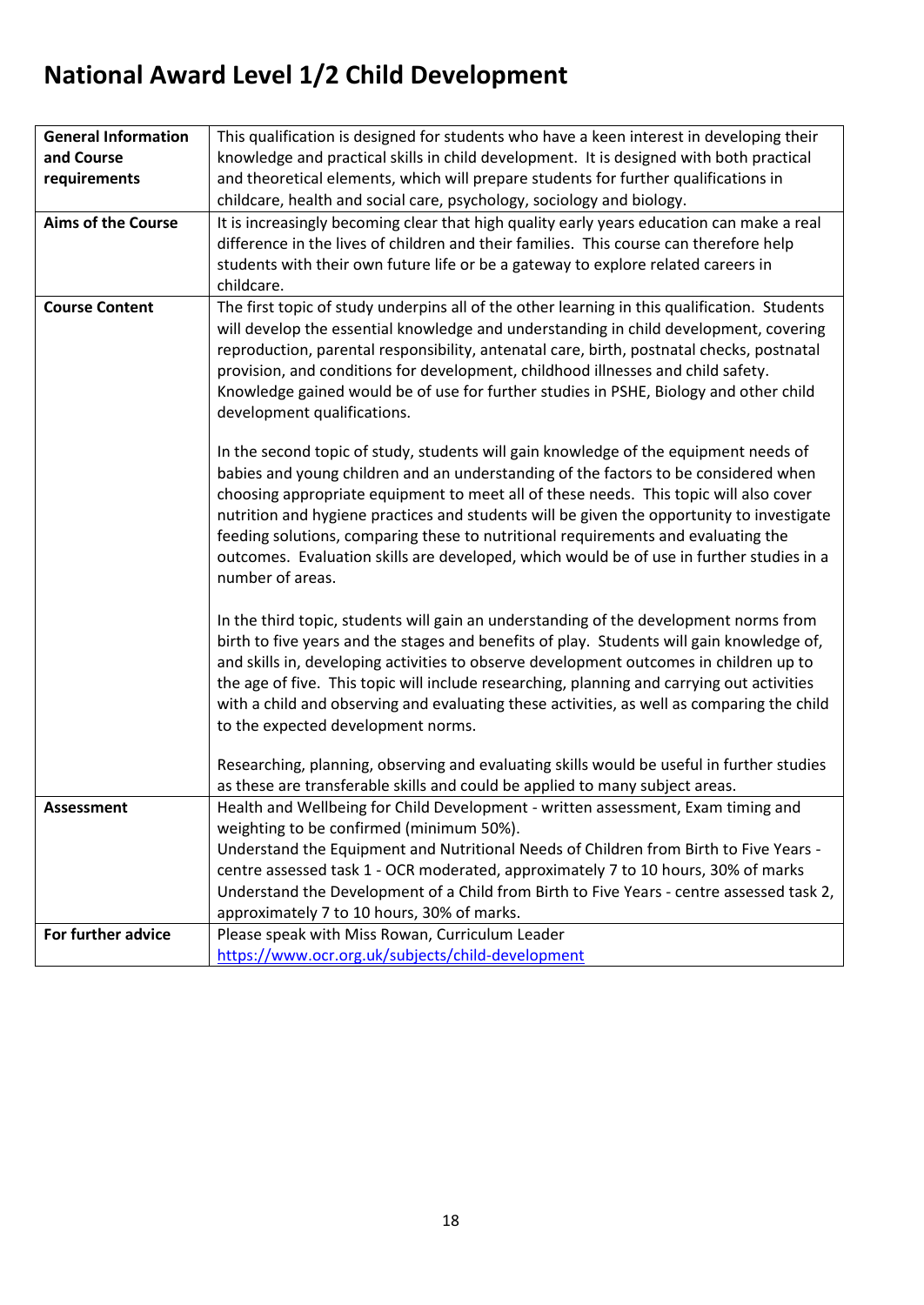## **GCSE Computer Science**

| <b>General Information</b> | OCR GCSE (9-1) in Computer Science (J276) is a new specification that will enable                |
|----------------------------|--------------------------------------------------------------------------------------------------|
| and Course                 | learners to develop computational thinking skills built on a sound base of conceptual            |
| requirements               | learning and understanding.                                                                      |
|                            | <b>Examination board: OCR</b>                                                                    |
| <b>Aims of the Course</b>  | Computer Science will encourage students to:                                                     |
|                            | Understand and apply the fundamental principles and concepts of computer                         |
|                            | science, including abstraction, decomposition, logic, algorithms, and data                       |
|                            | representation                                                                                   |
|                            | Analyse problems in computational terms through practical experience of solving                  |
|                            |                                                                                                  |
|                            | such problems including designing, writing and debugging programs                                |
|                            | Think creatively, innovatively, analytically, logically and critically                           |
|                            | Understand the components that make up digital systems, how they communicate                     |
|                            | with one another and with other systems                                                          |
|                            | Understand the impacts of digital technology to the individual and to wider society<br>$\bullet$ |
|                            | Apply mathematical skills relevant to computer science.                                          |
| <b>Course Content</b>      | Component 1: Computer Systems                                                                    |
|                            | Introduces students to the central processing unit (CPU), computer memory and                    |
|                            | storage, wired and wireless networks, network topologies, system security and system             |
|                            | software. It also looks at ethical, legal, cultural and environmental concerns associated        |
|                            | with computer science.                                                                           |
|                            |                                                                                                  |
|                            | Component 2: Computational Thinking, Algorithms and Programming                                  |
|                            | Students apply knowledge and understanding gained in component 1. They develop                   |
|                            |                                                                                                  |
|                            | skills and understanding in computational thinking: algorithms, programming                      |
|                            | techniques, producing robust programs, computational logic, translators and data                 |
|                            | representation. The skills and knowledge developed within this component will                    |
|                            | support the learner when completing the programming project.                                     |
|                            |                                                                                                  |
|                            | <b>Programming Project</b>                                                                       |
|                            | Students use OCR Programming Project tasks to develop their practical ability in the             |
|                            | skills developed in components 1 and 2. They will have the opportunity to define                 |
|                            | success criteria from a given problem and then create suitable algorithms to achieve             |
|                            | the success criteria. Students then code their solutions in a suitable programming               |
|                            | language and check its functionality using a suitable and documented test plan. Finally          |
|                            | they will evaluate the success of their solution and reflect on potential developments           |
|                            | for the future.                                                                                  |
|                            |                                                                                                  |
|                            | Students will be offered 20 hours timetabled to complete their programming project.              |
|                            | The programming project does not count towards a candidate's final grade, but is a               |
|                            | requirement of the course.                                                                       |
| <b>Assessment</b>          | Computer Science is a linear qualification with a 100% terminal rule. There are two              |
|                            |                                                                                                  |
|                            | externally examined (components 1 and 2) 1.5 hrs written papers weighted at 50%                  |
|                            | each.                                                                                            |
| For further advice         | Please speak with Mrs Chaudhry, Curriculum Leader                                                |
|                            | https://ocr.org.uk/qualifications/gcse/computer-science                                          |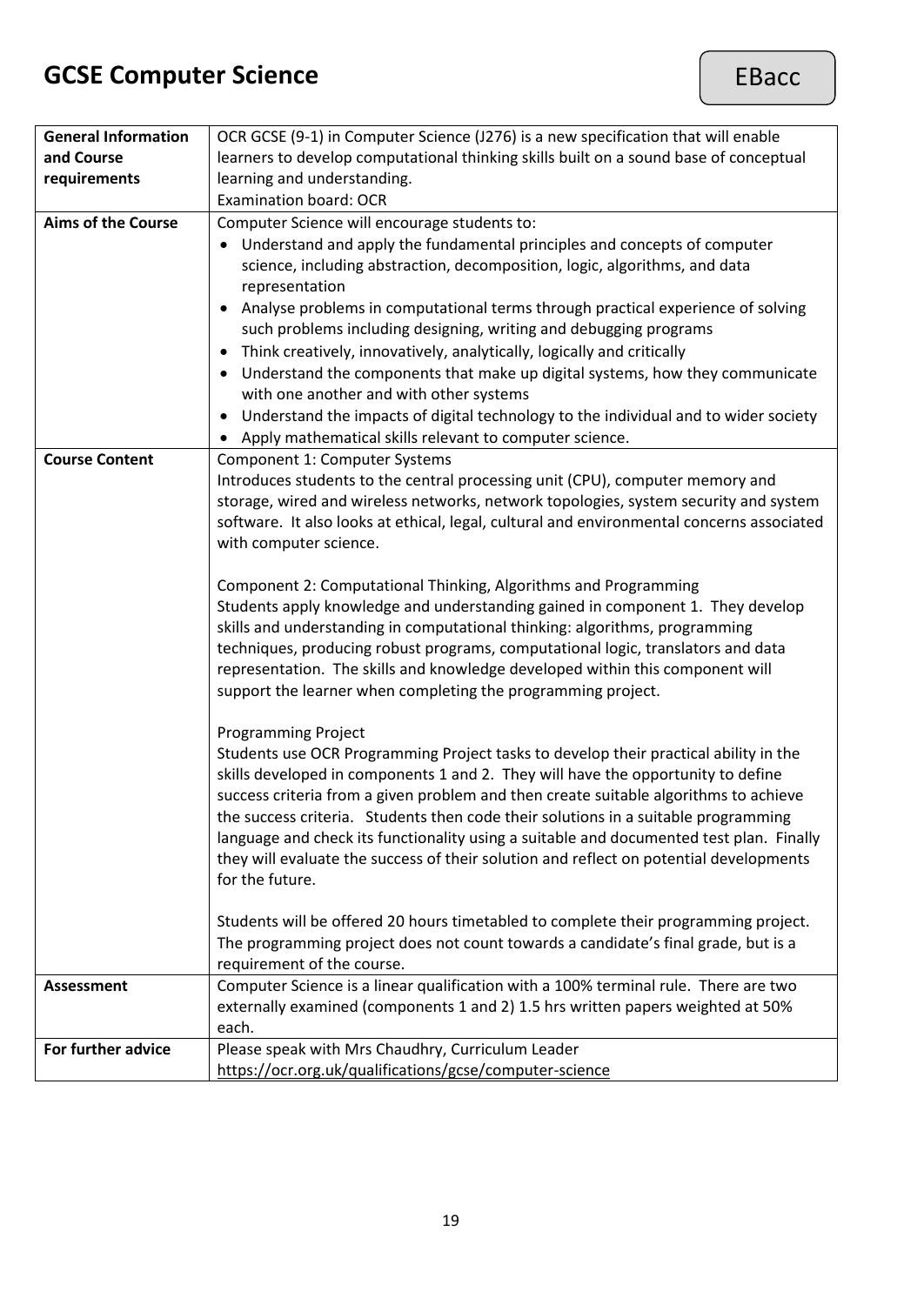### **BTEC Level 1/2 First Award in Construction and the Built Environment**

| <b>General Information</b> | This course is aimed at students who have an interest in working in the construction              |
|----------------------------|---------------------------------------------------------------------------------------------------|
| and Course                 | industry. It provides a seamless progression pathway to the full range of BTEC and C&G            |
| requirements               | vocational qualifications in specific trades.                                                     |
|                            |                                                                                                   |
|                            | Students who are interested in buildings, architecture or interior design may benefit             |
|                            | from studying this course; students will learn about buildings and how to sketch their            |
|                            | designs, along with risk assessments, PPE and carpentry tools and their uses.                     |
| <b>Aims of the Course</b>  | The course is very broad, intended to give an introduction to many areas of                       |
|                            | construction, to help students make informed choices about future courses and careers             |
|                            | whilst learning essential skills along the way.                                                   |
| <b>Course Content</b>      | Students will be introduced to the following subjects as a way of skills building:                |
|                            | Construction Technology - how a building is constructed<br>$\bullet$                              |
|                            | Scientific and Mathematical Applications for Construction<br>٠                                    |
|                            | Construction and Design - why buildings are very different in their design and<br>$\bullet$       |
|                            | function                                                                                          |
|                            | Exploring Carpentry and Joinery - principles and techniques.                                      |
| <b>Assessment</b>          | The assessment of this course comprises four equally weighted units. There are three              |
|                            | internally assessed units and one externally assessed unit.                                       |
|                            |                                                                                                   |
|                            | Construction Technology (externally assessed 1 hr examination)                                    |
|                            | Understanding the structural performance required for low-rise construction                       |
|                            | $\bullet$                                                                                         |
|                            | Exploring how substructures are constructed<br>٠                                                  |
|                            | Exploring how superstructures are constructed.<br>٠                                               |
|                            | Construction and Design (assessed by coursework projects)                                         |
|                            | Understanding the work of the construction industry<br>٠                                          |
|                            | Understanding a client's needs to develop a design brief for a low-rise building<br>٠             |
|                            | Producing a range of initial sketch ideas to meet the requirements of a client brief<br>$\bullet$ |
|                            | for a low-rise building.                                                                          |
|                            |                                                                                                   |
|                            | Science and Mathematics for Construction (assessed by coursework projects)                        |
|                            | Understanding the effects of forces and temperature changes on materials used in                  |
|                            | construction                                                                                      |
|                            | Using mathematical techniques to solve construction problems.<br>$\bullet$                        |
|                            |                                                                                                   |
|                            | Exploring Carpentry and Joinery (assessed through a practical project)                            |
|                            | Understanding tools, materials and equipment used for carpentry and joinery                       |
|                            | Developing practical skills and safe techniques to build a small timber frame.                    |
| For further advice         | Please speak with Mr Hanson, Subject Teacher and visit                                            |
|                            | https://qualifications.pearson.com/en/qualifications/btec-firsts/construction-and-the-            |
|                            | built-environment-2013-ngf.html                                                                   |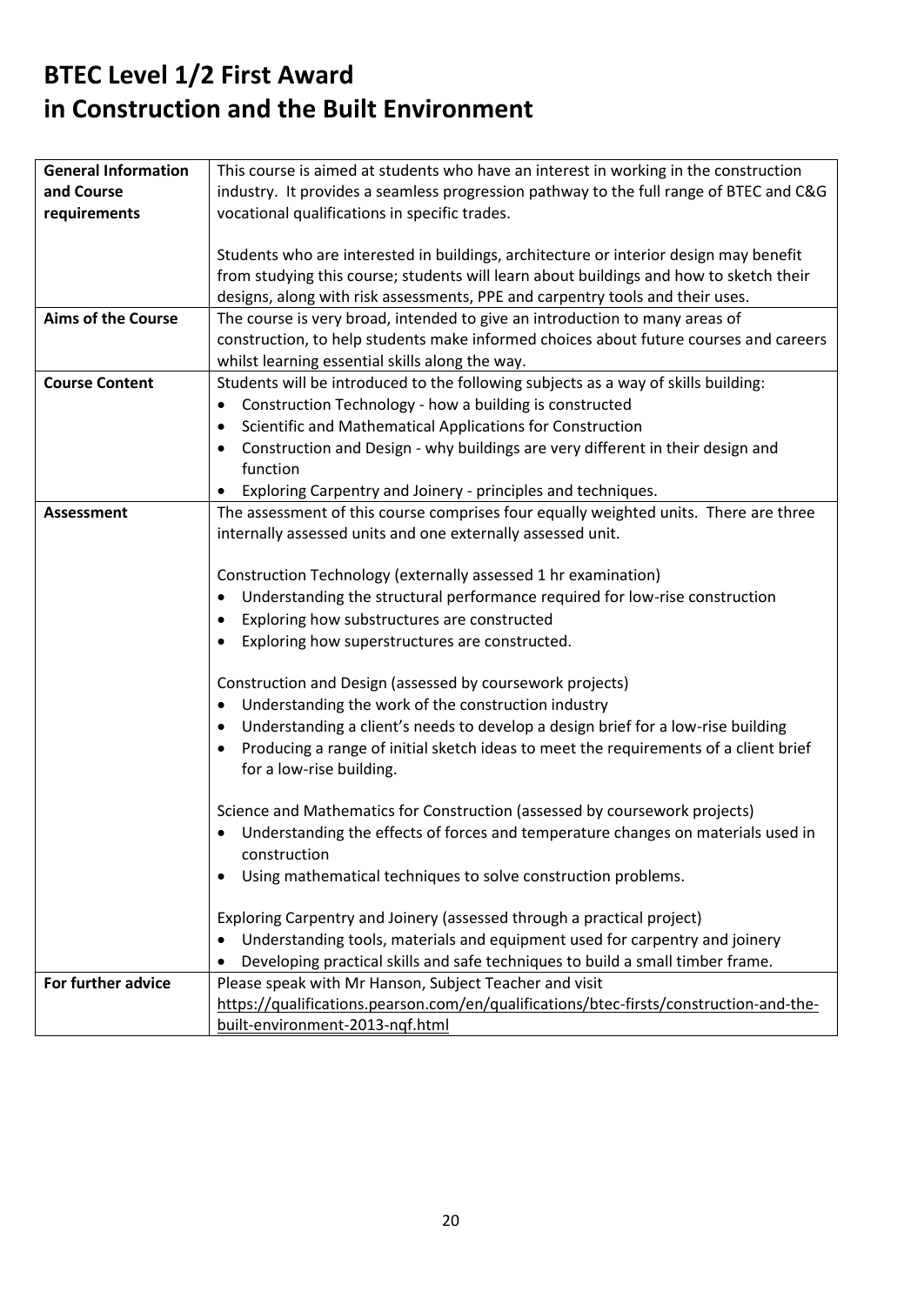#### **GCSE Dance**

| <b>General Information</b> | Students can opt to take GCSE Dance from Year 9 onwards. During this course students                                                                                                                                                                                                         |
|----------------------------|----------------------------------------------------------------------------------------------------------------------------------------------------------------------------------------------------------------------------------------------------------------------------------------------|
| and Course                 | develop their physical ability, enhance their creative minds and deepen their analytical                                                                                                                                                                                                     |
| requirements               | understanding. Students are provided with a breadth of dance knowledge in terms of                                                                                                                                                                                                           |
|                            | appreciation, choreography and performance.                                                                                                                                                                                                                                                  |
|                            |                                                                                                                                                                                                                                                                                              |
|                            | Examination board: AQA                                                                                                                                                                                                                                                                       |
| <b>Aims of the Course</b>  | Students will develop their skills in various aspects of dance including:                                                                                                                                                                                                                    |
|                            | Choreography - students will learn how to create dance pieces in response to<br>different stimuli and intentions.                                                                                                                                                                            |
|                            | Performance - students will develop an awareness of what makes a successful<br>٠<br>performance, considering physical, mental, expressive and technical skills<br>required                                                                                                                   |
|                            | Dance appreciation - students will analyse the production features of multiple<br>dance works, identifying how choreographers approach choreography, as well<br>as developing their understanding of the professional dance world.<br>Make creative and choreographic decisions<br>$\bullet$ |
|                            | Develop collaborative and team working skills                                                                                                                                                                                                                                                |
|                            | Learn a wide range of dance terminology.                                                                                                                                                                                                                                                     |
| <b>Course Content</b>      | Component 1 Performance:                                                                                                                                                                                                                                                                     |
|                            | Solo performance of two set phrases, approximately 35 seconds each in duration.<br>Duet/trio performance of 3-5 minutes in duration.<br>$\bullet$<br>30% of GCSE, 40 marks (16 marks for set phrases, 24 marks for duet/trio performance).                                                   |
|                            | Component 1 Choreography:                                                                                                                                                                                                                                                                    |
|                            | Solo or group choreography - solo lasting 2-2.5 minutes /3-5 minutes or a group<br>dance for two to five dancers lasting 3-3.5 minutes / 3-5 minutes, 30% of GCSE,<br>40 marks.                                                                                                              |
|                            | Component 2 Dance appreciation:                                                                                                                                                                                                                                                              |
|                            | Knowledge and understanding of dance terminology<br>٠                                                                                                                                                                                                                                        |
|                            | Critical appreciation of own work and choreographic ideas<br>$\bullet$                                                                                                                                                                                                                       |
|                            | Critical appreciation of the six professional work.                                                                                                                                                                                                                                          |
|                            | Written examination of 1.5 hours, questions based on students' own practice in                                                                                                                                                                                                               |
|                            | performance and choreography as well as analysing dance works, 40% of GCSE, 80                                                                                                                                                                                                               |
|                            | marks.                                                                                                                                                                                                                                                                                       |
| Assessment                 | This qualification is linear, students will undertake their examinations and submit their<br>non-examination assessments during October to March of Year 11. The 4 practical non-                                                                                                            |
|                            | examination assessments are spread out over a 5 month period with the written                                                                                                                                                                                                                |
|                            | examination taking place in June.                                                                                                                                                                                                                                                            |
|                            | Component 1 is marked by the centre and moderated by AQA.                                                                                                                                                                                                                                    |
|                            | Component 1: 60% of GCSE, 80 marks in total                                                                                                                                                                                                                                                  |
|                            | Component 2: 40% of GCSE, 80 marks in total.                                                                                                                                                                                                                                                 |
| For further advice         | Please speak with Miss Collins, Curriculum Leader or visit                                                                                                                                                                                                                                   |
|                            | http://www.aqa.org.uk/subjects/dance/gcse                                                                                                                                                                                                                                                    |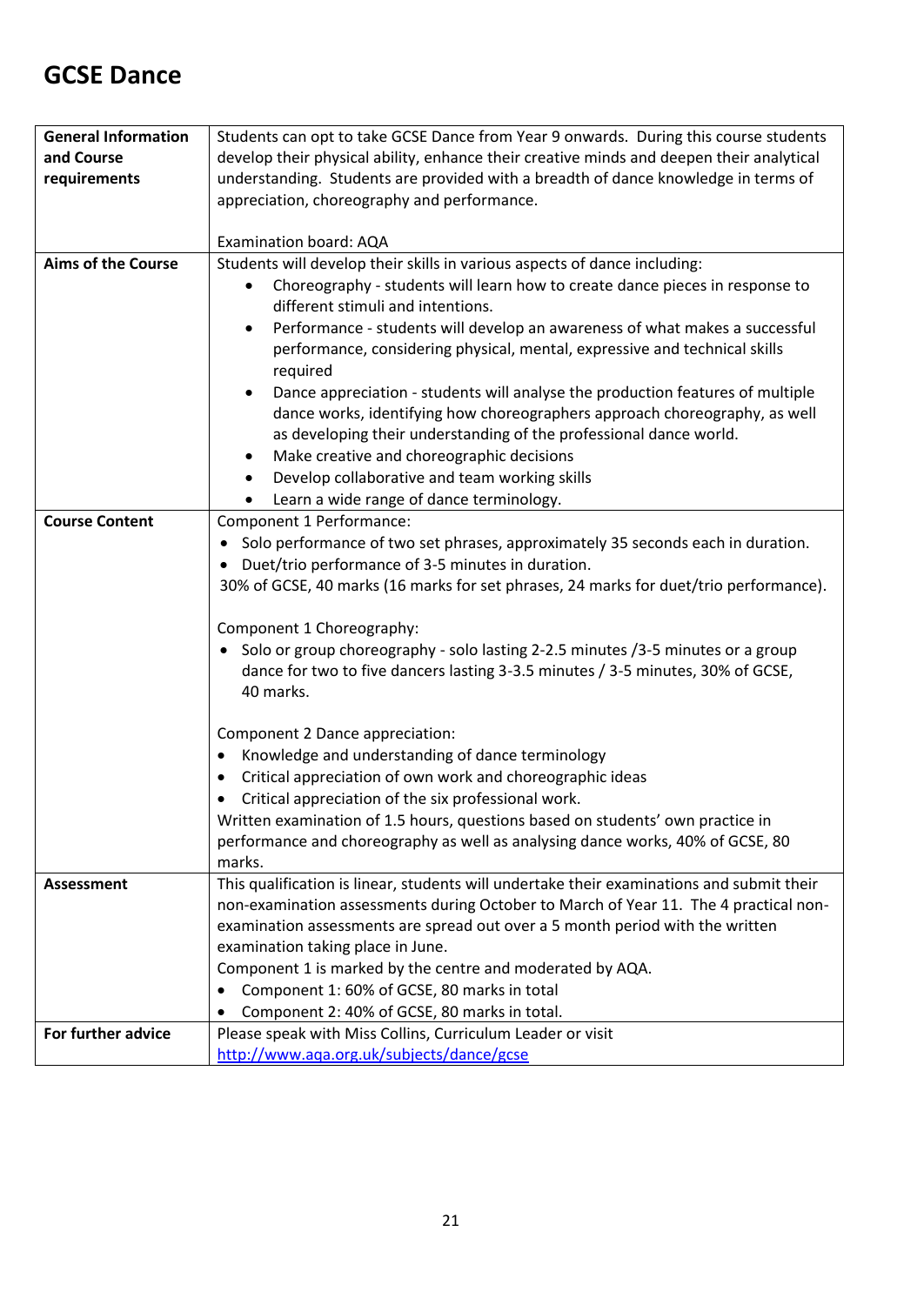## **GCSE Design and Technology**

| General                   | The specification has been designed to encourage students to design and make a range                                                                                                                                                                                                                                                                                                                                                                                                                                                                                                                                                                                                                                                                                                                                                 |
|---------------------------|--------------------------------------------------------------------------------------------------------------------------------------------------------------------------------------------------------------------------------------------------------------------------------------------------------------------------------------------------------------------------------------------------------------------------------------------------------------------------------------------------------------------------------------------------------------------------------------------------------------------------------------------------------------------------------------------------------------------------------------------------------------------------------------------------------------------------------------|
| <b>Information</b>        | of products from a number of different materials, including textiles, plastics and wood.                                                                                                                                                                                                                                                                                                                                                                                                                                                                                                                                                                                                                                                                                                                                             |
| and Course                |                                                                                                                                                                                                                                                                                                                                                                                                                                                                                                                                                                                                                                                                                                                                                                                                                                      |
| requirements              | Students who have enjoyed Design and Technology at KS3 will enjoy this course. The<br>project work involves research, analysis and explanations throughout an iterative design<br>process. Students must also like designing and making products, have good drawing<br>skills, an analytical mind and enjoy making things Problem solving and working<br>independently are also important. There is a substantial amount of theory and a written<br>exam                                                                                                                                                                                                                                                                                                                                                                             |
|                           | Examination board: to be confirmed.                                                                                                                                                                                                                                                                                                                                                                                                                                                                                                                                                                                                                                                                                                                                                                                                  |
| <b>Aims of the Course</b> | Design and Technology is all around us, people are continuously looking at how products<br>work and adapting them to make our lives better. The course is a mixture of academic<br>and practical work and could lead to many different careers in the arts, design,<br>engineering and technology.                                                                                                                                                                                                                                                                                                                                                                                                                                                                                                                                   |
|                           | Students will undertake a series of projects in Year 9 and Year 10 using a range of<br>materials.                                                                                                                                                                                                                                                                                                                                                                                                                                                                                                                                                                                                                                                                                                                                    |
|                           | Students will have access to computer designing and manufacturing technologies<br>including laser cutting, as well as traditional handcrafts.                                                                                                                                                                                                                                                                                                                                                                                                                                                                                                                                                                                                                                                                                        |
| <b>Course Content</b>     | In Year 9 students will complete a range of small topics to encourage design creativity as<br>well as 2D design drawing skills and basic making skills with various materials.                                                                                                                                                                                                                                                                                                                                                                                                                                                                                                                                                                                                                                                       |
|                           | In Year 10 students will develop their 2D design skills and laser cutting skills. They will<br>also look at the work of designers and use research techniques to inform their designing.                                                                                                                                                                                                                                                                                                                                                                                                                                                                                                                                                                                                                                             |
|                           | During Year 11 students will complete a controlled assessment task set by the<br>examination board. Students will work using at least one of the following materials:<br>textiles, wood or plastics. They will have to create their own design brief within their<br>chosen topic, undertaking primary and secondary research and immersing themselves in<br>a project about which they feel passionate. They will use their design skills to help solve<br>problems and they will constantly re-evaluate and improve their design solutions.<br>Greater emphasis will be made on the journey of the design process rather than the end<br>product, although a finished high quality product will still be expected. The project<br>(controlled assessment) involves a substantial amount of written work. There is also an<br>exam. |
| <b>Assessment</b>         | Assessment is as follows:                                                                                                                                                                                                                                                                                                                                                                                                                                                                                                                                                                                                                                                                                                                                                                                                            |
|                           | Controlled assessment - coursework, 50%<br>٠                                                                                                                                                                                                                                                                                                                                                                                                                                                                                                                                                                                                                                                                                                                                                                                         |
|                           | Written examination lasting 2 hours, 50%<br>٠                                                                                                                                                                                                                                                                                                                                                                                                                                                                                                                                                                                                                                                                                                                                                                                        |
| For further advice        | Please speak with your Subject Teacher or Ms Stow, Curriculum Leader                                                                                                                                                                                                                                                                                                                                                                                                                                                                                                                                                                                                                                                                                                                                                                 |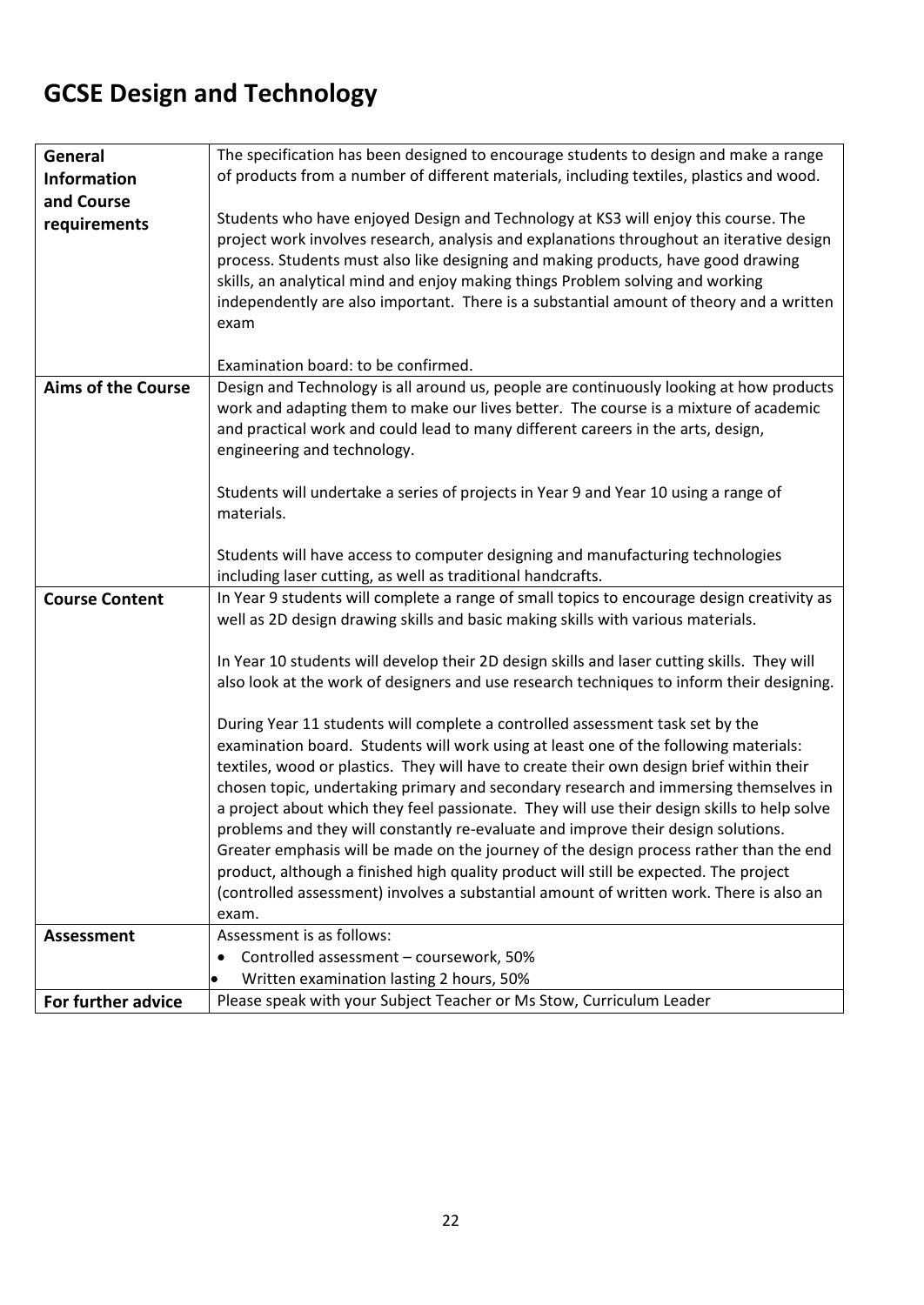#### **GCSE Drama**

| <b>General Information</b> | This is a highly appealing course due to the diverse range of activities, combining both       |
|----------------------------|------------------------------------------------------------------------------------------------|
| and Course                 | practical and theoretical approaches to learning. This combination of academic and             |
| requirements               | creative challenge with a practical focus, makes for a dynamic and engaging course.            |
|                            | Students are able to learn to explore real life in a safe environment and prepare for the      |
|                            | wider world. Course requirements - Level 2.1 in Drama by the end of Year 8.                    |
| <b>Aims of the Course</b>  | Students will explore the subject from a range of perspectives by devising their own           |
|                            | original work; bringing to life the work of a playwright, as theatre reviewers; developing     |
|                            | their own thoughts on what makes drama and theatre successful and as creative artists;         |
|                            | building and bringing a character to life through exploration and rehearsal.                   |
| <b>Course Content</b>      | Theory and practical work will be integrated throughout the course and all texts studied       |
|                            | will be explored practically.                                                                  |
|                            | Component 1: Devising Theatre - students participate in the creation, development and          |
|                            | performance of a piece of devised theatre using either the techniques of an influential        |
|                            | theatre practitioner or a genre, in response to a stimulus.                                    |
|                            | Non-exam assessment, internally assessed, externally moderated - 40% of qualification          |
|                            | 60 marks                                                                                       |
|                            |                                                                                                |
|                            | Component 2: Performing from a Text - students participate in a performance based on           |
|                            | two 10 minute extracts from a performance text of their own choice.                            |
|                            | Non-exam assessment, externally assessed by a visiting examiner - 20% of qualification         |
|                            | 60 marks. Learners will be assessed on either acting or design.                                |
|                            | Component 3:                                                                                   |
|                            | Set A Set Text: Interpreting Theatre - a series of questions on one set text explored as       |
|                            | an actor, designer and director from a choice of five:                                         |
|                            | • The Tempest, William Shakespeare                                                             |
|                            | . The Caucasian Chalk Circle, Bertolt Brecht                                                   |
|                            | • Hard to Swallow, Mark Wheeller                                                               |
|                            | . War Horse, Michael Morpurgo, adapted by Nick Stafford                                        |
|                            | · DNA, Dennis Kelly                                                                            |
|                            |                                                                                                |
|                            | Section B: Live Theatre Review                                                                 |
|                            | One question, from a choice of two, requiring analysis and evaluation of one live              |
|                            | theatre production seen during the course. Written examination: 1 hour 30 minutes              |
|                            | 40% of qualification, 60 marks                                                                 |
| <b>Assessment</b>          | Studying Drama at GCSE level involves a combination of group and solo acting work. A           |
|                            | range of styles are explored, encouraging critical and analytical thinking at all times. It is |
|                            | important to appreciate that written work is an element of the course, as is the ability to    |
|                            | self-reflect and evaluate a range of work from contrasting periods and contexts. Both          |
|                            | scripted and devised theatre will be explored, with a continued emphasis on                    |
|                            | collaboration and rehearsal methods and students will be visiting live theatrical events       |
|                            | throughout the course. Students will gain valuable communication and co-operation              |
|                            | skills through this varied and diverse subject.                                                |
| For further advice         | Please speak with Ms Leathers, Curriculum Leader                                               |
|                            | https://www.wjec.co.uk/qualifications/drama-gcse#tab_overview                                  |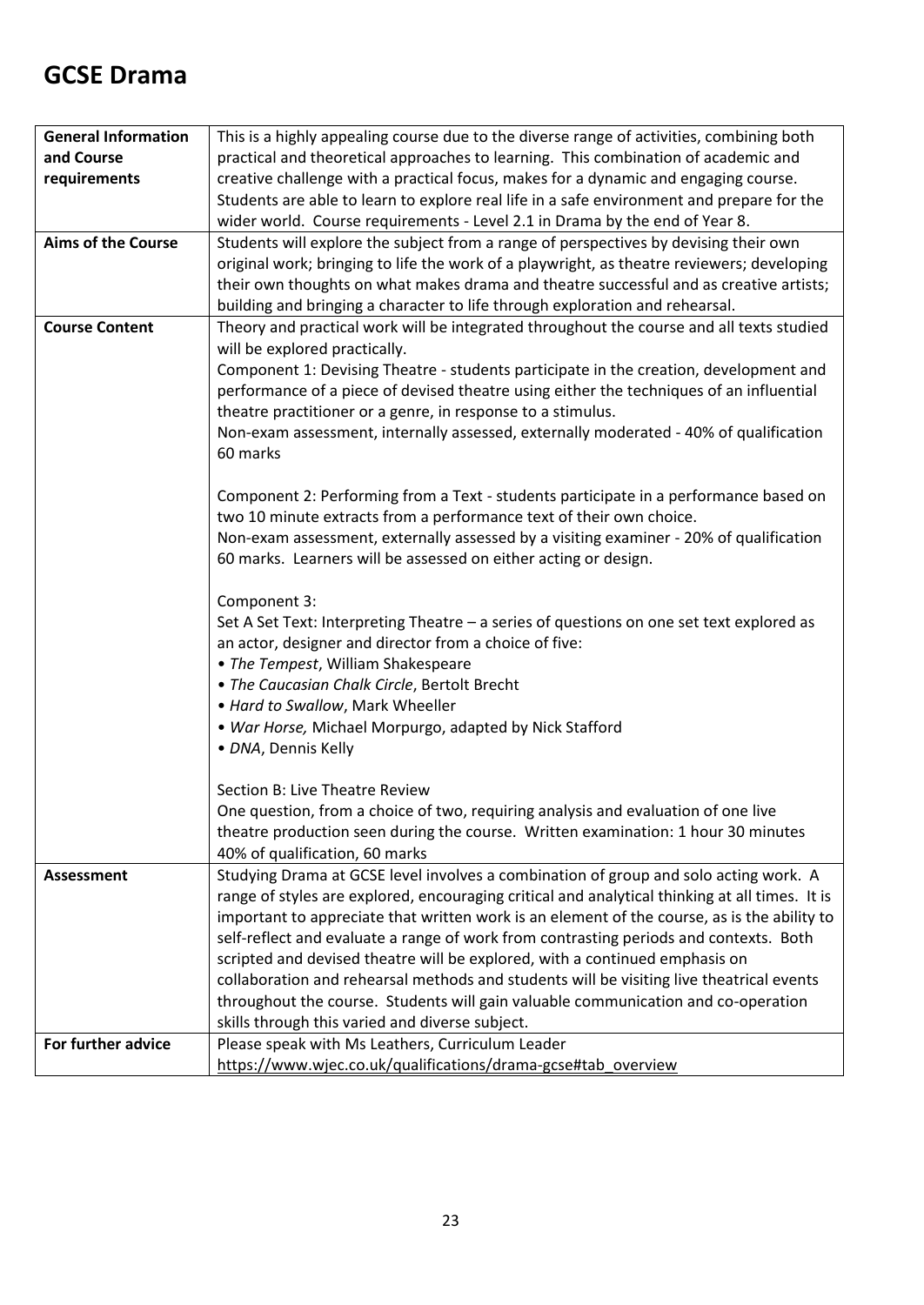## **BTEC Level 2 Tech Award in Enterprise (Business)**

| <b>General Information</b> | With the new Pearson BTEC Level 2 Tech Award in Enterprise, students can explore what   |
|----------------------------|-----------------------------------------------------------------------------------------|
| and Course                 | it means to set up and run a business enterprise, as well as develop the key skills to  |
| requirements               | succeed.                                                                                |
|                            |                                                                                         |
|                            | <b>Examination board: Pearson</b>                                                       |
| <b>Aims of the Course</b>  | The Award gives learners the opportunity to develop sector-specific knowledge and       |
|                            | skills in a practical learning environment. The main focus is on the knowledge,         |
|                            | understanding and skills required to research, set-up, run, review and monitor an       |
|                            | enterprise.                                                                             |
| <b>Course Content</b>      | The course comprises three components:                                                  |
|                            |                                                                                         |
|                            | <b>Component 1: Exploring Business</b>                                                  |
|                            | Students will research different enterprises to develop knowledge and                   |
|                            | understanding of the characteristics of enterprises and the skills needed by            |
|                            | entrepreneurs; also how market research helps enterprises meet customer needs           |
|                            | and understand competitor behaviour.                                                    |
|                            |                                                                                         |
|                            | Component 2: Planning for and Pitching an Enterprise Activity                           |
|                            | • Students will explore, plan and pitch a micro-enterprise activity to an audience and  |
|                            | use feedback to review their business plan.                                             |
|                            |                                                                                         |
|                            | Component 3: Promotion and Finance for Enterprise                                       |
|                            | Students will explore promotional methods, financial records, planning and<br>$\bullet$ |
|                            | forecasting. They will be provided with a case study of a small/medium enterprise       |
|                            | and will interpret/advise using financial and promotion knowledge.                      |
| <b>Assessment</b>          | Component 1 - coursework; three assignments to complete. Internally assessed, 30%       |
|                            | weighting.                                                                              |
|                            |                                                                                         |
|                            | Component 2 - coursework; two assignments to complete, including a sales pitch.         |
|                            | Internally assessed, 30% weighting.                                                     |
|                            |                                                                                         |
|                            | Component 3 - 2 hour examination, 40% weighting.                                        |
| For further advice         | Please speak with Mrs Hemsworth, Curriculum Leader or visit the Pearson website         |
|                            | https://qualifications.pearson.com/en/qualifications/btec-tech-awards/enterprise.html   |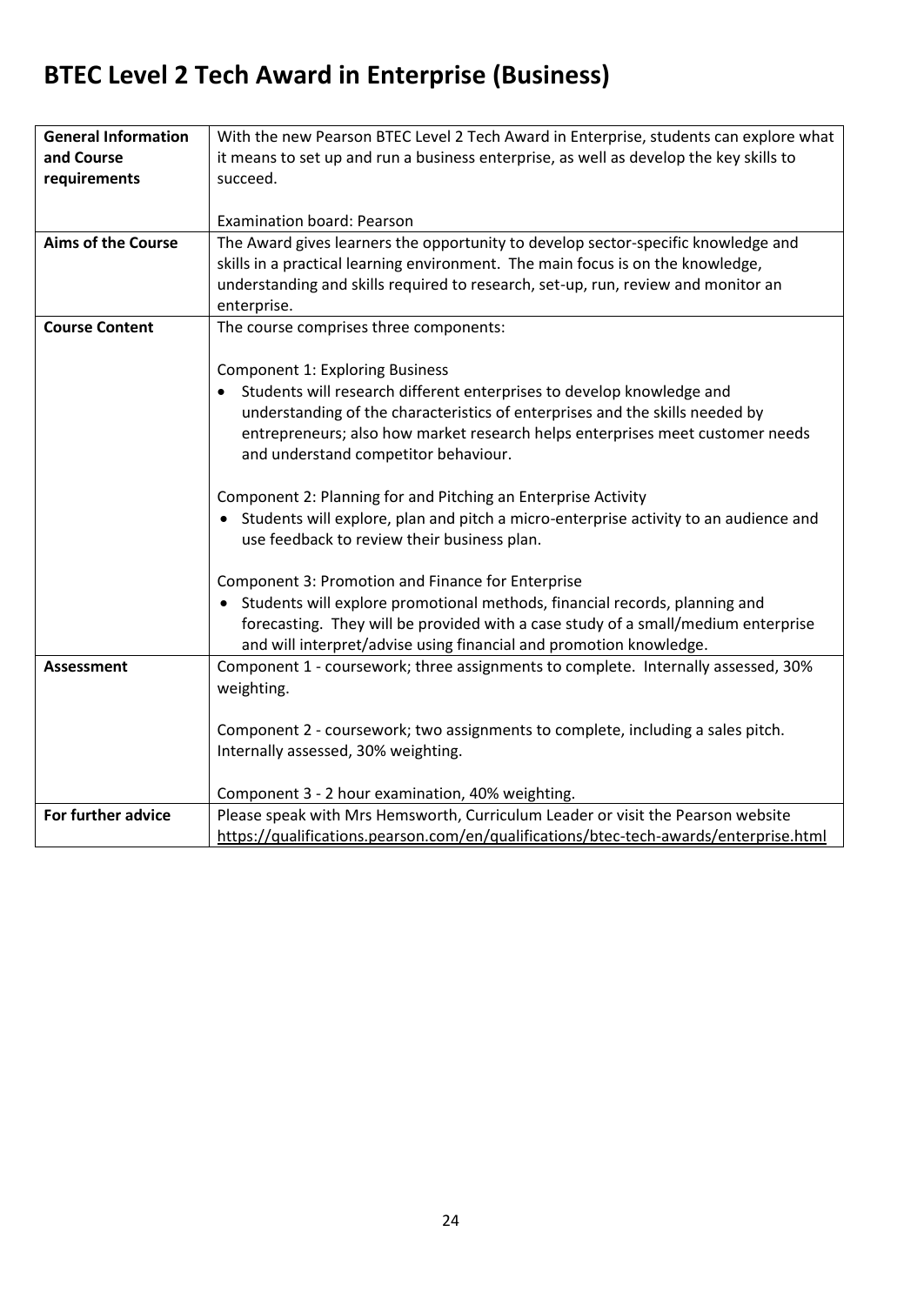## **GCSE Food Preparation and Nutrition**

| <b>General Information</b> | Skills and interests which will help students to do well include a love of food, enjoyment           |
|----------------------------|------------------------------------------------------------------------------------------------------|
| and Course                 | of cooking, enthusiasm and an interest in different types of foods and types of cooking.             |
| requirements               |                                                                                                      |
| <b>Aims of the Course</b>  | Eduqas GCSE in Food Preparation and Nutrition equips students with the knowledge,                    |
|                            | understanding and skills required to cook and apply the principles of food science,                  |
|                            | nutrition and healthy eating. It encourages learners to cook, enables them to make                   |
|                            | informed decisions about food and nutrition and allows them to acquire knowledge in                  |
|                            | order to be able to feed themselves and others affordably and nutritiously, now and                  |
|                            | later in life.                                                                                       |
| <b>Course Content</b>      | This specification has been designed to enable innovative delivery of the course whilst              |
|                            | creating a balance between practical and theoretical knowledge and understanding.                    |
|                            | Food commodities<br>$\bullet$                                                                        |
|                            | Principles of nutrition<br>$\bullet$                                                                 |
|                            | Diet and good health<br>$\bullet$                                                                    |
|                            | The science of food<br>$\bullet$                                                                     |
|                            | Where food comes from<br>$\bullet$                                                                   |
|                            | Cooking and food preparation.<br>$\bullet$                                                           |
|                            |                                                                                                      |
| <b>Assessment</b>          | Component 1: written examination, 1 hour 45 minutes, 50% of qualification                            |
|                            | Section A: questions based on practical applications and skills<br>$\bullet$                         |
|                            | Section B: structured, short and extended response questions to assess content<br>$\bullet$          |
|                            | related to food preparation and nutrition.                                                           |
|                            |                                                                                                      |
|                            | Component 2: non-examination assessment, internally assessed, 50% of qualification                   |
|                            | Food investigation, 8 hours, 15% of qualification<br>$\bullet$                                       |
|                            | Food preparation, 12 hours, 35 % of qualification. This will include a 3 hour practical<br>$\bullet$ |
|                            | assessment where students will be expected to make three highly skilled practical                    |
|                            | dishes under examination conditions.                                                                 |
| For further advice         | Please speak with Ms Kimani, Curriculum Leader                                                       |
|                            | https://www.eduqas.co.uk/qualifications/food-preparation-and-nutrition-gcse                          |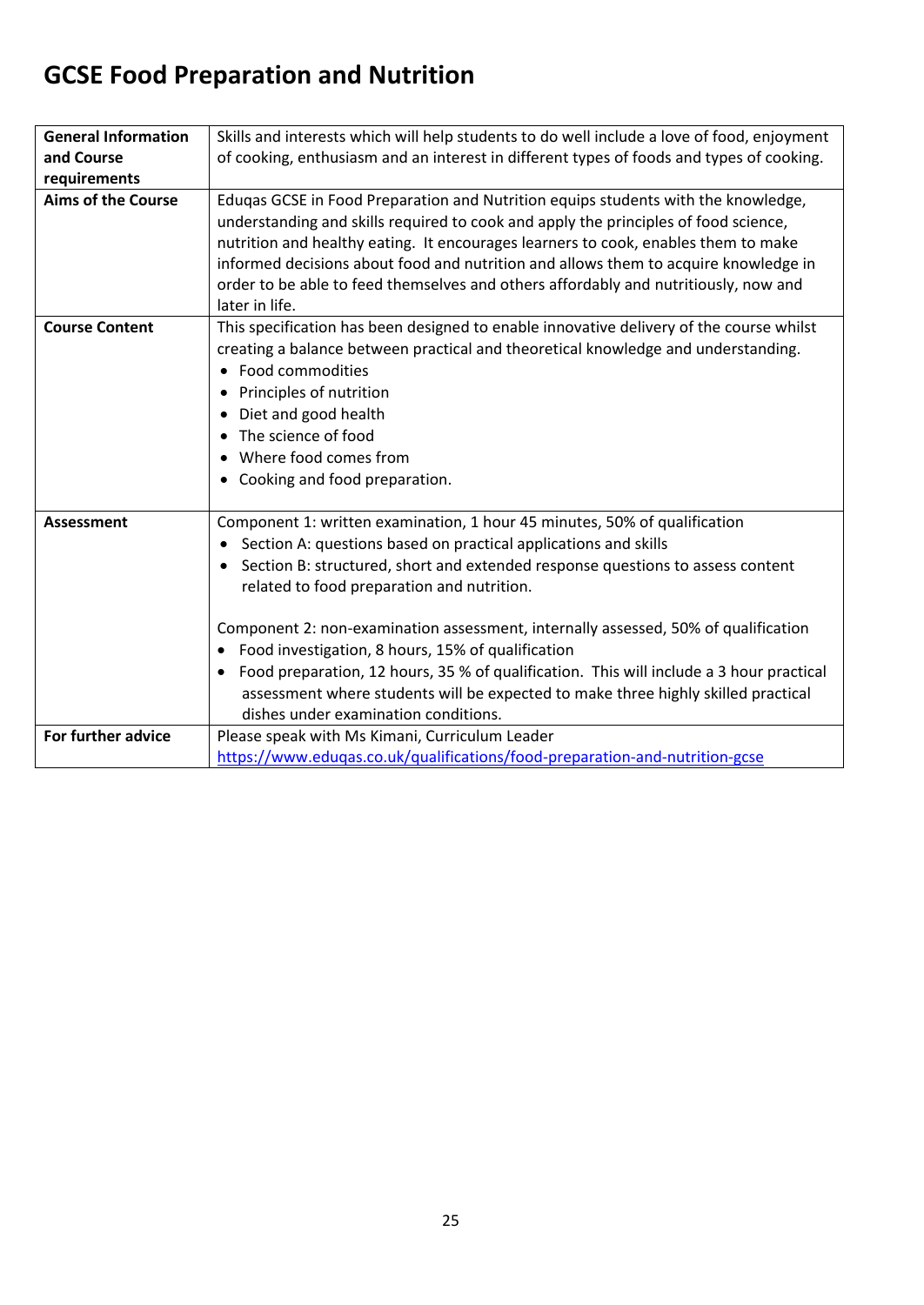#### **GCSE French**

| <b>General Information</b> | Students will have the option to study either French or Spanish at GCSE and, depending      |
|----------------------------|---------------------------------------------------------------------------------------------|
| and Course                 | on uptake, some students may have the option to study both languages.                       |
| requirements               |                                                                                             |
| <b>Aims of the Course</b>  | Students will develop the ability to speak and write in French and to understand both       |
|                            |                                                                                             |
|                            | spoken and written French through listening and reading.                                    |
|                            |                                                                                             |
|                            | Students will also develop their cultural awareness of French speaking regions.             |
|                            |                                                                                             |
|                            | Some students may also have the opportunity to visit a French speaking country during       |
|                            | the course.                                                                                 |
|                            |                                                                                             |
| <b>Course Content</b>      | Students study all of the following themes on which the assessments are based:              |
|                            | Theme 1: Identity and Culture<br>$\bullet$                                                  |
|                            | Theme 2: Local, National, International and Global Areas of Interest<br>$\bullet$           |
|                            | Theme 3: Current and Future Study and Employment.<br>٠                                      |
|                            |                                                                                             |
|                            | The scope of study includes speaking, reading, writing and listening.                       |
| <b>Assessment</b>          |                                                                                             |
|                            | There are four papers in total and the content/length/allocated marks of these vary         |
|                            | depending on whether a student is entered for the Foundation or Higher tier.                |
|                            |                                                                                             |
|                            | P1 Listening                                                                                |
|                            | Students are required to answer a combination of questions, responding in both<br>$\bullet$ |
|                            | French and English to test their ability to understand and respond to different types       |
|                            | of spoken language.                                                                         |
|                            |                                                                                             |
|                            | P2 Speaking                                                                                 |
|                            |                                                                                             |
|                            | Students will undertake a role-play, photo card task and conversation which will            |
|                            | assess their ability to communicate and interact effectively in French for a variety of     |
|                            | purposes.                                                                                   |
|                            |                                                                                             |
|                            | P3 Reading                                                                                  |
|                            | Students are required to answer a combination of questions, responding in both<br>$\bullet$ |
|                            | French and English, as well as translate a short passage to assess their ability to         |
|                            | understand and respond to different types of written language.                              |
|                            |                                                                                             |
|                            | P4 Writing                                                                                  |
|                            | Students will be asked to complete a short translation, a structured writing task and,      |
|                            |                                                                                             |
|                            | depending on the tier, two further written tasks which will assess their ability to         |
|                            | communicate effectively in writing for a variety of purposes.                               |
|                            |                                                                                             |
|                            | Each component has a 25% weighting.                                                         |
| For further advice         | Please speak to Mrs Forssling, Curriculum Leader or Mrs Alachbili or go to                  |
|                            | http://www.aqa.org.uk/subjects/languages/gcse                                               |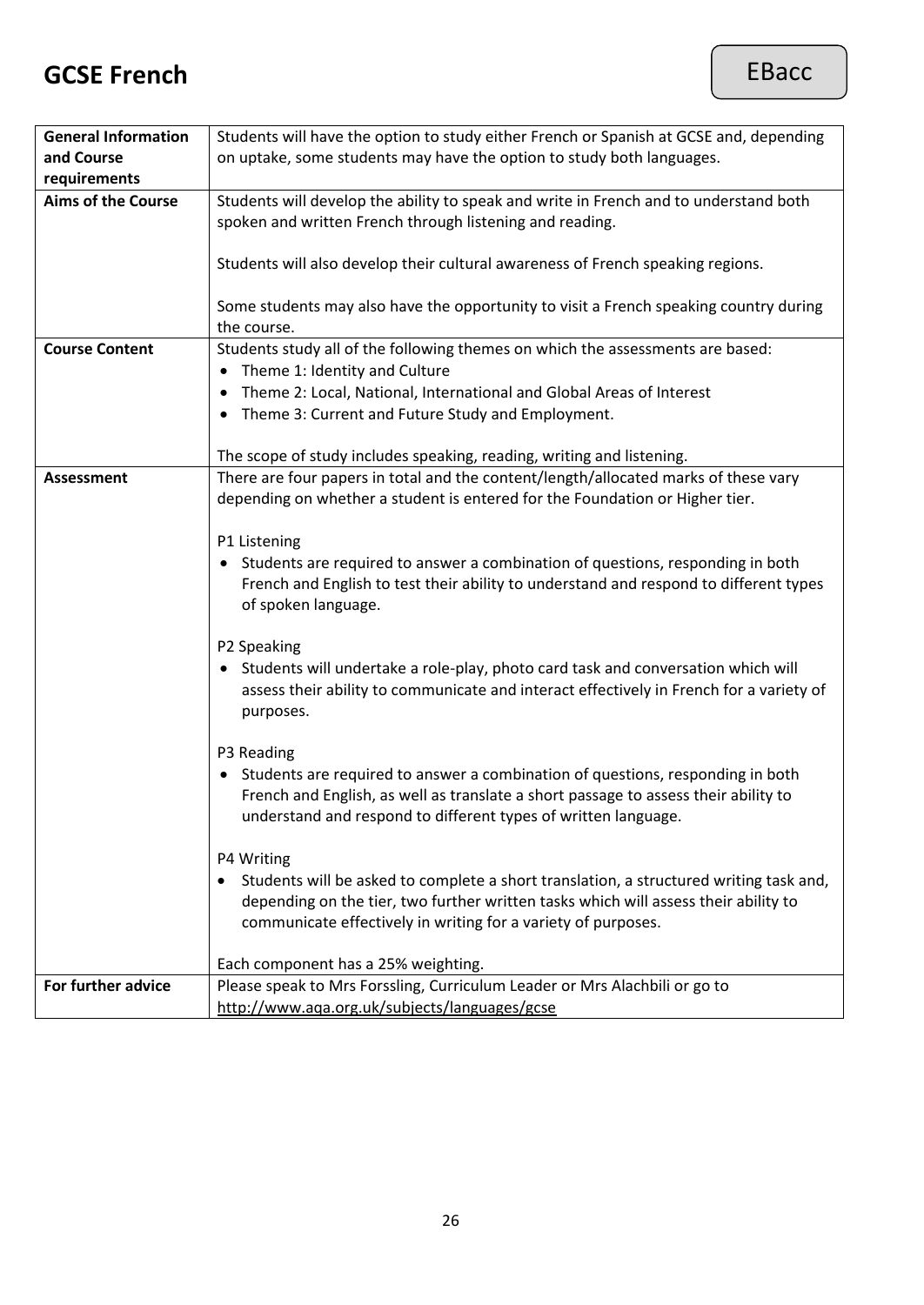## **GCSE Geography**

| <b>General Information</b> | Geography is an exciting and rewarding subject. It considers issues and problems which                                                                                                                                                                                                                                                                                                                                                                                                                                                                                                                                                                                                                                                                                                                                                                                                                                                                                                                                         |
|----------------------------|--------------------------------------------------------------------------------------------------------------------------------------------------------------------------------------------------------------------------------------------------------------------------------------------------------------------------------------------------------------------------------------------------------------------------------------------------------------------------------------------------------------------------------------------------------------------------------------------------------------------------------------------------------------------------------------------------------------------------------------------------------------------------------------------------------------------------------------------------------------------------------------------------------------------------------------------------------------------------------------------------------------------------------|
| and Course                 | arise in the real world.                                                                                                                                                                                                                                                                                                                                                                                                                                                                                                                                                                                                                                                                                                                                                                                                                                                                                                                                                                                                       |
| requirements               |                                                                                                                                                                                                                                                                                                                                                                                                                                                                                                                                                                                                                                                                                                                                                                                                                                                                                                                                                                                                                                |
|                            | Examination board: AQA                                                                                                                                                                                                                                                                                                                                                                                                                                                                                                                                                                                                                                                                                                                                                                                                                                                                                                                                                                                                         |
| <b>Aims of the Course</b>  | The main aim of this course is to prepare young people to be flexible and adaptable in<br>order to meet the many demands that society is likely to make on them in the 21 <sup>st</sup><br>century. With this in mind, the emphasis throughout is on problem-solving and enquiry-<br>based learning. This ensures that the work is relevant and stimulating. Issues are<br>considered at a local, regional, national and global scale. We consider topics ranging<br>from tectonic hazard and climate change, energy management and urban change.                                                                                                                                                                                                                                                                                                                                                                                                                                                                              |
| <b>Course Content</b>      | Students will study current issues which affect people's lives throughout the World.<br>Recent examples include; the causes and effects of the Pakistan and Queensland floods,<br>the causes and effects of cold weather over recent winters in Europe and life in shanty<br>towns such as Kibera, Nairobi which is Africa's largest slum and Dharavi, Mumbai, the<br>setting of the film Slumdog Millionaire. There will be the opportunity to visit local urban<br>areas and coastal areas to provide real-life experiences during the course. Students will<br>learn a wide variety of geographical skills, including map work, fieldwork and use of ICT.<br>Students will travel the world from the classroom, exploring case studies in the United<br>Kingdom (UK), newly emerging economies (NEEs) and lower income countries (LICs).<br>Topics of study include climate change, poverty, deprivation, global shifts in economic<br>power and the challenge of sustainable resource use. Students are also encouraged to |
|                            | understand their role in society, considering different viewpoints, values and attitudes.                                                                                                                                                                                                                                                                                                                                                                                                                                                                                                                                                                                                                                                                                                                                                                                                                                                                                                                                      |
| <b>Assessment</b>          | The assessment will be all examination based.                                                                                                                                                                                                                                                                                                                                                                                                                                                                                                                                                                                                                                                                                                                                                                                                                                                                                                                                                                                  |
|                            | Living with the Physical Environment (written examination 1.5 hours, 35% of total<br>marks)<br>Section A: The challenge of Natural Hazards<br>Section B: Physical Landscapes in the UK<br>Section C: The Living World<br>$\bullet$<br>88 marks (3 marks for spelling, punctuation, grammar and specialist terminology).                                                                                                                                                                                                                                                                                                                                                                                                                                                                                                                                                                                                                                                                                                        |
|                            | Challenges in the Human Environment (written examination 1.5 hours, 35% of total<br>marks)                                                                                                                                                                                                                                                                                                                                                                                                                                                                                                                                                                                                                                                                                                                                                                                                                                                                                                                                     |
|                            | 3.2.1 Section A: Urban Issues and Challenges<br>$\bullet$                                                                                                                                                                                                                                                                                                                                                                                                                                                                                                                                                                                                                                                                                                                                                                                                                                                                                                                                                                      |
|                            | 3.2.2 Section B: The Changing Economic World<br>$\bullet$                                                                                                                                                                                                                                                                                                                                                                                                                                                                                                                                                                                                                                                                                                                                                                                                                                                                                                                                                                      |
|                            | 3.2.3 Section C: The Challenge of Resource Management<br>$\bullet$                                                                                                                                                                                                                                                                                                                                                                                                                                                                                                                                                                                                                                                                                                                                                                                                                                                                                                                                                             |
|                            | 88 marks (including 3 marks for spelling, punctuation, grammar and specialist<br>terminology).                                                                                                                                                                                                                                                                                                                                                                                                                                                                                                                                                                                                                                                                                                                                                                                                                                                                                                                                 |
|                            | Geographical applications                                                                                                                                                                                                                                                                                                                                                                                                                                                                                                                                                                                                                                                                                                                                                                                                                                                                                                                                                                                                      |
|                            | 3.3.1 Section A: Issue Evaluation                                                                                                                                                                                                                                                                                                                                                                                                                                                                                                                                                                                                                                                                                                                                                                                                                                                                                                                                                                                              |
|                            | 3.3.2 Section B: Fieldwork.                                                                                                                                                                                                                                                                                                                                                                                                                                                                                                                                                                                                                                                                                                                                                                                                                                                                                                                                                                                                    |
|                            | Geographical skills (written examination 1 hour 15 minutes, 30% of total marks)<br>3.4: Geographical skills.<br>76 marks (including 6 marks for spelling, punctuation, grammar and specialist<br>terminology)                                                                                                                                                                                                                                                                                                                                                                                                                                                                                                                                                                                                                                                                                                                                                                                                                  |
|                            | Pre-release resources made available from March in the year of the examination.                                                                                                                                                                                                                                                                                                                                                                                                                                                                                                                                                                                                                                                                                                                                                                                                                                                                                                                                                |
| For further advice         | Please speak with Mr Sweet, Curriculum Leader or Mr Dobbs / Mr Humphrey, Subject<br>Teachers or visit http://www.aga.org.uk/subjects/geography/gcse                                                                                                                                                                                                                                                                                                                                                                                                                                                                                                                                                                                                                                                                                                                                                                                                                                                                            |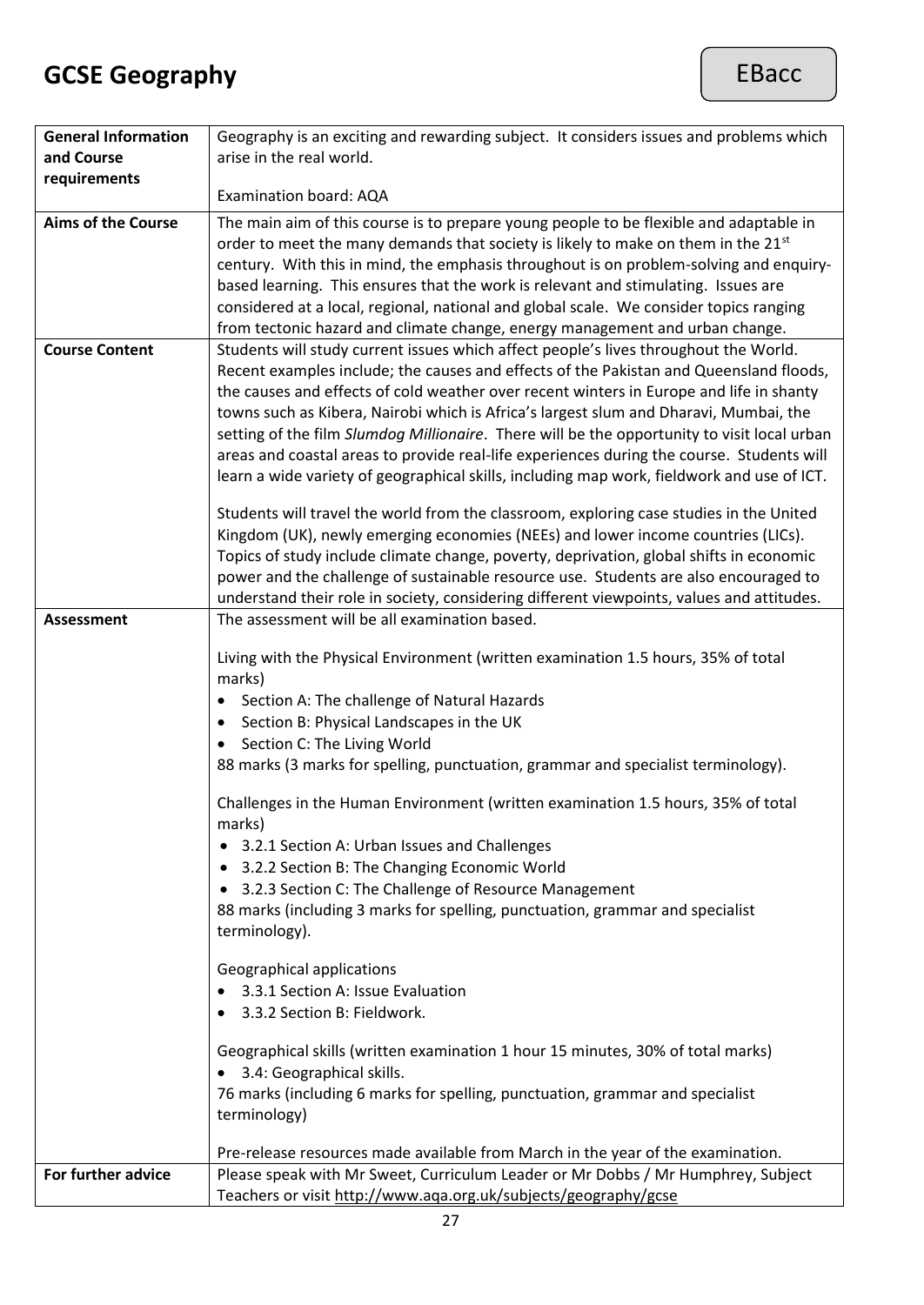#### **GCSE History**

| <b>General Information</b> | GCSE History will be taught from Year 9. It will help prepare students for life, fostering |
|----------------------------|--------------------------------------------------------------------------------------------|
| and Course                 | skills which are useful in many different careers and introduce history as a leisure       |
| requirements               | activity to be enjoyed outside the classroom. The syllabus reflects this aim, giving a     |
|                            | varied historical background in the content and the methods used for teaching, learning    |
|                            | and assessment.                                                                            |
| <b>Aims of the Course</b>  | <b>GCSE History enables students to:</b>                                                   |
|                            | • Develop their interest in and enthusiasm for history and to help understand its value    |
|                            | and significance                                                                           |
|                            | • Acquire an understanding of different identities, including their own, within a society  |
|                            | and an appreciation of social, cultural, religious and ethnic diversity                    |
|                            | Improve as effective independent and resilient learners and as critical and reflective     |
|                            | thinkers through a process of historical enquiry                                           |
|                            | Develop the ability to ask relevant and considered questions about the past and to         |
|                            | investigate historical issues critically                                                   |
|                            | Organise and communicate historical knowledge and understanding in different               |
|                            | ways, arguing a case and reaching judgements                                               |
|                            | Create their own structured answers while communicating their own knowledge and            |
|                            | understanding.                                                                             |
| <b>Course Content</b>      | Component 1: British Study in Depth - The Elizabethan Age 1558-1603 including              |
|                            | Elizabethan Government, Lifestyles of the Rich and Poor, Popular Entertainment, The        |
|                            | Problems of Religion, The Catholic Threat, The Spanish Armada and The Puritan Threat.      |
|                            |                                                                                            |
|                            | Component 1: Non-British Study in Depth - Germany in Transition 1919-1939 including        |
|                            | The Impact of WWI, Recovery of Weimar, End of the Weimar Republic, Nazi                    |
|                            | consolidation of Power, Nazi Economic, Social and Racial Policy, Nazi Use of Terror and    |
|                            | Persuasion and Hitler's Foreign Policy.                                                    |
|                            |                                                                                            |
|                            | Component 2: The Period Study - The Development of the USA 1929-2000 including             |
|                            | Economic Downturn and Recovery, The Economic Impact of WWII and Post-war                   |
|                            | Developments, The Issue of Civil Rights 1941-1970, Political Change 1960-2000,             |
|                            | Social Change 1950-2000, Cold War Rivalry and The Search for World Peace Since 1970.       |
|                            |                                                                                            |
|                            | Component 2: Thematic Study - Changes in Health and Medicine in Britain c500 to the        |
|                            | present day including Causes of Illness and Disease, Attempts to Prevent Illness and       |
|                            | Disease, Attempts to Treat and Cure Illness and Disease, Advances in Medical               |
|                            | Knowledge, Developments in Patient Care and Developments in Public Health and              |
|                            | Welfare.                                                                                   |
| <b>Assessment</b>          | Assessment is by means of linear examinations taken in the Summer of Year 11:              |
|                            |                                                                                            |
|                            | Component 1: Studies in Depth - two written examinations totalling 2 hours, each paper     |
|                            | is 1 hour long but follow immediately on from each other, 50% of the qualification.        |
|                            |                                                                                            |
|                            | Component 2: Studies in Breadth - two written examinations totalling 2 hours. The          |
|                            | Period Study is 45 minutes and the Thematic Study is 1 hour 15 minutes. These papers       |
|                            | will follow immediately on from each other, worth 50% of the qualification.                |
| For further advice         | For further information or advice please speak to your History teacher or Mrs Anning,      |
|                            | Curriculum Leader.                                                                         |
|                            | https://www.eduqas.co.uk/qualifications/history-gcse/#tab_overview                         |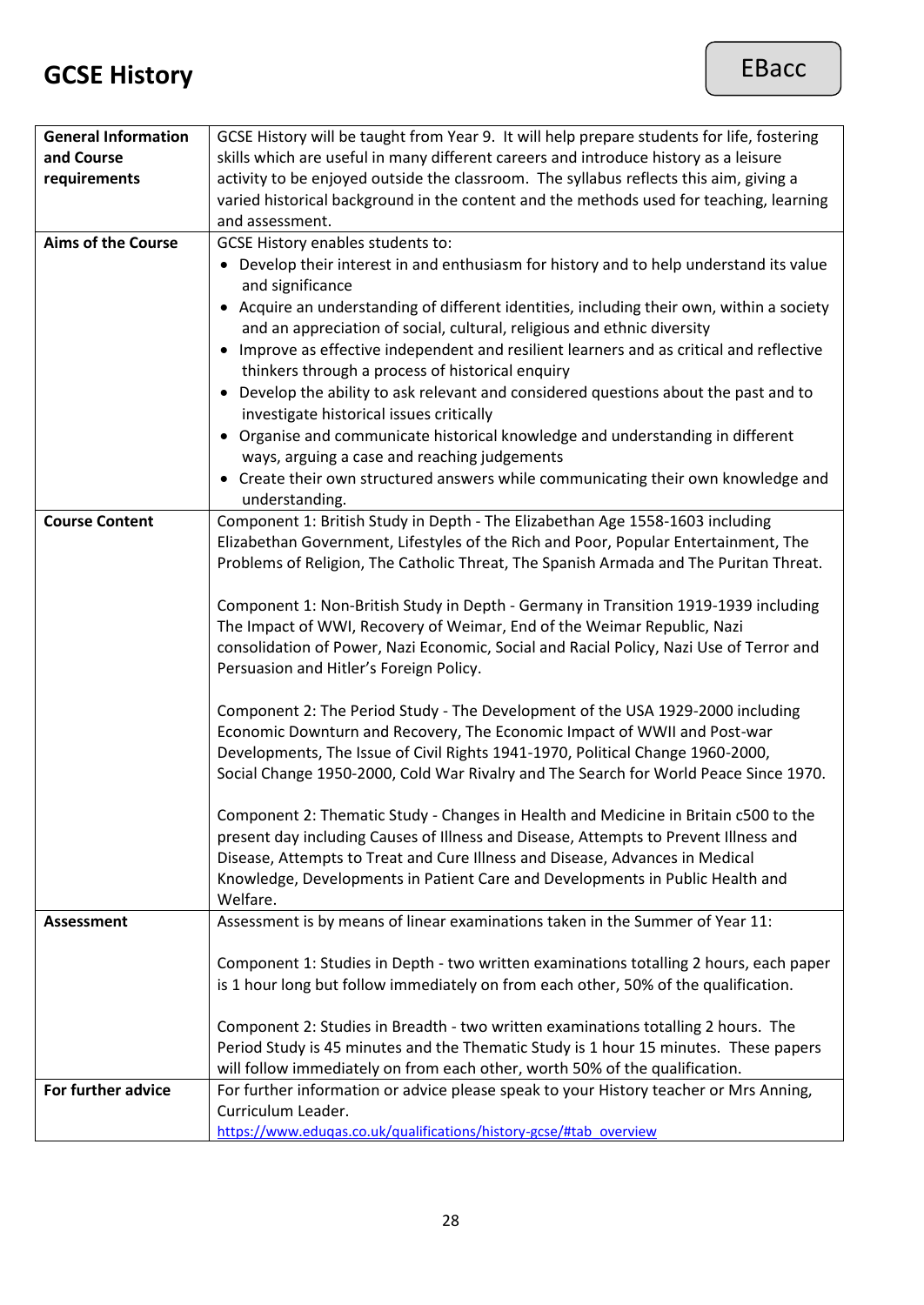#### **GCSE Media Studies**

| General                   | This course is designed to enable students to develop a critical understanding of the role |
|---------------------------|--------------------------------------------------------------------------------------------|
| <b>Information</b>        | of mass media. For this course, mass media is defined as television, film, radio, popular  |
| and Course                | music, newspapers and magazines.                                                           |
| requirements              |                                                                                            |
|                           | Examination board: Eduqas                                                                  |
| <b>Aims of the Course</b> | During their study students will:                                                          |
|                           | Analyse a range of mass media texts                                                        |
|                           | Consider the social, cultural, historical and political implications of these texts<br>٠   |
|                           | Gain a broad knowledge of the industrial and commercial nature of media                    |
|                           | production                                                                                 |
|                           | Acquire practical production skills<br>٠                                                   |
|                           | Investigate the developing world of media technologies<br>$\bullet$                        |
|                           | Gain a full understanding of media audiences<br>٠                                          |
|                           | Learn how people and places are represented in the media and analyse the                   |
|                           | stereotypes often used.                                                                    |
| <b>Course Content</b>     | The course consists of 30% coursework and 70% examinations and is made up of three         |
|                           | components:                                                                                |
|                           |                                                                                            |
|                           | Component 1: Exploring the Media Through Media Language, Representation, Media             |
|                           | Industries and Audiences - written paper lasting 1.5 hours, 40% marks.                     |
|                           |                                                                                            |
|                           | Component 2: Understanding Media Forms and Products by Looking at Television, Music        |
|                           | Videos and Online Media - written paper lasting 1.5 hours, 30% marks.                      |
|                           | Component 3: Coursework - individual practical production for stated target audience in    |
|                           | response to a choice of briefs, 30% marks.                                                 |
| <b>Assessment</b>         | There are three assessment components:                                                     |
|                           |                                                                                            |
|                           | AO1 - to demonstrate knowledge and understanding of the theoretical framework of           |
|                           | media contexts and their influence on media products and processes, 30% marks.             |
|                           |                                                                                            |
|                           | AO2 - to analyse media products for an intended audience, by applying knowledge and        |
|                           | understanding of the theoretical framework of media to communicate meaning, 40%            |
|                           | marks.                                                                                     |
|                           |                                                                                            |
|                           | AO3 - to create media products for an intended audience by applying knowledge and          |
|                           | understanding of the theoretical framework of media to communicate meaning, 30%            |
|                           | marks.                                                                                     |
| For further advice        | Please speak to Mrs Mellish, Curriculum Leader                                             |
|                           | https://www.eduqas.co.uk/qualifications/media-gcse                                         |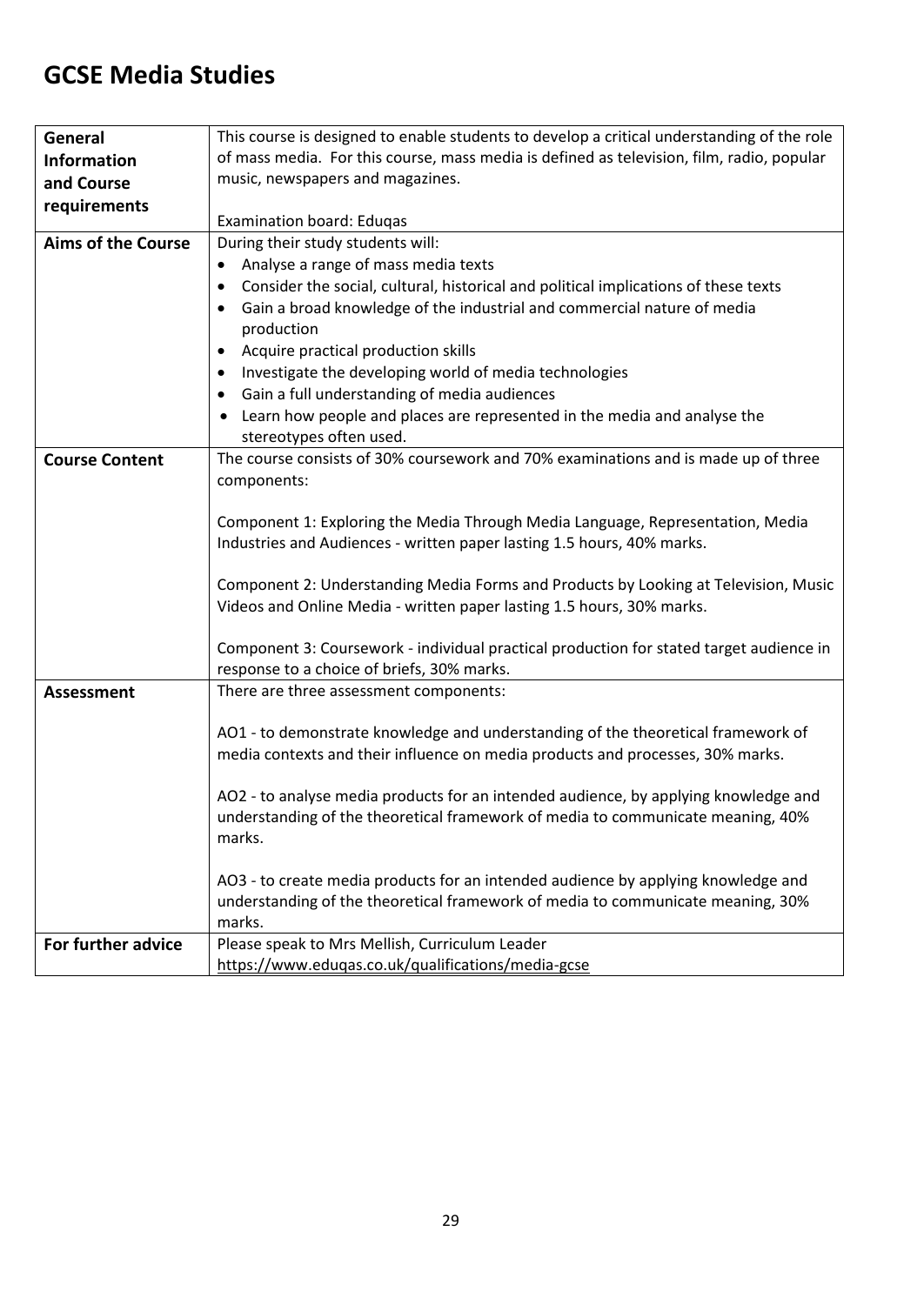#### **GCSE Music**

| <b>General Information</b> | GCSE Music is an optional subject from Year 9.                                                       |
|----------------------------|------------------------------------------------------------------------------------------------------|
| and Course                 |                                                                                                      |
| requirements               | Students will be expected to play an instrument and/or sing up to or above Grade 4                   |
|                            | standard by the end of Year 11.                                                                      |
|                            |                                                                                                      |
| <b>Aims of the Course</b>  | <b>GCSE Music enables students to:</b>                                                               |
|                            | Study a wide range of musical styles through performance, composition and appraisal                  |
|                            | Perform confidently as a soloist and as part of an ensemble<br>٠                                     |
|                            | Compose considering purpose and audience                                                             |
|                            | Develop critical and creative thinking when analysing music                                          |
|                            | Apply musical vocabulary appropriately in all three areas of the course.                             |
| <b>Course Content</b>      | The course requires students to complete two coursework components and one                           |
|                            | examination component.                                                                               |
|                            |                                                                                                      |
|                            | Component 1: Performing - students are required to submit each of the following:                     |
|                            | Solo performance                                                                                     |
|                            | Ensemble performance                                                                                 |
|                            | Component 2: Composing - students are required to submit each of the following:                      |
|                            | Free composition                                                                                     |
|                            | Composition to a brief set by the examination board                                                  |
|                            |                                                                                                      |
|                            | Composition 3: Appraising - examination lasting 1 hour 45 minutes consisting of:                     |
|                            | Questions related to set works                                                                       |
|                            | Melodic or rhythmic completion test (dictation)<br>٠                                                 |
|                            | Question on unfamiliar piece<br>٠                                                                    |
|                            | • Essay question comparing a set work to an unfamiliar piece.                                        |
|                            |                                                                                                      |
|                            | Set works fall into four areas of study; Instrumental Music 1700-1820, Vocal Music,                  |
|                            | Music for Stage and Screen and Fusions.                                                              |
| <b>Assessment</b>          | Assessment is through both internally marked and externally moderated coursework<br>and examination. |
|                            |                                                                                                      |
|                            | Theory examination to consolidate reading music knowledge, March 2023 (Year 9)                       |
|                            | Final solo and ensemble performances, 30% of marks, March 2025 (Year 11)                             |
|                            | Free composition, 15% of marks, July 2024 (Year 10)                                                  |
|                            | Composition to a brief, 15% of marks, March 2025 (Year 11)                                           |
|                            | Appraising examination, 40% of marks, May/June 2025 (Year 11)                                        |
| For further advice         | Please speak to Mr Upton, Curriculum Leader                                                          |
|                            | https://qualifications.pearson.com/en/qualifications/edexcel-gcses/music-2016.html                   |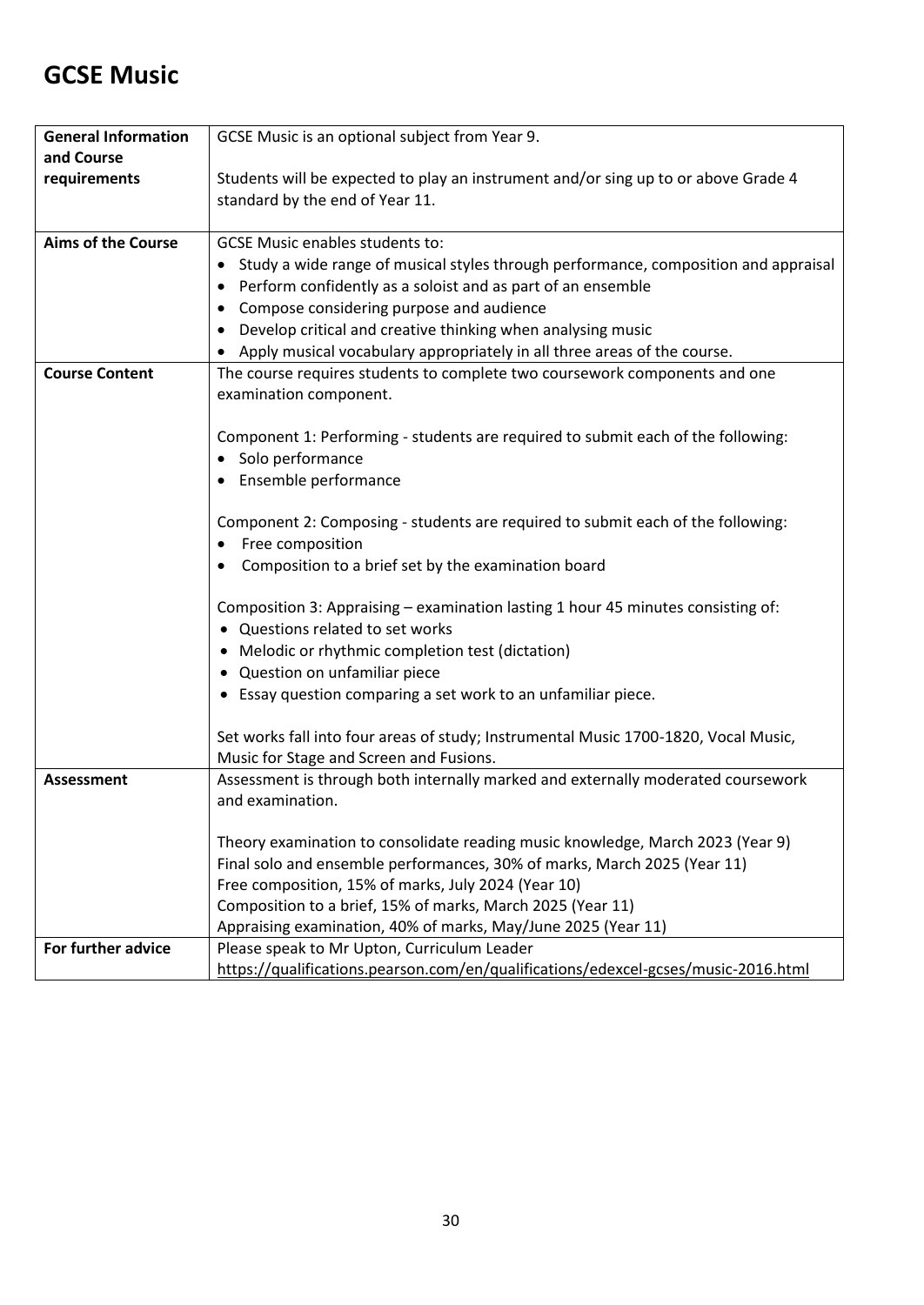## **BTEC Level 1 Entry Pre-Vocational Study Qualification**

| <b>General Information</b> | BTEC Level 1 Introductory Diploma in Vocational Studies is a one year course. Learners    |
|----------------------------|-------------------------------------------------------------------------------------------|
| and Course                 | study several units from different vocational areas. These units provide learners with an |
| requirements               | opportunity to develop a knowledge and understanding of vocational areas such as          |
|                            | Business Studies, ICT, Health and Social Care and Art and Design before making further    |
|                            | course choices or occupational decisions on progressing to Level 2. In addition to this,  |
|                            | learners will also study either GCSE or Functional Skills English and Mathematics         |
|                            | depending on their grades.                                                                |
| Aims of the Course         | The purpose of the BTEC Entry Pre-vocational Study qualifications is to support learners' |
|                            | skill development in preparation for higher-level learning, therefore increasing          |
|                            | opportunities for learners to progress. These qualifications are ideal for learners       |
|                            | progressing to Pearson BTEC Entry Level 1 to Vocational Study qualifications. 30/60/120   |
|                            | GLH. Nearly all students on the Supported Learning pathways take a BTEC qualification,    |
|                            | so this would directly support them in these lessons. An example of units studied are     |
|                            | found below. One unit equates to 30 GLH.                                                  |
| <b>Course Content</b>      | To study the Level 1 programme students will choose one of the following units (20 in     |
|                            | total, examples of units as follows). Each unit equates:                                  |
|                            | 1. Engaging in new situations                                                             |
|                            | 2. Following given instructions                                                           |
|                            | 3. Engaging in personal health and wellbeing                                              |
|                            | Helping with an event<br>4.                                                               |
|                            | Contributing to a customer service<br>5.                                                  |
|                            | Developing digital communication skills<br>6.                                             |
|                            | 7. Communicating with others                                                              |
|                            | 8. Exploring future options in the local community                                        |
|                            | 9. Engaging in a team activity                                                            |
|                            | 10. Working towards a given target                                                        |
|                            | 11. Producing a basic document                                                            |
|                            | 12. Navigating from one place to another.                                                 |
| Assessment                 | All units are coursework based. Learners are required to receive a recommendation to      |
|                            | progress, together with the appropriate grade in Functional Skills in order to advance to |
|                            | a Level 2 course. English and Mathematics are assessed by examination.                    |
| For further advice         | Please speak to Mr Griffiths, Course Co-ordinator                                         |
|                            | www.Btec/pearsons/Vocational study                                                        |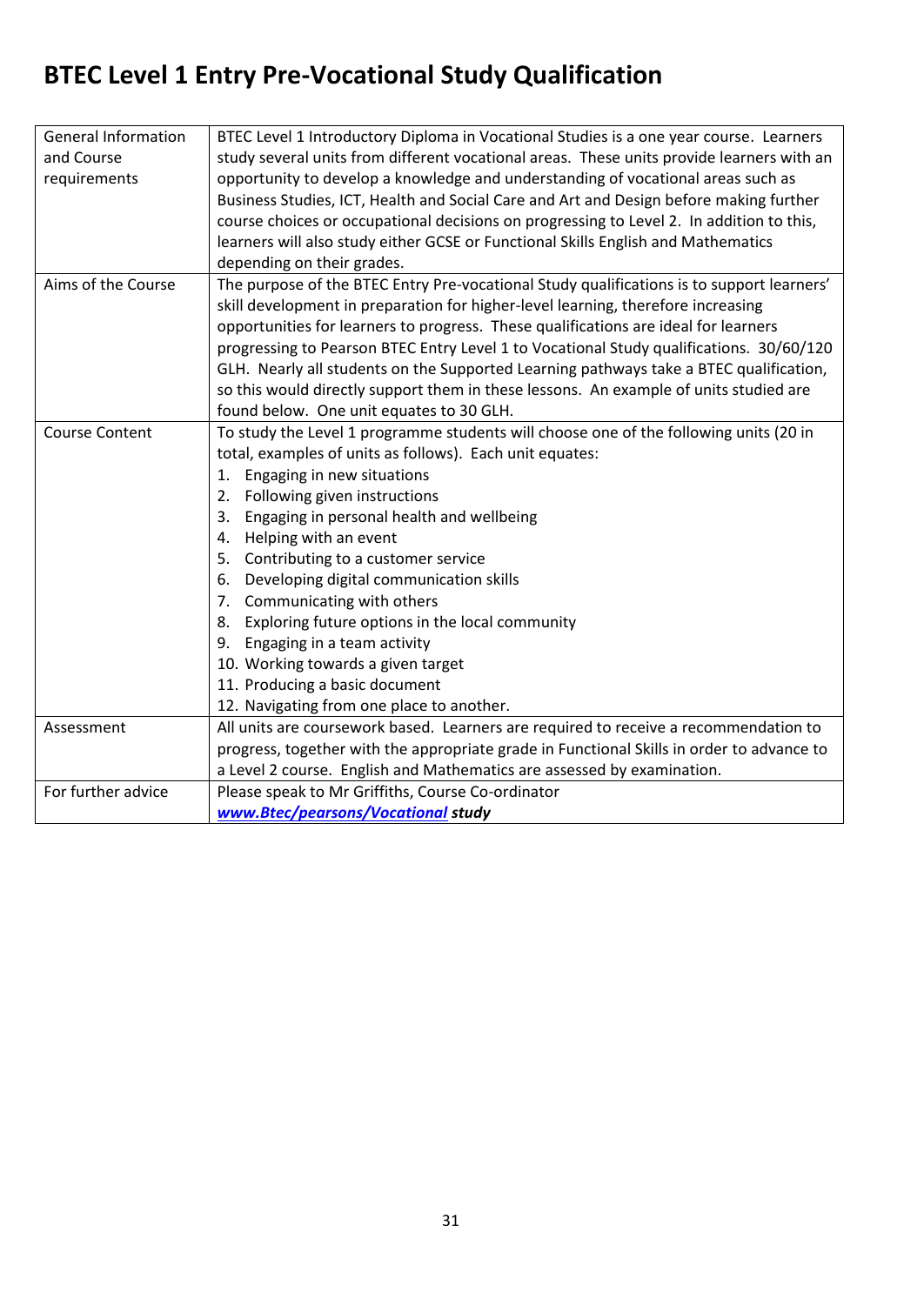## **GCSE Spanish**

| <b>General Information</b> | Students will have the option to study either Spanish or French at GCSE and, depending  |
|----------------------------|-----------------------------------------------------------------------------------------|
| and Course                 | on uptake, some students may have the option to study both languages.                   |
| requirements               |                                                                                         |
|                            | Examination board: AQA                                                                  |
| <b>Aims of the Course</b>  | To develop students' ability to speak and write in Spanish and to understand both       |
|                            | spoken and written Spanish through listening and reading.                               |
|                            |                                                                                         |
|                            | Students will also develop their cultural awareness of Spanish speaking regions (namely |
|                            |                                                                                         |
|                            | Spain and South America).                                                               |
|                            |                                                                                         |
|                            | Some students may also have the opportunity to visit a Spanish-speaking country during  |
|                            | the course.                                                                             |
| <b>Course Content</b>      | Students study all of the following themes on which the assessments are based:          |
|                            | Theme 1 Identity and Culture<br>$\bullet$                                               |
|                            | Theme 2 Local, National, International and Global Areas of Interest                     |
|                            | Theme 3 Current and Future Study and Employment.<br>٠                                   |
|                            |                                                                                         |
|                            |                                                                                         |
|                            | The scope of study includes speaking, reading, writing and listening.                   |
| <b>Assessment</b>          | There are four papers in total and the content/length/allocated marks of these vary     |
|                            | depending on whether a student is entered for the Foundation or Higher tier.            |
|                            |                                                                                         |
|                            | P1 Listening                                                                            |
|                            | Students are required to answer a combination of questions, responding in both<br>٠     |
|                            | Spanish and English to test their ability to understand and respond to different types  |
|                            | of spoken language.                                                                     |
|                            |                                                                                         |
|                            | P2 Speaking                                                                             |
|                            |                                                                                         |
|                            | Students will undertake a role-play, photo-card task and conversation which will        |
|                            | assess their ability to communicate and interact effectively in speech for a variety of |
|                            | purposes.                                                                               |
|                            |                                                                                         |
|                            | P3 Reading                                                                              |
|                            | Students are required to answer a combination of questions, responding in both          |
|                            | Spanish and English, as well as translate a short passage to assess their ability to    |
|                            | understand and respond to different types of written language.                          |
|                            |                                                                                         |
|                            | P4 Writing                                                                              |
|                            | Students will be asked to complete a short translation, a structured writing task and,  |
|                            | depending on the tier, two further written tasks which will assess their ability to     |
|                            |                                                                                         |
|                            | communicate effectively in writing for a variety of purposes.                           |
|                            |                                                                                         |
|                            | Each component has a 25% weighting.                                                     |
| For further advice         | Please speak with Miss Redman, Curriculum Leader or go to:                              |
|                            | http://www.aqa.org.uk/subjects/languages/gcse                                           |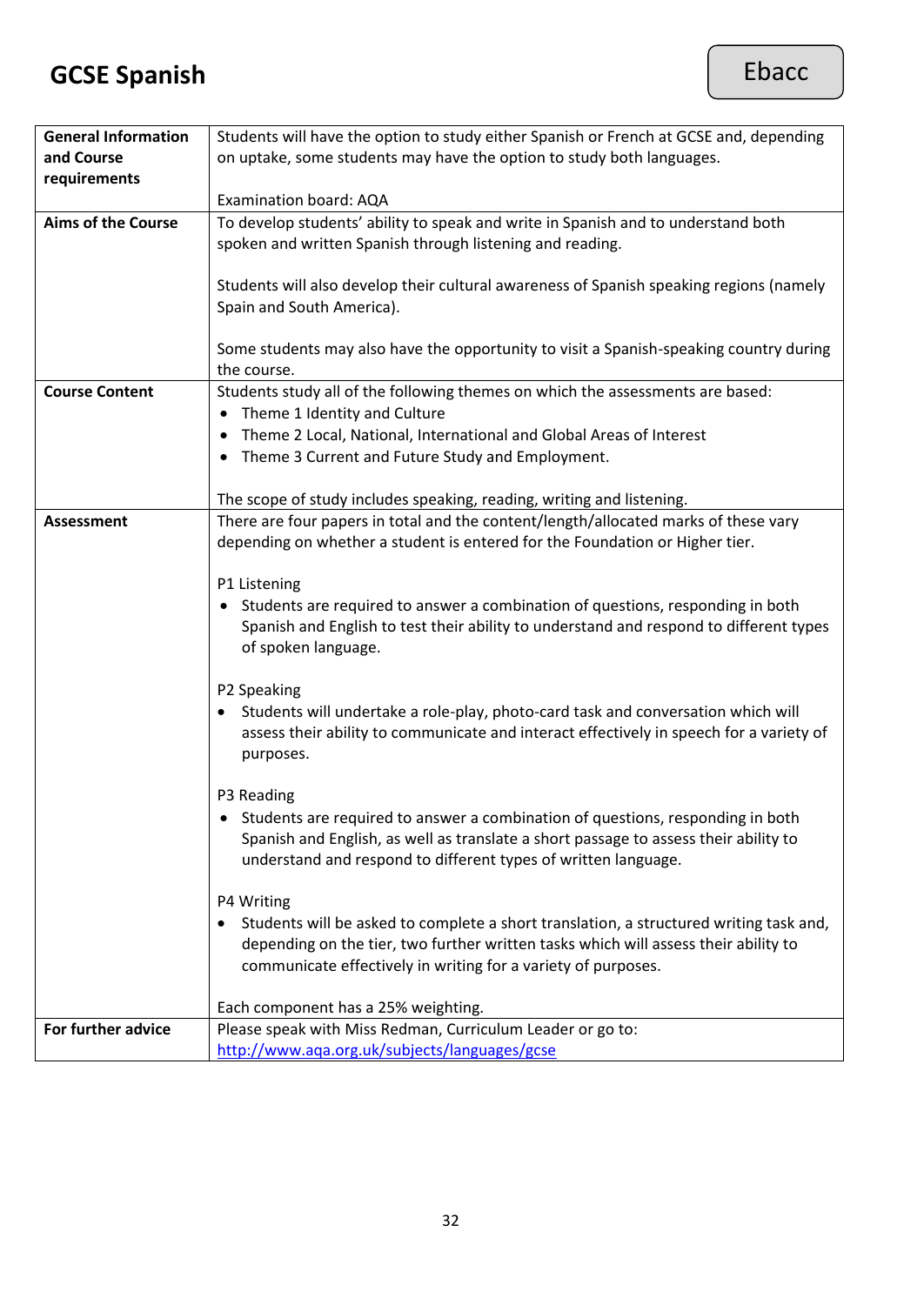## **BTEC Level 1 / 2 Award in Sport**

| <b>General Information</b> | This qualification is equivalent to one full GCSE depending upon the student's level of   |
|----------------------------|-------------------------------------------------------------------------------------------|
| and Course                 | achievement (Distinction* - Pass). This BTEC qualification is good preparation for        |
| requirements               | students to progress on to a Level 3 course in Sport/Physical Education after Year 11 or  |
|                            | onto A Level PE.                                                                          |
|                            |                                                                                           |
|                            |                                                                                           |
|                            | <b>Examination board: Pearson</b>                                                         |
| <b>Aims of the Course</b>  | The Award gives learners the opportunity to develop sector-specific knowledge and         |
|                            | skills in a practical learning environment.                                               |
|                            |                                                                                           |
|                            | The main focus of the course surrounds around three components:                           |
|                            | Component 1: Understand the Body and the Supporting Technology for Sport and<br>$\bullet$ |
|                            | Activity                                                                                  |
|                            | Component 2: Principles of Training, Nutrition and Psychology for Sport and Activity      |
|                            | Component 3: Applying the Principles of Sport and Activity.                               |
| <b>Course Content</b>      | Course breakdown:                                                                         |
|                            | Year 9 - Component 2                                                                      |
|                            |                                                                                           |
|                            | Year 10 - Component 2 examination and Component 1                                         |
|                            | Year 11 - Component 3                                                                     |
|                            |                                                                                           |
|                            | Component 1: this topic discusses the effects on the body when competing in               |
|                            | competitions or exercise, types of injuries that can occur from sport and how these are   |
|                            | overcome and the different types of technology that are used in sport and how they can    |
|                            | benefit and limit each sport.                                                             |
|                            |                                                                                           |
|                            | Component 2: this topic discusses different fitness tests and methods of training which   |
|                            | are used by sports athletes and will discuss how these can benefit their overall          |
|                            | performance, nutrition - looking at the nutrition details that athletes have to undergo   |
|                            | and why their nutrition may differ to an 'average' person and the impact of motivation,   |
|                            | self-confidence and anxiety on sports athletes and how these may affect their             |
|                            | performance.                                                                              |
|                            |                                                                                           |
|                            | Component 3: in this section, students are expected to create and deliver a practical     |
|                            | session to a younger year group. Students will then need to evaluate their sessions and   |
|                            | suggest how they can improve them. Students will also look into what makes a good         |
|                            | leader. This section is required to be filmed otherwise a fail mark will be provided.     |
|                            |                                                                                           |
|                            | The content of the above units will be delivered through both practical and theory-       |
|                            | based lessons.                                                                            |
| <b>Assessment</b>          | There are two units with internal assessment (Component 1 and 3) and one unit with        |
|                            |                                                                                           |
|                            | external assessment (Component 2). The examination will take place at the start of Year   |
|                            | 10, usually around February time.                                                         |
|                            |                                                                                           |
|                            | The assessment approach for the internally assessed units in the qualification structure  |
|                            | enables learners to receive feedback on their progress throughout the course as they      |
|                            | provide evidence towards meeting the unit assessment criteria.                            |
|                            |                                                                                           |
|                            | Evidence for assessment can be generated through a variety of methods; filming,           |
|                            | posters, presentations.                                                                   |
| For further advice         | Please speak with your Physical Education teacher or Miss Passmore, Curriculum Leader.    |
|                            | https://qualifications.pearson.com/en/qualifications/btec-tech-awards/sport-activity-     |
|                            | and-fitness.htm                                                                           |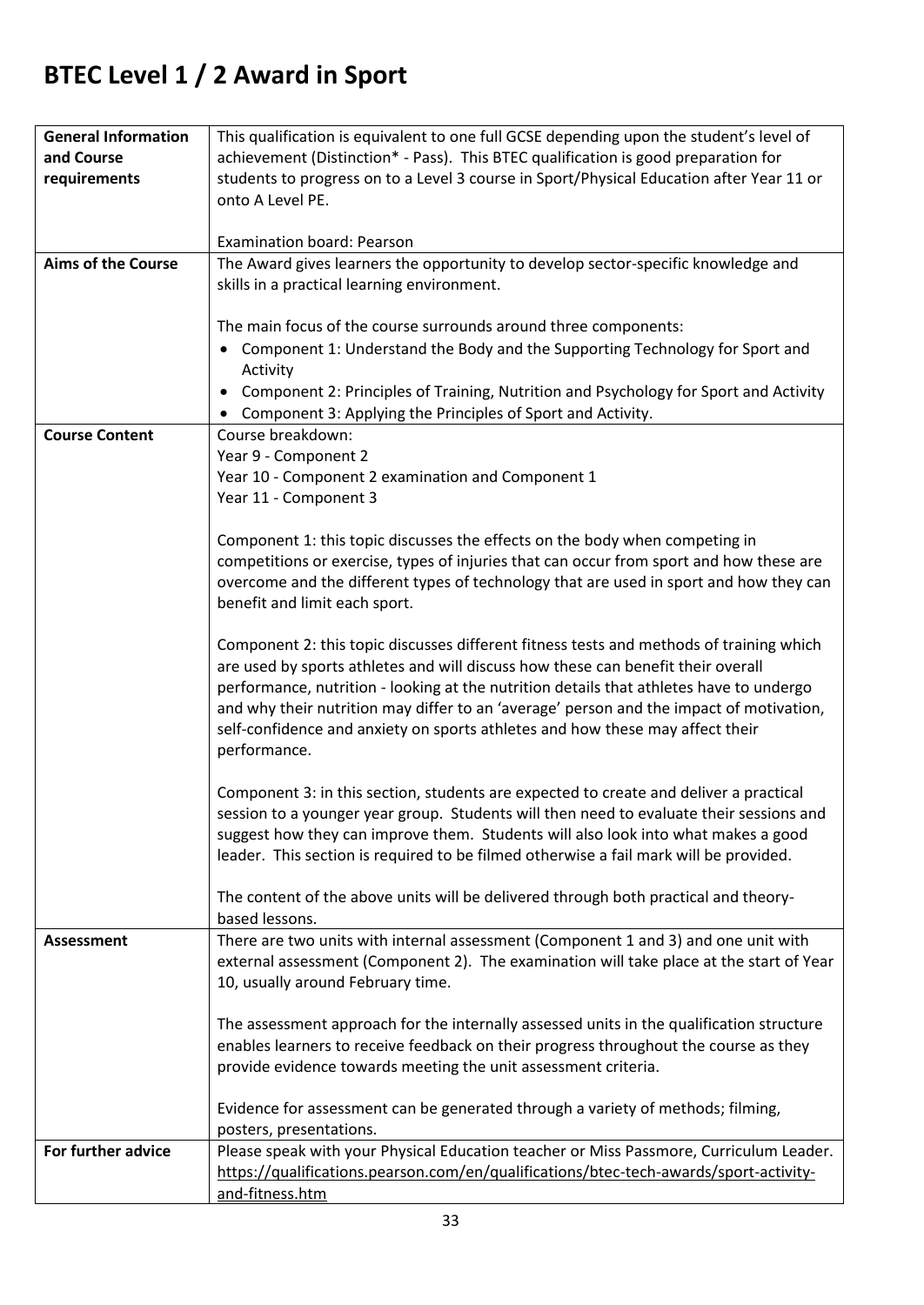# **Core Elements of the Curriculum**

## **(Non-examined)**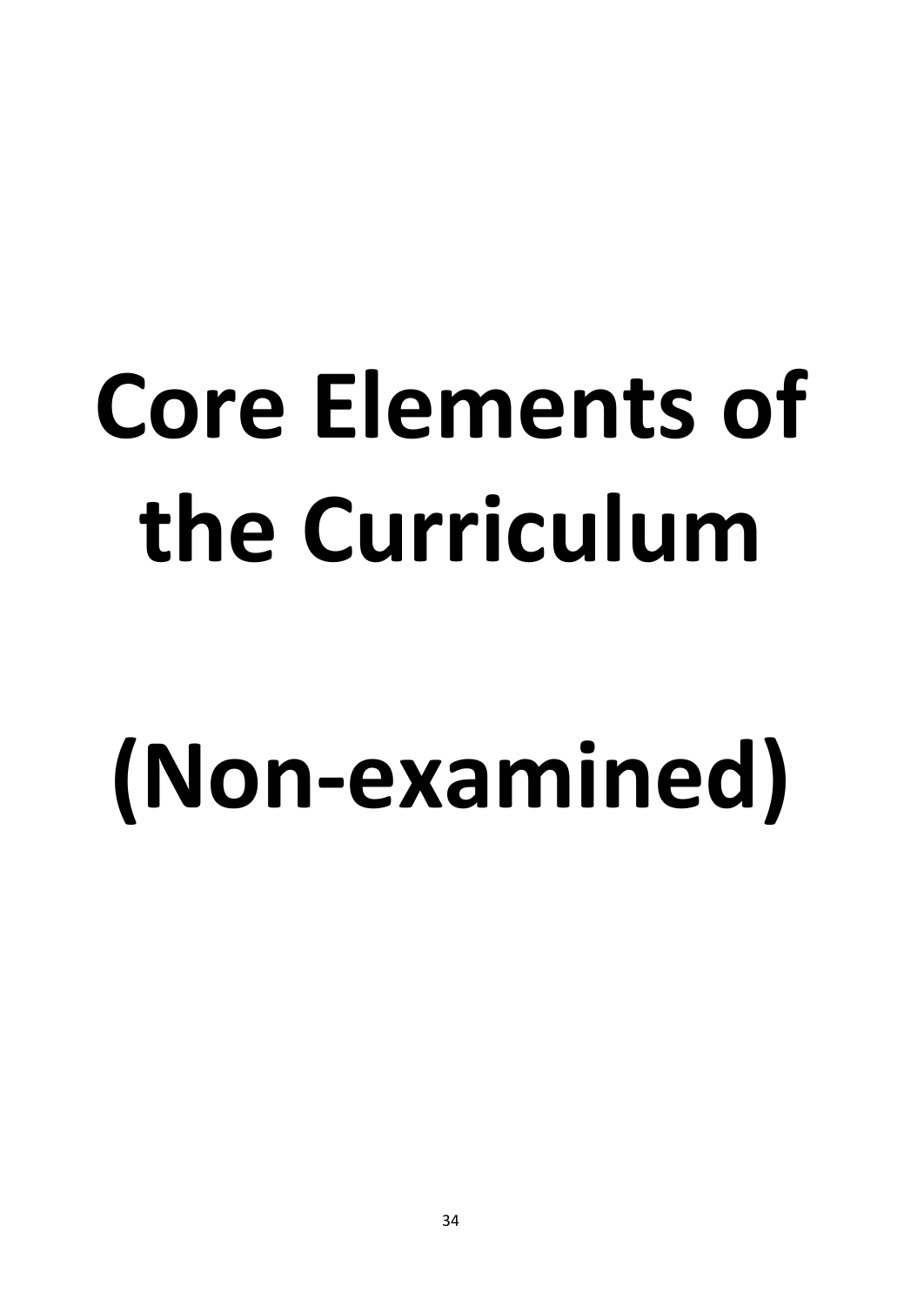## **Core Physical Education**

| <b>General Information</b><br>and Course<br>requirements | Students who choose Physical Education as an option will continue to take part in core<br>Physical Education along with those who have not opted to study this subject to<br>examination.                                                                                                 |
|----------------------------------------------------------|-------------------------------------------------------------------------------------------------------------------------------------------------------------------------------------------------------------------------------------------------------------------------------------------|
| <b>Aims of the Course</b>                                | The National Curriculum 2015 states that "Pupils should tackle complex and demanding<br>physical activities. They should get involved in a range of activities that develops<br>personal fitness and promotes an active, healthy lifestyle."                                              |
| <b>Course Content</b>                                    | The course will cover skill development and performance, health and fitness and<br>leadership/officiating/coaching. This will be delivered through a variety of activities<br>from the following list: netball, football, basketball, badminton, tennis, athletics,<br>handball, fitness. |
| <b>Assessment</b>                                        | There is no formal assessment in core Physical Education.                                                                                                                                                                                                                                 |
| For further advice                                       | For further information, please speak to your Physical Education teacher or<br>Miss Passmore, Curriculum Leader.                                                                                                                                                                          |

#### **Careers - Education and Information, Advice and Guidance**

| <b>General Information</b>                                                                                                                   | The Careers Programme is an integral part of the Academy's curriculum.                             |  |  |  |  |
|----------------------------------------------------------------------------------------------------------------------------------------------|----------------------------------------------------------------------------------------------------|--|--|--|--|
| and Course                                                                                                                                   |                                                                                                    |  |  |  |  |
| requirements                                                                                                                                 |                                                                                                    |  |  |  |  |
| <b>Aims of the Course</b>                                                                                                                    | We aim to provide opportunities which will enable students to move towards a realistic             |  |  |  |  |
|                                                                                                                                              | career choice at 16+ or towards an appropriate course of further or higher education.              |  |  |  |  |
|                                                                                                                                              | Our careers programme seeks to provide an awareness of the world of work and the                   |  |  |  |  |
|                                                                                                                                              | opportunities for life-long learning through as many channels as possible.                         |  |  |  |  |
| <b>Course Content</b>                                                                                                                        | The careers education programme at KS4 includes:                                                   |  |  |  |  |
|                                                                                                                                              | Year 9                                                                                             |  |  |  |  |
|                                                                                                                                              | Students will identify the desirable skills, attributes and experiences necessary for<br>$\bullet$ |  |  |  |  |
|                                                                                                                                              | particular careers                                                                                 |  |  |  |  |
|                                                                                                                                              | Students will have at least five or more encounters with employers and one or more<br>$\bullet$    |  |  |  |  |
|                                                                                                                                              | university visits in the Summer term (Bucks New University and Buckinghamshire<br>University)      |  |  |  |  |
|                                                                                                                                              | • Students will be introduced to the Unifrog platform and reflectively acknowledge                 |  |  |  |  |
|                                                                                                                                              | changes of interest or continue to pursue their future career pathway.                             |  |  |  |  |
|                                                                                                                                              | Year 10                                                                                            |  |  |  |  |
| • Students will use their prior careers knowledge acquired in Years 7-9 to further plan<br>possible progression routes after Year 11/Post 16 |                                                                                                    |  |  |  |  |
|                                                                                                                                              | Students will identify key strengths and weaknesses in their skills and academic<br>$\bullet$      |  |  |  |  |
|                                                                                                                                              | studies to create action plans in order to address identified areas of improvement                 |  |  |  |  |
|                                                                                                                                              | Students will engage in external workplace visits that are specific to their career<br>$\bullet$   |  |  |  |  |
|                                                                                                                                              | interests, or subject specific visits - e.g. Pinewood Studios visit for students in Design         |  |  |  |  |
|                                                                                                                                              | Technology and National Film and Television School visit for those in Media Studies                |  |  |  |  |
|                                                                                                                                              | Students will be introduced to the Unifrog platform and create a career profile using<br>$\bullet$ |  |  |  |  |
|                                                                                                                                              | Unifrog results (in Life Skills lessons)                                                           |  |  |  |  |
|                                                                                                                                              | • Students will have at least five encounters with employers once a fortnight during               |  |  |  |  |
|                                                                                                                                              | the Spring and Summer terms                                                                        |  |  |  |  |
|                                                                                                                                              | Students in need of career guidance to receive 1:1 meetings with a qualified Careers               |  |  |  |  |
|                                                                                                                                              | Adviser                                                                                            |  |  |  |  |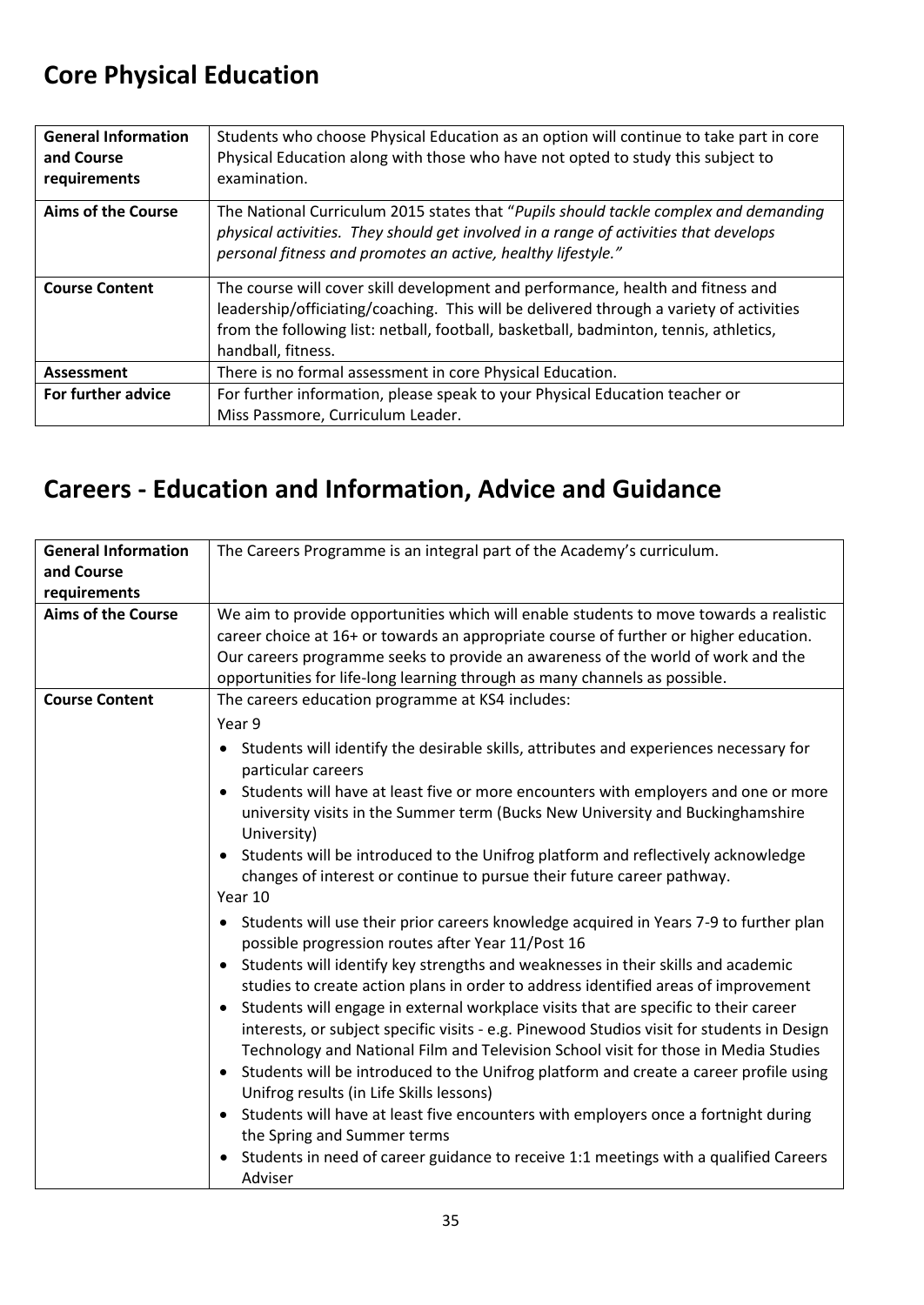|                    | Students will develop interview skills (1:1 interviews with Academic Year Leader)<br>$\bullet$<br>Students will access and understand labour market information.<br>Year 11<br>Students to receive one-to-one impartial careers guidance from an external agency<br>$\bullet$<br>Learning to Work<br>Students will receive Sixth Form taster sessions, workshops and assemblies led by<br>$\bullet$<br>current Sixth Form students and alumni<br>Students to make decisions regarding their Post-16 options (college, sixth form,<br>apprenticeship etc.)<br>Students will be guided through the application process for their chosen route and<br>revisit their plans to ensure that they are on track to achieve the grades they require<br>in order to move onto the next phase of their education<br>Students will attend the Bucks Skills Show Careers Fair to establish meaningful<br>$\bullet$<br>encounters with employers and broaden their perspective<br>Further Education and Higher Education internal and external visits<br>$\bullet$<br>National Citizen Service Opportunity.<br>$\bullet$<br>Careers advice, information and guidance<br>A team from Learning to Work works in close liaison with staff at the Academy.<br>Impartial careers advice and guidance is offered to all students. All KS4 and KS5<br>students have the opportunity to meet with a Careers personal adviser to discuss their<br>future career options in an individual interview and as part of a group. |
|--------------------|-----------------------------------------------------------------------------------------------------------------------------------------------------------------------------------------------------------------------------------------------------------------------------------------------------------------------------------------------------------------------------------------------------------------------------------------------------------------------------------------------------------------------------------------------------------------------------------------------------------------------------------------------------------------------------------------------------------------------------------------------------------------------------------------------------------------------------------------------------------------------------------------------------------------------------------------------------------------------------------------------------------------------------------------------------------------------------------------------------------------------------------------------------------------------------------------------------------------------------------------------------------------------------------------------------------------------------------------------------------------------------------------------------------------------------------------------------------------------------------------------------|
| <b>Assessment</b>  | This is not formally assessed. However, all students will be expected to attend the<br>compulsory careers talks and work placement visits. These will be communicated with<br>parents via email.                                                                                                                                                                                                                                                                                                                                                                                                                                                                                                                                                                                                                                                                                                                                                                                                                                                                                                                                                                                                                                                                                                                                                                                                                                                                                                    |
| For further advice | Please speak to Mrs Hemsworth, Careers Leader                                                                                                                                                                                                                                                                                                                                                                                                                                                                                                                                                                                                                                                                                                                                                                                                                                                                                                                                                                                                                                                                                                                                                                                                                                                                                                                                                                                                                                                       |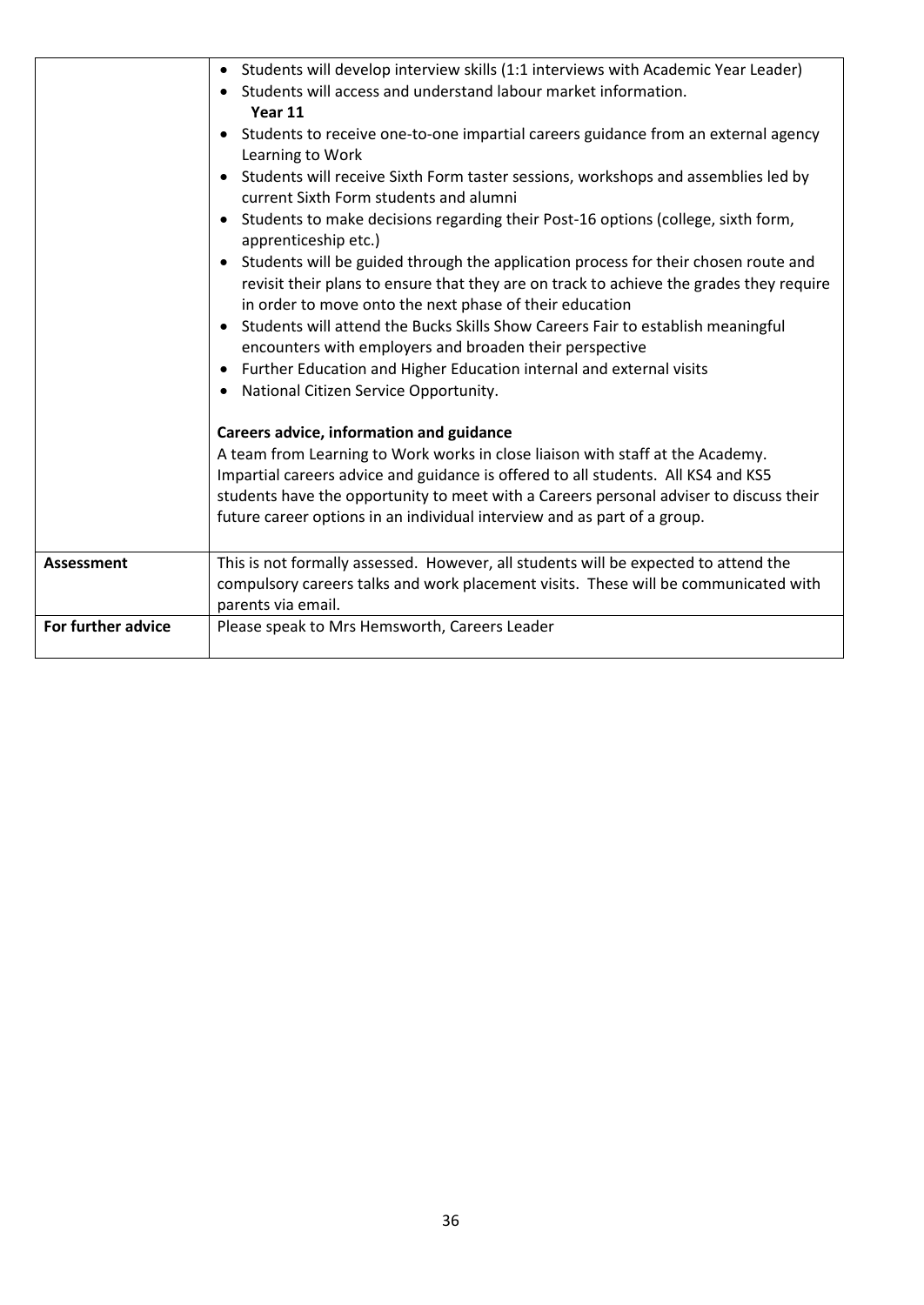### **Life Skills**

| <b>General Information</b>                                                          | Students will study a range of topics in line with statutory requirements outlined by the    |  |  |  |
|-------------------------------------------------------------------------------------|----------------------------------------------------------------------------------------------|--|--|--|
| and Course                                                                          | Government. Issues covered include decision-making, study skills, lifestyle choices and      |  |  |  |
| requirements                                                                        | health risks, sexual health and relationships, topical and legal issues, social and          |  |  |  |
|                                                                                     | economic awareness and financial literacy. These are taught in discrete lessons by the       |  |  |  |
|                                                                                     | Academic Form Tutors and through the delivery of presentations by external speakers.         |  |  |  |
| <b>Aims of the Course</b>                                                           | The objective is to provide students with the opportunity to gain knowledge, skills and      |  |  |  |
|                                                                                     | understanding to:                                                                            |  |  |  |
|                                                                                     | Develop confidence and responsibility and to make the most of their abilities<br>$\bullet$   |  |  |  |
|                                                                                     | Develop a healthier, safer lifestyle<br>٠                                                    |  |  |  |
|                                                                                     | Develop good relationships and respect the differences between people                        |  |  |  |
|                                                                                     | Become informed, active citizens<br>$\bullet$                                                |  |  |  |
|                                                                                     | Develop skills of enquiry and communication<br>٠                                             |  |  |  |
|                                                                                     | Develop skills of participation and responsible action.                                      |  |  |  |
|                                                                                     |                                                                                              |  |  |  |
|                                                                                     | Life Skills provides students with impartial information, advice and guidance on personal    |  |  |  |
|                                                                                     | well-being and financial capability in order to make informed decisions, now and in the      |  |  |  |
|                                                                                     | future.                                                                                      |  |  |  |
|                                                                                     | Life Skills is an integral part of all lessons, the pastoral system, the Academy's ethos and |  |  |  |
| mission statement. Regular, discrete timetabled lessons ensure all students receive |                                                                                              |  |  |  |
|                                                                                     | their entitlement to appropriate Life Skills including drugs education, sex and              |  |  |  |
|                                                                                     | relationships education and careers education, taught by specialists.                        |  |  |  |
|                                                                                     |                                                                                              |  |  |  |
|                                                                                     | Citizenship is an integral part of the Life Skills curriculum and students are encouraged to |  |  |  |
|                                                                                     | be aware and play an active helpful role in the life of the school community and wider       |  |  |  |
|                                                                                     | world by promoting their social and moral responsibility, community involvement and          |  |  |  |
|                                                                                     | political literacy. To achieve this, students are taught about topics such as; their rights  |  |  |  |
|                                                                                     | and responsibilities, human rights, diversity, the legal system, types of government, the    |  |  |  |
|                                                                                     | media, conflict resolution, the economy and consumers' and employers' rights.                |  |  |  |
|                                                                                     |                                                                                              |  |  |  |
|                                                                                     | They also have the opportunity to show they can take responsibility for their own            |  |  |  |
|                                                                                     | learning by setting personal targets and planning to meet them.                              |  |  |  |
| <b>Course Content</b>                                                               | Life Skills helps students to be healthy, safe, enjoy and achieve; making a positive         |  |  |  |
|                                                                                     | contribution to their community and attaining economic well-being.                           |  |  |  |
|                                                                                     | This programme actively seeks to promote and improve the emotional health and well-          |  |  |  |
|                                                                                     | being of the whole school community in the belief that this will enable all students to      |  |  |  |
|                                                                                     | maximise their potential. This programme will also continue to teach and discuss the         |  |  |  |
|                                                                                     | fundamental British values. These values are as follows; democracy in Britain, laws that     |  |  |  |
|                                                                                     | keep our society safe, being patriotic citizens, showing mutual respect within our diverse   |  |  |  |
|                                                                                     | country and having tolerance for others' faiths and belief.                                  |  |  |  |
|                                                                                     |                                                                                              |  |  |  |
|                                                                                     | Students follow a programme of careers education throughout KS4 and KS5, helping             |  |  |  |
|                                                                                     | them to explore all the opportunities available. Students are encouraged to consider         |  |  |  |
|                                                                                     | their strengths and weaknesses and create an action plan for the future. A team from         |  |  |  |
|                                                                                     | the Connexions Service works in close liaison with the staff of the Academy to ensure        |  |  |  |
|                                                                                     | impartial careers advice and guidance is offered to all students. In addition sex and        |  |  |  |
|                                                                                     | relationships education is integrated across all year groups.                                |  |  |  |
| <b>Assessment</b>                                                                   | Students are encouraged to record and review their own learning. Their progress is           |  |  |  |
|                                                                                     | monitored throughout the year.                                                               |  |  |  |
| For further advice                                                                  | Please speak to Mrs Rayner, Life Skills Co-ordinator                                         |  |  |  |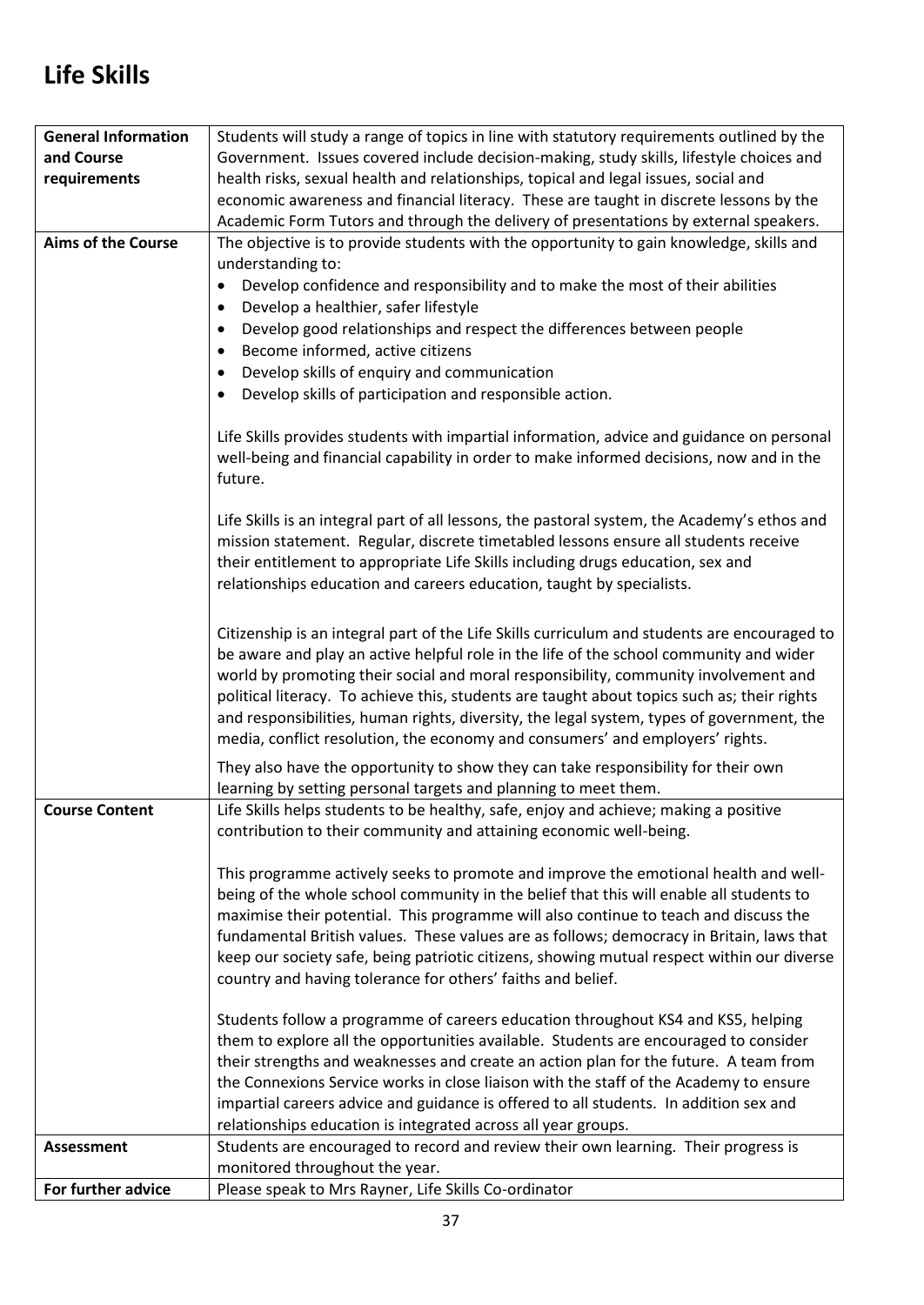#### **Frequently Asked Questions**

**How is my son/daughter guided into choosing the right pathway for them?** We look at progress data and their progress checks to see which pathway they would excel in and would recommend this option.

**What if we do not agree with that particular pathway?** Please send an email/write a note to either Mr Falcon or Mr Griffiths outlining why you do not consider this pathway to be suitable and we will contact you on receipt of the email/note within five working days to discuss this with you.

**If my son/daughter is on the EBacc Triple Science pathway but does not want to take either humanities or a language is this okay?** As Triple Science is equivalent to three full GCSEs, we need to allow more time to teach the content so we have placed some of the science lessons within an Option block, thus reducing the options. If your son/daughter does not wish to study either a humanities or language subject, we will need to meet with you regarding this.

**My son/daughter is on the EMS+ Pathway (previously vocational pathway) but we want to change to a different pathway, can we do this?** We would have looked closely at data especially in the core subjects and your son/daughter would have been identified as having a need for more intervention in Mathematics, English and Science. The EMS+ pathway will allow for greater intervention and focused support so your son/daughter excels in the core subjects.

**If my son/daughter does not enjoy one of their Option choices, can they change?** This may be possible but not until the start of the spring term in Year 9 and on agreement from the Curriculum Leader. If a student did change their course it would be their responsibility, with the support from the Subject Teacher, to catch up on any missed work. Students should take time and discuss with parents their Option choices. We do expect students to fully engage in all of their chosen Option. If a student is not engaging, we will not allow them to move until they can work to the required standard.

**Why does my son/daughter need to select reserve choices?** Very occasionally, due to high interest in a particular subject, we are not able to offer all first choice subjects for a student, it may then become necessary to offer some students one of their reserve choices. We will always try to ensure a minimum of three first choice subjects for each student.

**When will I find out which courses my child is taking?** Please refer to the timeline at the start of this booklet.

**Are GCSEs about planning for a future career?** We feel that GCSEs should be seen as a stepping stone to future study or to apprenticeships. Students should select their KS4 courses based on their interests, those subjects that they enjoy and to make sure that there is a good balance of academic and creative courses.

**What happens if a subject attracts low numbers?** If, during the straw poll process, a subject has low numbers we will remove that subject from the Option choice list. We cannot unfortunately run a course with very few numbers.